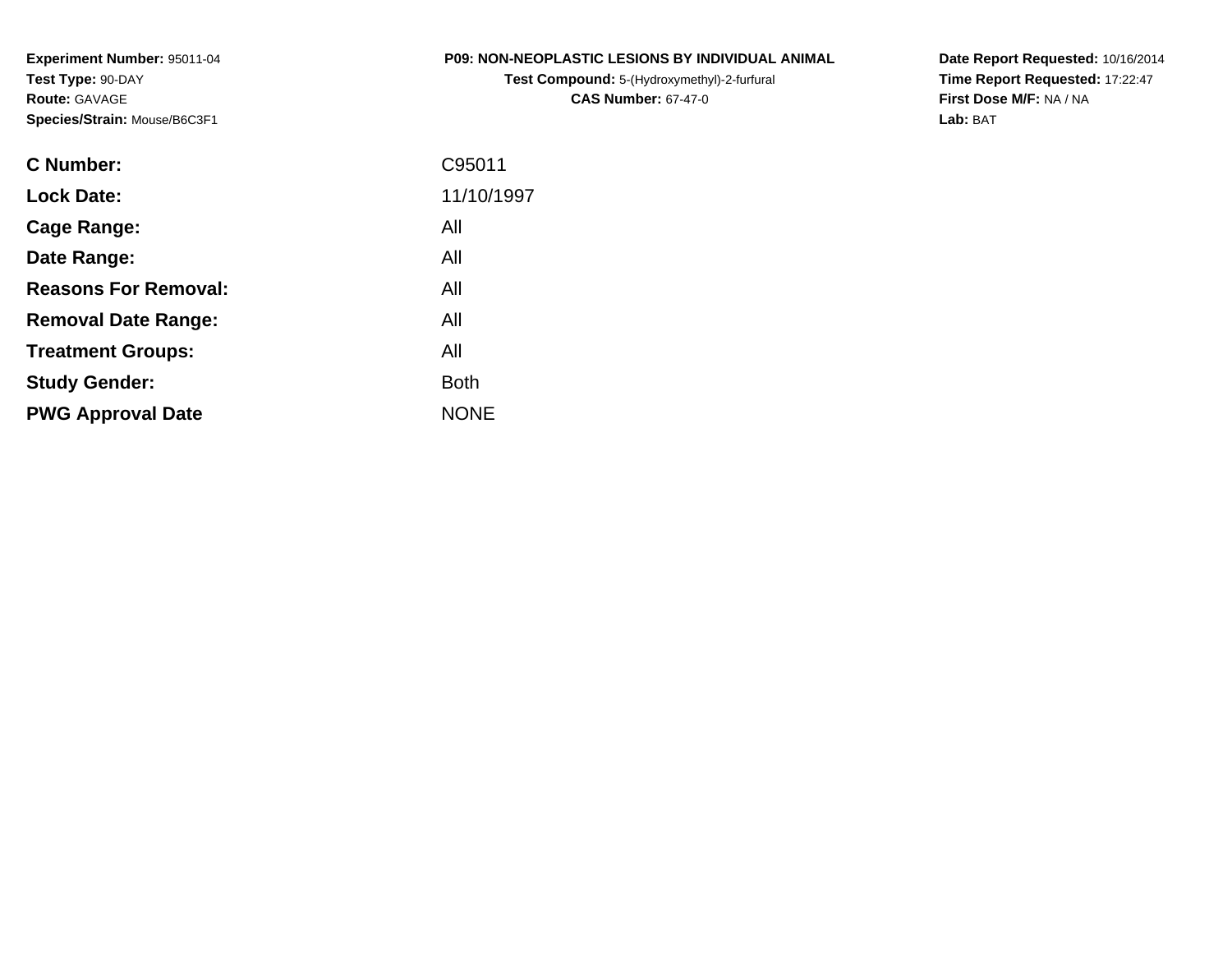**Test Compound:** 5-(Hydroxymethyl)-2-furfural

**CAS Number:** 67-47-0

**Date Report Requested:** 10/16/2014**Time Report Requested:** 17:22:47**First Dose M/F:** NA / NA**Lab:** BAT

**Test Type:** 90-DAY

**Species/Strain:** Mouse/B6C3F1

**Experiment Number:** 95011-04

| <b>B6C3F1 Mouse Male</b>              | DAY ON TEST      | $\boldsymbol{\theta}$<br>0<br>9                                | 0<br>0<br>9                                                                                 | 0<br>$\boldsymbol{\theta}$<br>9                                                        | 0<br>$\boldsymbol{\theta}$<br>9                                                        | 0<br>$\boldsymbol{\theta}$<br>9                                                        | 0<br>0<br>9                                                                                   | 0<br>$\boldsymbol{\theta}$<br>9                                                                   | 0<br>$\boldsymbol{\theta}$<br>9                               | 0<br>0<br>9                                                                              | 0<br>0<br>9                                                          |                       |                |     |
|---------------------------------------|------------------|----------------------------------------------------------------|---------------------------------------------------------------------------------------------|----------------------------------------------------------------------------------------|----------------------------------------------------------------------------------------|----------------------------------------------------------------------------------------|-----------------------------------------------------------------------------------------------|---------------------------------------------------------------------------------------------------|---------------------------------------------------------------|------------------------------------------------------------------------------------------|----------------------------------------------------------------------|-----------------------|----------------|-----|
| 0 MG/KG                               | <b>ANIMAL ID</b> | 4<br>0<br>$\mathbf 0$<br>$\overline{c}$<br>$\overline{4}$<br>1 | $\overline{\boldsymbol{4}}$<br>0<br>0<br>$\overline{c}$<br>$\overline{4}$<br>$\overline{2}$ | $\boldsymbol{4}$<br>$\mathbf 0$<br>0<br>$\overline{c}$<br>$\overline{\mathbf{4}}$<br>3 | $\boldsymbol{4}$<br>$\mathbf 0$<br>0<br>$\overline{c}$<br>$\overline{\mathbf{4}}$<br>4 | $\boldsymbol{4}$<br>$\mathbf 0$<br>0<br>$\overline{c}$<br>$\overline{\mathbf{4}}$<br>5 | $\boldsymbol{4}$<br>$\Omega$<br>$\mathbf 0$<br>$\overline{c}$<br>$\overline{\mathbf{4}}$<br>6 | $\overline{4}$<br>$\mathbf 0$<br>0<br>$\overline{c}$<br>$\overline{\mathbf{4}}$<br>$\overline{7}$ | $\boldsymbol{4}$<br>$\Omega$<br>0<br>$\overline{c}$<br>4<br>8 | $\boldsymbol{4}$<br>$\mathbf 0$<br>0<br>$\boldsymbol{2}$<br>$\overline{\mathbf{4}}$<br>9 | $\boldsymbol{4}$<br>$\Omega$<br>0<br>$\overline{2}$<br>5<br>$\Omega$ | <i><b>*TOTALS</b></i> |                |     |
| <b>Alimentary System</b>              |                  |                                                                |                                                                                             |                                                                                        |                                                                                        |                                                                                        |                                                                                               |                                                                                                   |                                                               |                                                                                          |                                                                      |                       |                |     |
| Esophagus<br>Muscularis, Inflammation |                  | $\ddot{}$                                                      |                                                                                             |                                                                                        |                                                                                        |                                                                                        |                                                                                               |                                                                                                   |                                                               |                                                                                          | +<br>1                                                               | 10                    | 1              | 1.0 |
| Periesoph Tiss, Inflammation          |                  |                                                                |                                                                                             |                                                                                        |                                                                                        |                                                                                        |                                                                                               |                                                                                                   |                                                               | 1                                                                                        |                                                                      |                       | 1              | 1.0 |
| Gallbladder                           |                  | +                                                              | +                                                                                           | +                                                                                      |                                                                                        | +                                                                                      | +                                                                                             | +                                                                                                 | +                                                             | $\ddot{}$                                                                                | $\ddot{}$                                                            | 10                    |                |     |
| Intestine Large, Cecum                |                  | +                                                              | $\ddot{}$                                                                                   | +                                                                                      | $\ddot{}$                                                                              | $\ddot{}$                                                                              | $\ddot{}$                                                                                     | +                                                                                                 | $\ddot{}$                                                     | $\ddot{}$                                                                                | $\ddot{}$                                                            | 10                    |                |     |
| Intestine Large, Colon                |                  | +                                                              | +                                                                                           | +                                                                                      | +                                                                                      | +                                                                                      | +                                                                                             | $\ddot{}$                                                                                         | $\ddot{}$                                                     | $\ddot{}$                                                                                | $\ddot{}$                                                            | 10                    |                |     |
| Intestine Large, Rectum               |                  | +                                                              | $+$                                                                                         | $\ddot{}$                                                                              | $\ddot{}$                                                                              | $\ddot{}$                                                                              | $\ddot{}$                                                                                     | +                                                                                                 | $\ddot{}$                                                     | $\ddot{}$                                                                                | $\ddot{}$                                                            | 10                    |                |     |
| Intestine Small, Duodenum             |                  | +                                                              | +                                                                                           | $\ddot{}$                                                                              | $\ddot{}$                                                                              | $\ddot{}$                                                                              | $+$                                                                                           | +                                                                                                 | $\ddot{}$                                                     | $\pm$                                                                                    | $\ddot{}$                                                            | 10                    |                |     |
| Intestine Small, Ileum                |                  | +                                                              | $\ddot{}$                                                                                   | $\ddot{}$                                                                              | $\ddot{}$                                                                              | $\ddot{}$                                                                              | $\ddot{}$                                                                                     | $\ddot{}$                                                                                         | $\ddot{}$                                                     | $+$                                                                                      | $\ddot{}$                                                            | 10                    |                |     |
| Intestine Small, Jejunum              |                  | +                                                              | +                                                                                           | +                                                                                      | +                                                                                      | $\ddot{}$                                                                              | $\ddot{}$                                                                                     | +                                                                                                 | $\ddot{}$                                                     | +                                                                                        | $\ddot{}$                                                            | 10                    |                |     |
| Liver                                 |                  | $\ddot{}$                                                      | $\ddot{}$                                                                                   | $\ddot{}$                                                                              | $\ddot{}$                                                                              | $\ddot{}$                                                                              | $\ddot{}$                                                                                     | $\ddot{}$                                                                                         | $+$                                                           | +                                                                                        | $+$                                                                  | 10                    |                |     |
| Inflammation                          |                  |                                                                |                                                                                             | 1                                                                                      |                                                                                        |                                                                                        |                                                                                               | 1                                                                                                 |                                                               |                                                                                          |                                                                      |                       | $\overline{2}$ | 1.0 |
| Pancreas                              |                  | +                                                              | +                                                                                           | +                                                                                      | +                                                                                      | +                                                                                      | +                                                                                             | +                                                                                                 | +                                                             | +                                                                                        | +                                                                    | 10                    |                |     |
| Salivary Glands                       |                  | +                                                              | +                                                                                           | $\ddot{}$                                                                              | +                                                                                      | $\ddot{}$                                                                              | $\ddot{}$                                                                                     | $\ddot{}$                                                                                         | $\ddot{}$                                                     | $\ddot{}$                                                                                | $\ddot{}$                                                            | 10                    |                |     |
| Stomach, Forestomach                  |                  | +                                                              | +                                                                                           | +                                                                                      | $\ddot{}$                                                                              | $\ddot{}$                                                                              | $\ddot{}$                                                                                     | $\ddot{}$                                                                                         | $\ddot{}$                                                     | $\ddot{}$                                                                                | $\ddot{}$                                                            | 10                    |                |     |
| Stomach, Glandular                    |                  | +                                                              | +                                                                                           | +                                                                                      | +                                                                                      | +                                                                                      | $\ddot{}$                                                                                     | +                                                                                                 | $\ddot{}$                                                     | $\ddot{}$                                                                                | $\ddot{}$                                                            | 10                    |                |     |
| <b>Cardiovascular System</b>          |                  |                                                                |                                                                                             |                                                                                        |                                                                                        |                                                                                        |                                                                                               |                                                                                                   |                                                               |                                                                                          |                                                                      |                       |                |     |
| <b>Blood Vessel</b>                   |                  | +                                                              | +                                                                                           | +                                                                                      | +                                                                                      | +                                                                                      | +                                                                                             | +                                                                                                 |                                                               | +                                                                                        | +                                                                    | 10                    |                |     |
| Heart                                 |                  | +                                                              |                                                                                             | +                                                                                      |                                                                                        | +                                                                                      | 4                                                                                             | +                                                                                                 | +                                                             | +                                                                                        | +                                                                    | 10                    |                |     |
| <b>Endocrine System</b>               |                  |                                                                |                                                                                             |                                                                                        |                                                                                        |                                                                                        |                                                                                               |                                                                                                   |                                                               |                                                                                          |                                                                      |                       |                |     |

\* ..Total animals with tissue examined microscopically; Total animals with lesion and mean severity grade

+ ..Tissue examined microscopically examined microscopically examined as:  $M$  ..Missing tissue 1-4 ..Lesion qualified as:

X..Lesion present **A ..Autolysis precludes evaluation** A ..Autolysis precludes evaluation 1) Minimal 3) Moderate

I ..Insufficient tissue BLANK ..Not examined microscopically 2) Mild 4) Marked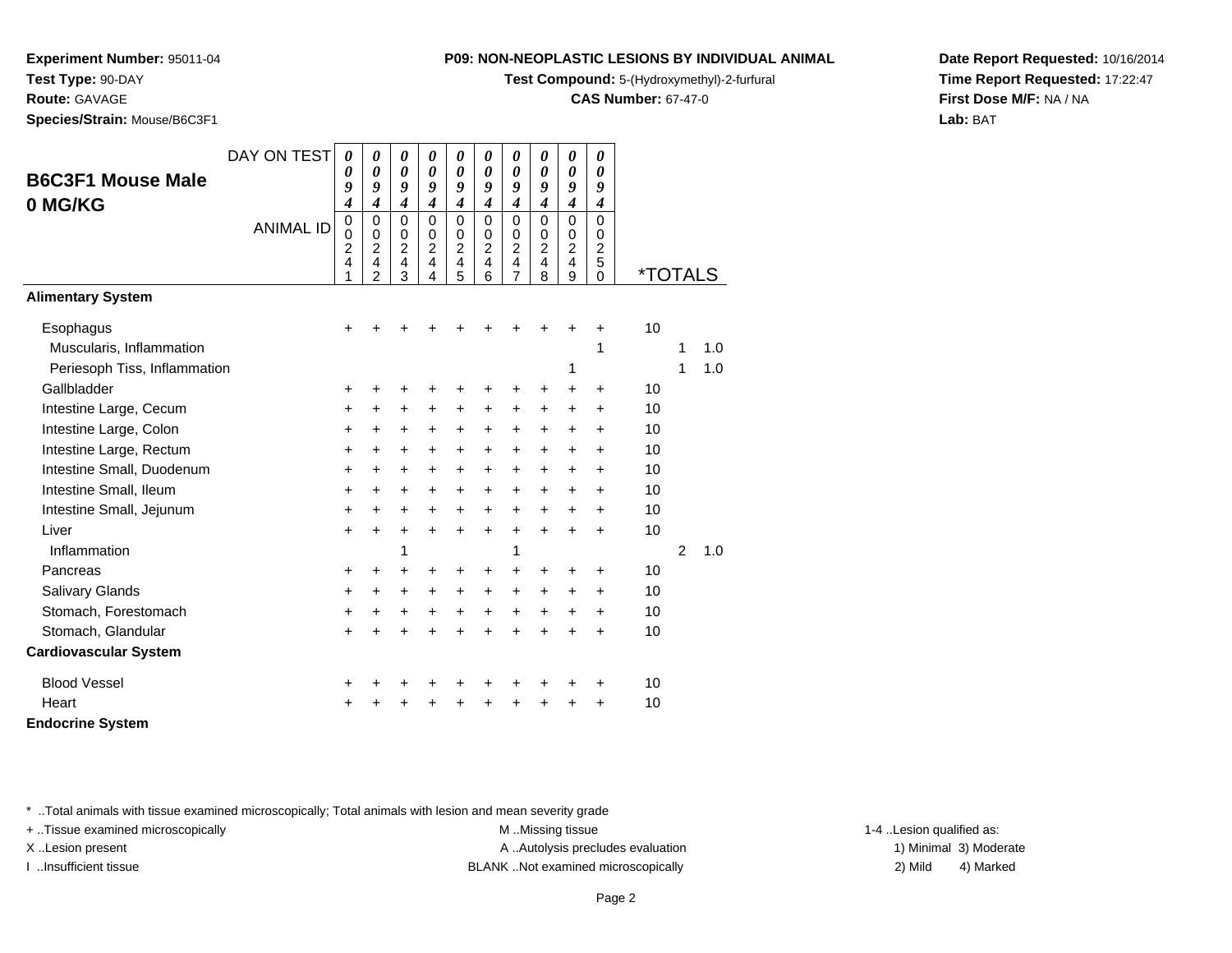**Test Compound:** 5-(Hydroxymethyl)-2-furfural

**CAS Number:** 67-47-0

**Date Report Requested:** 10/16/2014**Time Report Requested:** 17:22:47**First Dose M/F:** NA / NA**Lab:** BAT

**Test Type:** 90-DAY**Route:** GAVAGE

**Experiment Number:** 95011-04

**Species/Strain:** Mouse/B6C3F1

| <b>B6C3F1 Mouse Male</b><br>0 MG/KG | DAY ON TEST<br><b>ANIMAL ID</b> | $\boldsymbol{\theta}$<br>0<br>9<br>$\boldsymbol{4}$<br>$\pmb{0}$<br>$\mathbf 0$<br>$\overline{c}$<br>4<br>1 | 0<br>$\theta$<br>9<br>$\boldsymbol{4}$<br>0<br>$\mathbf 0$<br>2<br>$\overline{\mathbf{4}}$<br>2 | 0<br>$\boldsymbol{\theta}$<br>9<br>$\boldsymbol{4}$<br>$\mathbf 0$<br>$\pmb{0}$<br>$\overline{\mathbf{c}}$<br>4<br>3 | 0<br>$\boldsymbol{\theta}$<br>9<br>$\boldsymbol{4}$<br>$\mathbf 0$<br>$\mathbf 0$<br>$\overline{\mathbf{c}}$<br>4<br>4 | 0<br>0<br>9<br>$\boldsymbol{4}$<br>0<br>0<br>$\overline{\mathbf{c}}$<br>4<br>5 | 0<br>$\boldsymbol{\theta}$<br>9<br>$\boldsymbol{4}$<br>$\mathbf 0$<br>$\mathbf 0$<br>2<br>4<br>6 | 0<br>$\boldsymbol{\theta}$<br>9<br>$\boldsymbol{4}$<br>0<br>$\mathbf 0$<br>2<br>4<br>$\overline{7}$ | 0<br>$\boldsymbol{\theta}$<br>9<br>$\boldsymbol{4}$<br>$\Omega$<br>$\mathbf 0$<br>2<br>$\overline{\mathbf{4}}$<br>8 | 0<br>$\boldsymbol{\theta}$<br>9<br>$\boldsymbol{4}$<br>$\mathbf 0$<br>$\mathbf 0$<br>$\overline{c}$<br>$\overline{\mathbf{4}}$<br>$\boldsymbol{9}$ | 0<br>0<br>9<br>4<br>$\mathbf 0$<br>$\mathbf 0$<br>$\boldsymbol{2}$<br>5<br>$\Omega$ | <i><b>*TOTALS</b></i> |   |     |
|-------------------------------------|---------------------------------|-------------------------------------------------------------------------------------------------------------|-------------------------------------------------------------------------------------------------|----------------------------------------------------------------------------------------------------------------------|------------------------------------------------------------------------------------------------------------------------|--------------------------------------------------------------------------------|--------------------------------------------------------------------------------------------------|-----------------------------------------------------------------------------------------------------|---------------------------------------------------------------------------------------------------------------------|----------------------------------------------------------------------------------------------------------------------------------------------------|-------------------------------------------------------------------------------------|-----------------------|---|-----|
| <b>Adrenal Cortex</b>               |                                 | $\ddot{}$                                                                                                   | $\ddot{}$                                                                                       | $+$                                                                                                                  | $\ddot{}$                                                                                                              | $+$                                                                            | $\ddot{}$                                                                                        | $\ddot{}$                                                                                           | $\ddot{}$                                                                                                           | $\ddot{}$                                                                                                                                          | $\ddot{}$                                                                           | 10                    |   |     |
| Hypertrophy                         |                                 |                                                                                                             |                                                                                                 |                                                                                                                      |                                                                                                                        |                                                                                | 1                                                                                                |                                                                                                     |                                                                                                                     |                                                                                                                                                    |                                                                                     |                       | 1 | 1.0 |
| Adrenal Medulla                     |                                 | +                                                                                                           | +                                                                                               | +                                                                                                                    | +                                                                                                                      | +                                                                              | +                                                                                                | +                                                                                                   | +                                                                                                                   | M                                                                                                                                                  | +                                                                                   | 9                     |   |     |
| Islets, Pancreatic                  |                                 | $\ddot{}$                                                                                                   | $\ddot{}$                                                                                       | $\ddot{}$                                                                                                            | $\ddot{}$                                                                                                              | +                                                                              | +                                                                                                | $\ddot{}$                                                                                           | $\ddot{}$                                                                                                           | $\ddot{}$                                                                                                                                          | $\ddot{}$                                                                           | 10                    |   |     |
| Parathyroid Gland                   |                                 | +                                                                                                           | +                                                                                               | +                                                                                                                    | $\ddot{}$                                                                                                              | M                                                                              | $\ddot{}$                                                                                        | $\ddot{}$                                                                                           | $\ddot{}$                                                                                                           | M                                                                                                                                                  | $\ddot{}$                                                                           | 8                     |   |     |
| <b>Pituitary Gland</b>              |                                 | +                                                                                                           | +                                                                                               | +                                                                                                                    | $\ddot{}$                                                                                                              | $\ddot{}$                                                                      | $\ddot{}$                                                                                        | $\ddot{}$                                                                                           | $\ddot{}$                                                                                                           | M                                                                                                                                                  | $\ddot{}$                                                                           | 9                     |   |     |
| <b>Thyroid Gland</b>                |                                 | $\ddot{}$                                                                                                   | $\ddot{}$                                                                                       | $\ddot{}$                                                                                                            | $\ddot{}$                                                                                                              | $\ddot{}$                                                                      | $\ddot{}$                                                                                        | $\ddot{}$                                                                                           | $\ddot{}$                                                                                                           | $\ddot{}$                                                                                                                                          | $\ddot{}$                                                                           | 10                    |   |     |
| <b>General Body System</b>          |                                 |                                                                                                             |                                                                                                 |                                                                                                                      |                                                                                                                        |                                                                                |                                                                                                  |                                                                                                     |                                                                                                                     |                                                                                                                                                    |                                                                                     |                       |   |     |
| <b>NONE</b>                         |                                 |                                                                                                             |                                                                                                 |                                                                                                                      |                                                                                                                        |                                                                                |                                                                                                  |                                                                                                     |                                                                                                                     |                                                                                                                                                    |                                                                                     |                       |   |     |
| <b>Genital System</b>               |                                 |                                                                                                             |                                                                                                 |                                                                                                                      |                                                                                                                        |                                                                                |                                                                                                  |                                                                                                     |                                                                                                                     |                                                                                                                                                    |                                                                                     |                       |   |     |
| Epididymis                          |                                 | +                                                                                                           | +                                                                                               | +                                                                                                                    |                                                                                                                        |                                                                                |                                                                                                  |                                                                                                     |                                                                                                                     |                                                                                                                                                    | +                                                                                   | 10                    |   |     |
| <b>Preputial Gland</b>              |                                 | $\ddot{}$                                                                                                   | $\ddot{}$                                                                                       | +                                                                                                                    | $\ddot{}$                                                                                                              | $\ddot{}$                                                                      | $\ddot{}$                                                                                        | +                                                                                                   | +                                                                                                                   | +                                                                                                                                                  | $\ddot{}$                                                                           | 10                    |   |     |
| Inflammation                        |                                 |                                                                                                             |                                                                                                 | 1                                                                                                                    |                                                                                                                        |                                                                                |                                                                                                  |                                                                                                     |                                                                                                                     |                                                                                                                                                    |                                                                                     |                       | 1 | 1.0 |
| Prostate                            |                                 | +                                                                                                           | +                                                                                               | +                                                                                                                    | ٠                                                                                                                      | +                                                                              | ٠                                                                                                | +                                                                                                   | ٠                                                                                                                   | +                                                                                                                                                  | +                                                                                   | 10                    |   |     |
| <b>Seminal Vesicle</b>              |                                 | +                                                                                                           | +                                                                                               | +                                                                                                                    | +                                                                                                                      | +                                                                              | +                                                                                                | +                                                                                                   | $\ddot{}$                                                                                                           | +                                                                                                                                                  | +                                                                                   | 10                    |   |     |
| <b>Testes</b>                       |                                 | $\ddot{}$                                                                                                   | $\ddot{}$                                                                                       | +                                                                                                                    | $\ddot{}$                                                                                                              | $\ddot{}$                                                                      | Ŧ.                                                                                               | $\ddot{}$                                                                                           | $\ddot{}$                                                                                                           | $\ddot{}$                                                                                                                                          | +                                                                                   | 10                    |   |     |
| <b>Hematopoietic System</b>         |                                 |                                                                                                             |                                                                                                 |                                                                                                                      |                                                                                                                        |                                                                                |                                                                                                  |                                                                                                     |                                                                                                                     |                                                                                                                                                    |                                                                                     |                       |   |     |
| <b>Bone Marrow</b>                  |                                 | +                                                                                                           | +                                                                                               | +                                                                                                                    |                                                                                                                        | +                                                                              |                                                                                                  | +                                                                                                   |                                                                                                                     |                                                                                                                                                    | +                                                                                   | 10                    |   |     |
| Lymph Node, Mandibular              |                                 | +                                                                                                           | +                                                                                               | +                                                                                                                    | +                                                                                                                      | +                                                                              | $\ddot{}$                                                                                        | +                                                                                                   | +                                                                                                                   | +                                                                                                                                                  | +                                                                                   | 10                    |   |     |
| Lymph Node, Mesenteric              |                                 | +                                                                                                           | +                                                                                               | +                                                                                                                    |                                                                                                                        | +                                                                              | +                                                                                                | +                                                                                                   | +                                                                                                                   | +                                                                                                                                                  | +                                                                                   | 10                    |   |     |
| Spleen                              |                                 | +                                                                                                           | +                                                                                               | +                                                                                                                    | +                                                                                                                      | +                                                                              | +                                                                                                | +                                                                                                   | +                                                                                                                   | +                                                                                                                                                  | +                                                                                   | 10                    |   |     |

\* ..Total animals with tissue examined microscopically; Total animals with lesion and mean severity grade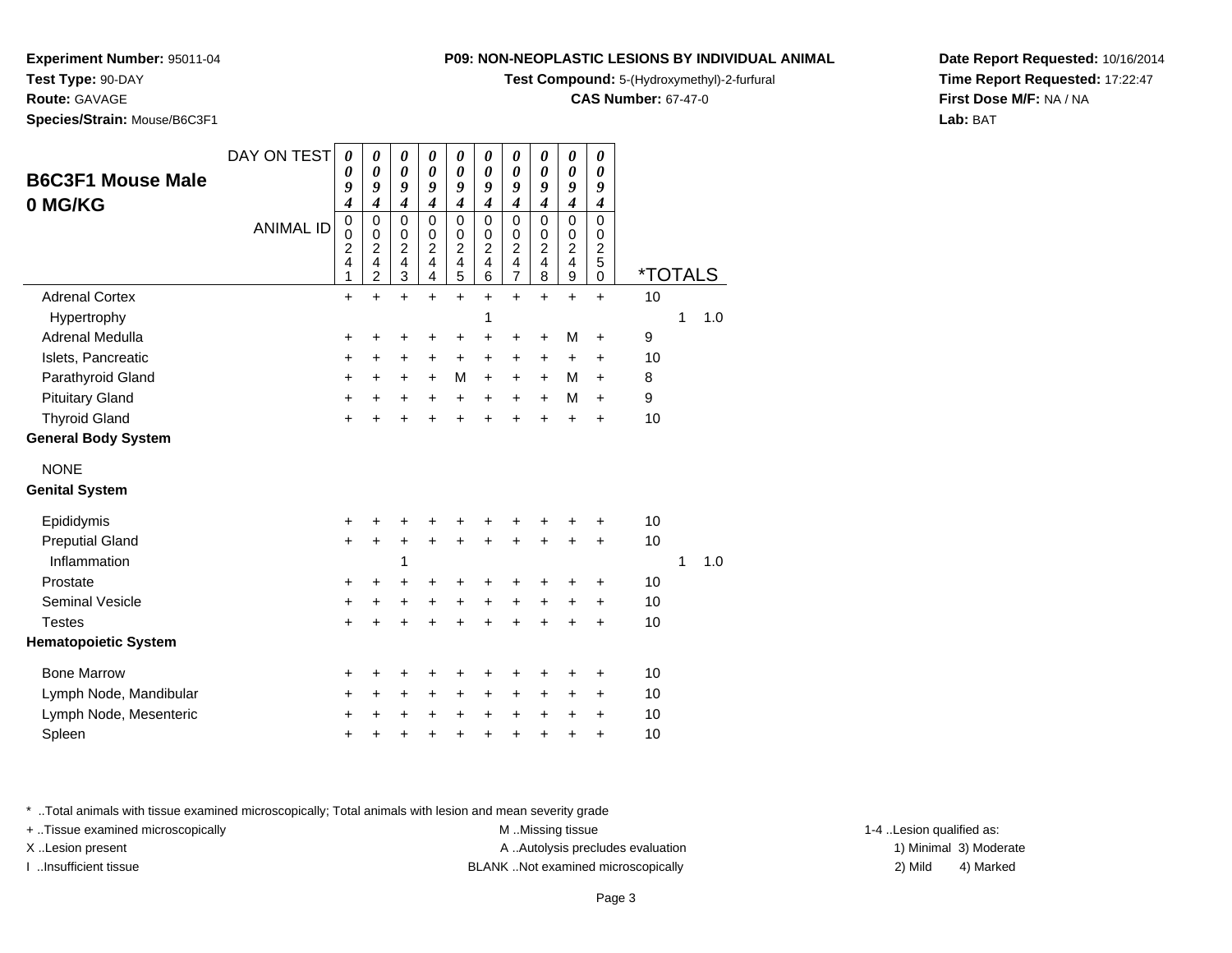**Test Compound:** 5-(Hydroxymethyl)-2-furfural

**CAS Number:** 67-47-0

**Date Report Requested:** 10/16/2014**Time Report Requested:** 17:22:47**First Dose M/F:** NA / NA**Lab:** BAT

**Species/Strain:** Mouse/B6C3F1

**Test Type:** 90-DAY**Route:** GAVAGE

**Experiment Number:** 95011-04

| <b>B6C3F1 Mouse Male</b><br>0 MG/KG<br>Thymus<br><b>Integumentary System</b>                                                 | DAY ON TEST<br><b>ANIMAL ID</b> | 0<br>0<br>9<br>$\boldsymbol{4}$<br>$\mathbf 0$<br>$\mathbf 0$<br>$\overline{c}$<br>4<br>1<br>$\ddot{}$ | 0<br>$\boldsymbol{\theta}$<br>9<br>$\boldsymbol{4}$<br>$\pmb{0}$<br>$\pmb{0}$<br>$\boldsymbol{2}$<br>$\overline{\mathbf{4}}$<br>$\overline{c}$<br>$\ddot{}$ | 0<br>$\boldsymbol{\theta}$<br>9<br>$\boldsymbol{4}$<br>$\mathbf 0$<br>0<br>$\overline{c}$<br>$\overline{\mathbf{4}}$<br>3<br>$\ddot{}$ | 0<br>$\boldsymbol{\theta}$<br>9<br>$\boldsymbol{4}$<br>$\mathbf 0$<br>0<br>$\overline{c}$<br>$\overline{\mathbf{4}}$<br>4<br>$\ddot{}$ | 0<br>$\boldsymbol{\theta}$<br>9<br>$\boldsymbol{4}$<br>$\mathbf 0$<br>0<br>$\boldsymbol{2}$<br>$\overline{\mathbf{4}}$<br>5<br>$\ddot{}$ | 0<br>$\boldsymbol{\theta}$<br>9<br>$\boldsymbol{4}$<br>$\mathbf 0$<br>0<br>$\overline{c}$<br>$\overline{\mathbf{4}}$<br>6<br>$\ddot{}$ | 0<br>$\boldsymbol{\theta}$<br>9<br>$\boldsymbol{4}$<br>$\pmb{0}$<br>$\pmb{0}$<br>$\boldsymbol{2}$<br>$\overline{\mathbf{4}}$<br>$\overline{7}$<br>$\ddot{}$ | 0<br>$\boldsymbol{\theta}$<br>9<br>$\boldsymbol{4}$<br>$\mathbf 0$<br>0<br>$\boldsymbol{2}$<br>$\overline{4}$<br>8<br>$\ddot{}$ | 0<br>$\boldsymbol{\theta}$<br>9<br>$\boldsymbol{4}$<br>0<br>0<br>$\overline{2}$<br>$\overline{\mathbf{4}}$<br>$\boldsymbol{9}$<br>$\ddot{}$ | 0<br>$\boldsymbol{\theta}$<br>9<br>$\boldsymbol{4}$<br>$\mathbf 0$<br>0<br>$\overline{c}$<br>5<br>$\Omega$<br>$\ddot{}$ | <i><b>*TOTALS</b></i><br>10 |             |                   |
|------------------------------------------------------------------------------------------------------------------------------|---------------------------------|--------------------------------------------------------------------------------------------------------|-------------------------------------------------------------------------------------------------------------------------------------------------------------|----------------------------------------------------------------------------------------------------------------------------------------|----------------------------------------------------------------------------------------------------------------------------------------|------------------------------------------------------------------------------------------------------------------------------------------|----------------------------------------------------------------------------------------------------------------------------------------|-------------------------------------------------------------------------------------------------------------------------------------------------------------|---------------------------------------------------------------------------------------------------------------------------------|---------------------------------------------------------------------------------------------------------------------------------------------|-------------------------------------------------------------------------------------------------------------------------|-----------------------------|-------------|-------------------|
| <b>Mammary Gland</b><br><b>Skin</b><br><b>Musculoskeletal System</b>                                                         |                                 | M<br>$\ddot{}$                                                                                         | M<br>÷                                                                                                                                                      | M<br>$\ddot{}$                                                                                                                         | М<br>+                                                                                                                                 | M<br>$\ddot{}$                                                                                                                           | М<br>÷                                                                                                                                 | M<br>$\ddot{}$                                                                                                                                              | М<br>÷                                                                                                                          | M<br>$\ddot{}$                                                                                                                              | M<br>$\ddot{}$                                                                                                          | $\mathbf 0$<br>10           |             |                   |
| <b>Bone</b><br><b>Nervous System</b>                                                                                         |                                 | +                                                                                                      |                                                                                                                                                             |                                                                                                                                        |                                                                                                                                        |                                                                                                                                          |                                                                                                                                        |                                                                                                                                                             |                                                                                                                                 |                                                                                                                                             | +                                                                                                                       | 10                          |             |                   |
| <b>Brain</b><br><b>Respiratory System</b>                                                                                    |                                 | $\ddot{}$                                                                                              |                                                                                                                                                             |                                                                                                                                        |                                                                                                                                        | +                                                                                                                                        |                                                                                                                                        | +                                                                                                                                                           |                                                                                                                                 |                                                                                                                                             | +                                                                                                                       | 10                          |             |                   |
| Lung<br>Perivascular, Inflammation<br>Pigmentation<br><b>Nose</b><br>Inflammation<br>Trachea<br><b>Special Senses System</b> |                                 | $\ddot{}$<br>$\ddot{}$<br>$\ddot{}$                                                                    | 1<br>+<br>1                                                                                                                                                 | 1<br>$\ddot{}$<br>+                                                                                                                    | +                                                                                                                                      |                                                                                                                                          |                                                                                                                                        |                                                                                                                                                             |                                                                                                                                 |                                                                                                                                             | +<br>+                                                                                                                  | 10<br>10<br>10              | 1<br>1<br>1 | 1.0<br>1.0<br>1.0 |
| <b>NONE</b><br><b>Urinary System</b>                                                                                         |                                 |                                                                                                        |                                                                                                                                                             |                                                                                                                                        |                                                                                                                                        |                                                                                                                                          |                                                                                                                                        |                                                                                                                                                             |                                                                                                                                 |                                                                                                                                             |                                                                                                                         |                             |             |                   |
| Kidney                                                                                                                       |                                 |                                                                                                        |                                                                                                                                                             |                                                                                                                                        |                                                                                                                                        |                                                                                                                                          |                                                                                                                                        |                                                                                                                                                             |                                                                                                                                 |                                                                                                                                             |                                                                                                                         | 10                          |             |                   |

\* ..Total animals with tissue examined microscopically; Total animals with lesion and mean severity grade

| + Tissue examined microscopically | M Missing tissue                  | 1-4 Lesion qualified as: |                        |
|-----------------------------------|-----------------------------------|--------------------------|------------------------|
| X Lesion present                  | A Autolysis precludes evaluation  |                          | 1) Minimal 3) Moderate |
| Insufficient tissue               | BLANKNot examined microscopically | 2) Mild                  | 4) Marked              |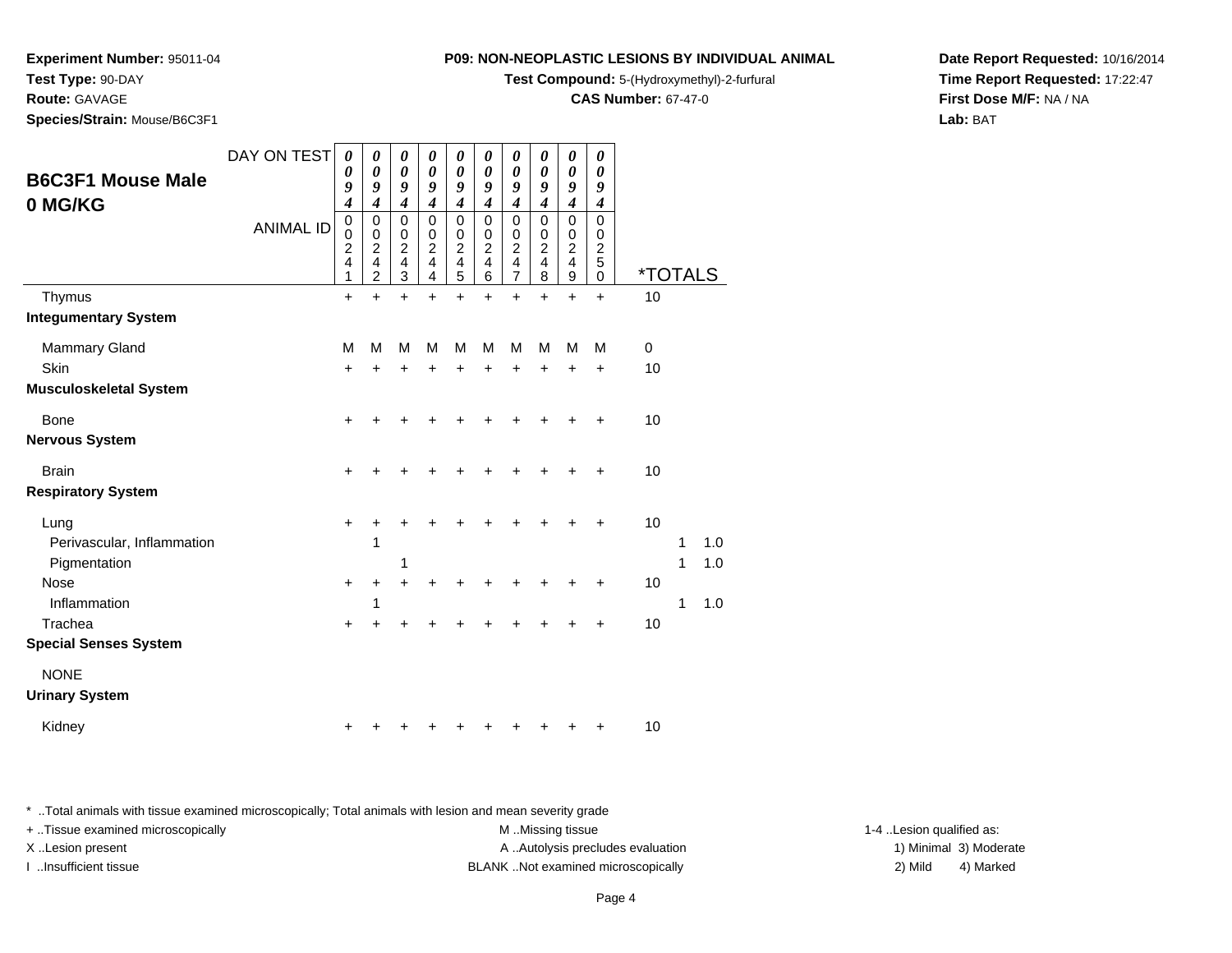**Test Compound:** 5-(Hydroxymethyl)-2-furfural

**CAS Number:** 67-47-0

**Date Report Requested:** 10/16/2014**Time Report Requested:** 17:22:47**First Dose M/F:** NA / NA**Lab:** BAT

**Species/Strain:** Mouse/B6C3F1

**Experiment Number:** 95011-04

**Test Type:** 90-DAY**Route:** GAVAGE

| <b>B6C3F1 Mouse Male</b><br>0 MG/KG | DAY ON TEST      | 0<br>0<br>9<br>4 | 0<br>0<br>9<br>4      | 0<br>$\boldsymbol{\theta}$<br>9<br>4            | $\boldsymbol{\theta}$<br>0<br>9<br>4 | 0<br>0<br>9<br>4                   | 0<br>0<br>9<br>4      | $\theta$<br>0<br>9<br>4            | $\boldsymbol{v}$<br>$\boldsymbol{\theta}$<br>9 | 0<br>0<br>9<br>4        | $\theta$<br>0<br>9<br>4 |                       |     |
|-------------------------------------|------------------|------------------|-----------------------|-------------------------------------------------|--------------------------------------|------------------------------------|-----------------------|------------------------------------|------------------------------------------------|-------------------------|-------------------------|-----------------------|-----|
|                                     | <b>ANIMAL ID</b> | 0<br>0<br>c<br>4 | 0<br>0<br>2<br>4<br>◠ | 0<br>0<br>$\overline{2}$<br>$\overline{4}$<br>з | 0<br>2<br>4<br>$\Lambda$             | 0<br>0<br>2<br>$\overline{4}$<br>5 | 0<br>0<br>2<br>4<br>6 | 0<br>0<br>$\overline{2}$<br>4<br>⇁ | ი<br>2<br>4<br>8                               | $\Omega$<br>2<br>4<br>9 | 0<br>0<br>າ<br>5        | <i><b>*TOTALS</b></i> |     |
| <b>Cytoplasmic Alteration</b>       |                  |                  |                       |                                                 |                                      |                                    |                       |                                    |                                                |                         |                         |                       | 1.0 |
| Inflammation                        |                  |                  |                       |                                                 |                                      |                                    |                       |                                    |                                                |                         |                         |                       | 1.0 |
| Urinary Bladder                     |                  |                  |                       |                                                 |                                      |                                    |                       |                                    |                                                |                         |                         | 10                    |     |

\* ..Total animals with tissue examined microscopically; Total animals with lesion and mean severity grade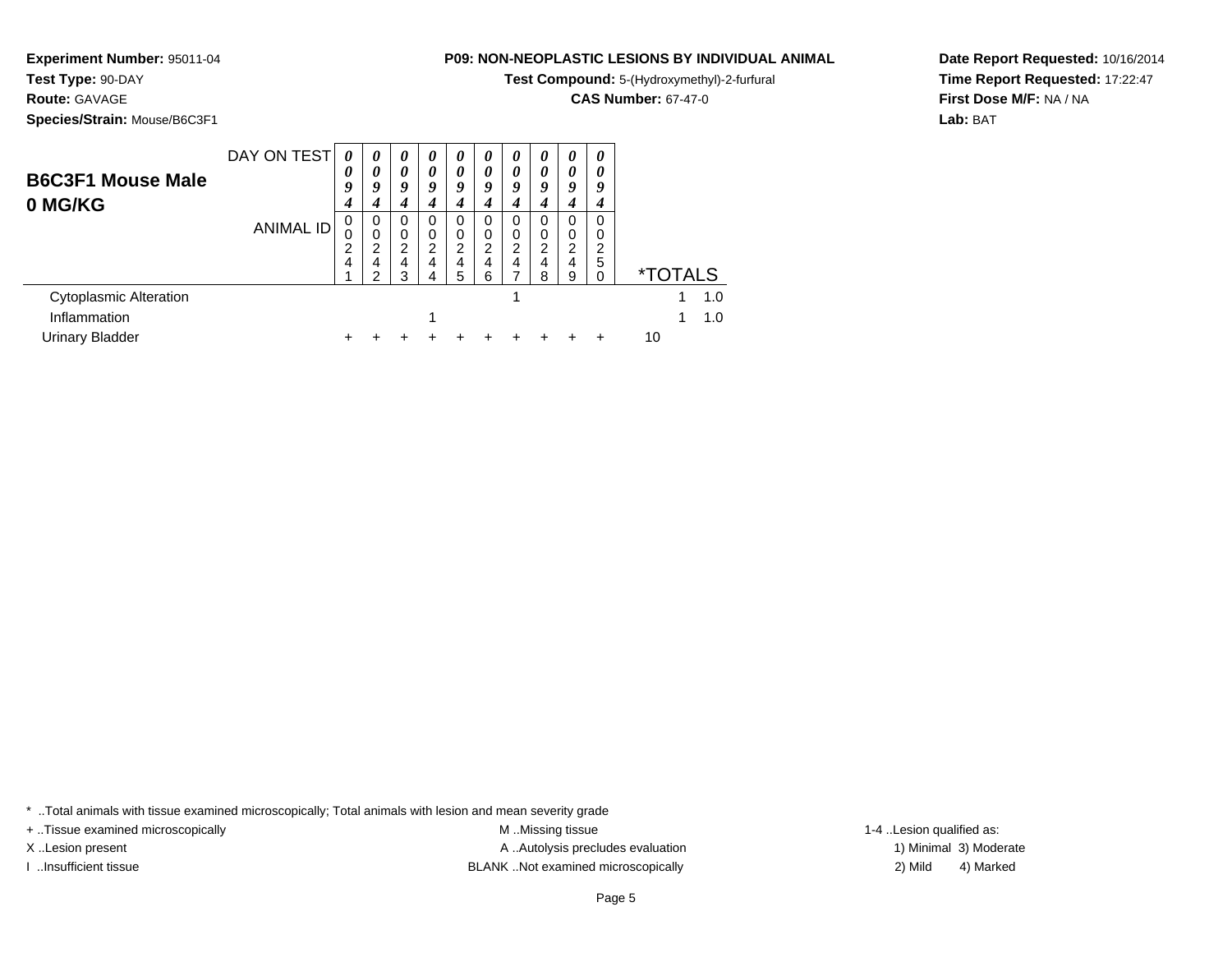**Test Compound:** 5-(Hydroxymethyl)-2-furfural

**CAS Number:** 67-47-0

**Date Report Requested:** 10/16/2014**Time Report Requested:** 17:22:47**First Dose M/F:** NA / NA**Lab:** BAT

**Experiment Number:** 95011-04**Test Type:** 90-DAY**Route:** GAVAGE**Species/Strain:** Mouse/B6C3F1

| <b>B6C3F1 Mouse Male</b><br>47 MG/KG | DAY ON TEST | 0<br>$\theta$<br>g    | O                     | $\boldsymbol{\theta}$<br>0<br>9 | U<br>o      | $\boldsymbol{\theta}$<br>0<br>9 | U      | $\boldsymbol{\theta}$<br>0<br>9<br>4 | $\boldsymbol{\theta}$<br>0<br>ο | $\boldsymbol{\theta}$<br>$\theta$<br>9<br>4 | 0<br>a<br>4 |                   |
|--------------------------------------|-------------|-----------------------|-----------------------|---------------------------------|-------------|---------------------------------|--------|--------------------------------------|---------------------------------|---------------------------------------------|-------------|-------------------|
|                                      | ANIMAL ID   | 0<br>U<br>ົ<br>▃<br>5 | O<br>0<br>◠<br>5<br>◠ | O<br>0<br>2<br>5<br>ว           | 0<br>ົ<br>5 | 0<br>0<br>2<br>5<br>5           | 5<br>հ | 0<br>2<br>5                          | ີ<br>5<br>я                     | 0<br>0<br>2<br>5<br>9                       | 0<br>⌒<br>6 | TALS<br>$\star^-$ |

### **Alimentary System**

NONE

**Cardiovascular System**

### NONE

**Endocrine System**

#### NONE

**General Body System**

### NONE

**Genital System**

### NONE

**Hematopoietic System**

### NONE

**Integumentary System**

### NONE

**Musculoskeletal System**

# NONE

**Nervous System**

# NONE

\* ..Total animals with tissue examined microscopically; Total animals with lesion and mean severity grade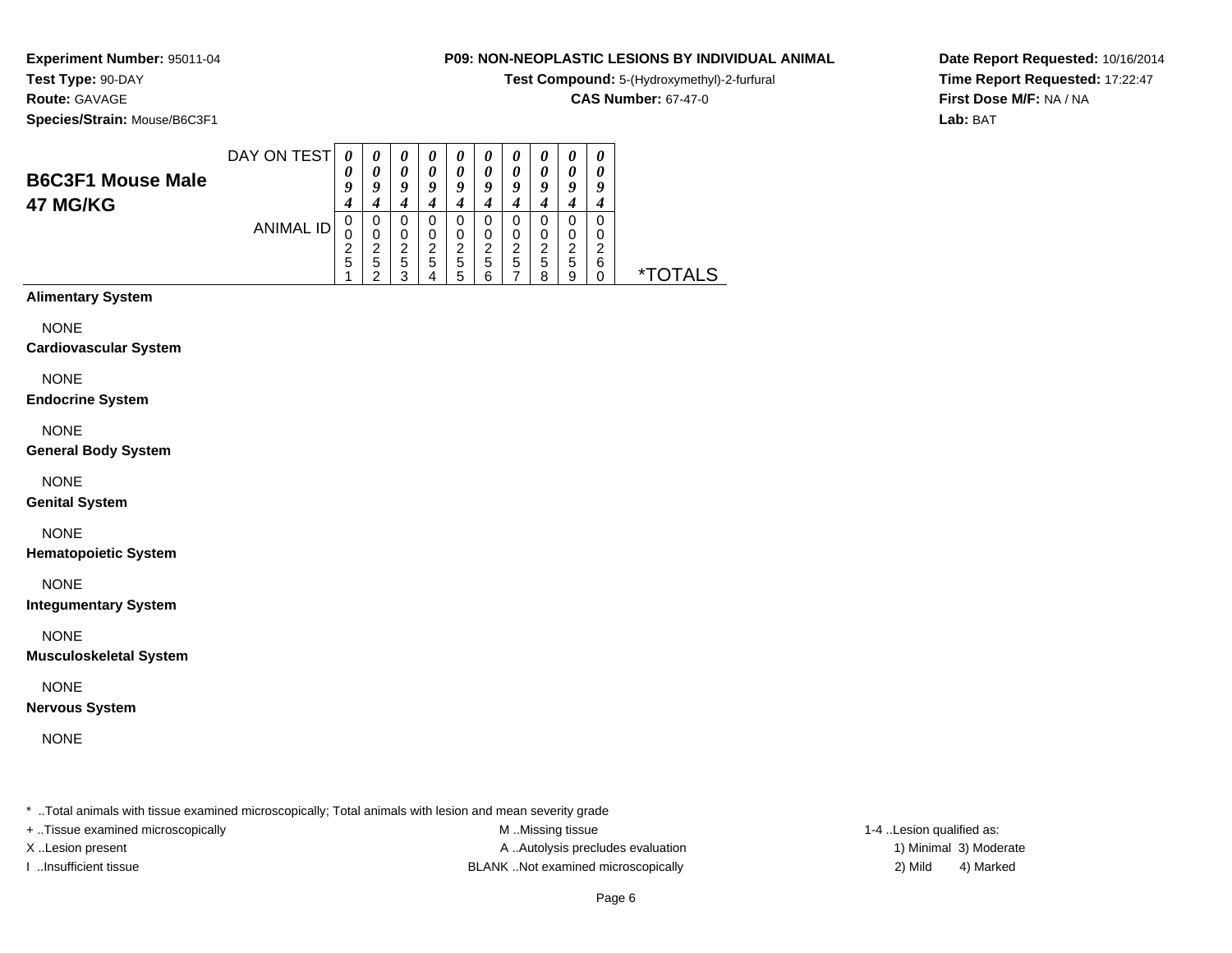**Test Compound:** 5-(Hydroxymethyl)-2-furfural

**CAS Number:** 67-47-0

**Date Report Requested:** 10/16/2014**Time Report Requested:** 17:22:47**First Dose M/F:** NA / NA**Lab:** BAT

**Experiment Number:** 95011-04**Test Type:** 90-DAY**Route:** GAVAGE**Species/Strain:** Mouse/B6C3F1

| <b>B6C3F1 Mouse Male</b><br>47 MG/KG | DAY ON TEST | $\boldsymbol{\mathit{U}}$<br>Q | $\boldsymbol{\theta}$<br>U | $\boldsymbol{\theta}$<br>$\boldsymbol{\theta}$<br>9 | $\boldsymbol{\theta}$<br>0<br>q | $\boldsymbol{\theta}$<br>0<br>Q<br>4 | $\boldsymbol{\theta}$<br>o | $\boldsymbol{\theta}$<br>0<br>Q | $\boldsymbol{\theta}$<br>Q | U<br>0<br>а      | Q                |             |
|--------------------------------------|-------------|--------------------------------|----------------------------|-----------------------------------------------------|---------------------------------|--------------------------------------|----------------------------|---------------------------------|----------------------------|------------------|------------------|-------------|
|                                      | ANIMAL ID   | 5                              | 0<br>υ<br>ີ<br>5<br>ີ      | 0<br>0<br>2<br>5<br>っ                               | 0<br>◠<br>5                     | 0<br>0<br>2<br>5<br>5                | 0<br>0<br>◠<br>5<br>⌒      | 0<br>0<br>ົ<br>5                | 0<br>0<br>◠<br>5<br>я      | 0<br>ົ<br>5<br>9 | 0<br>0<br>◠<br>6 | א ו∆∶<br>×. |

**Respiratory System**

NONE

#### **Special Senses System**

NONE

#### **Urinary System**

Kidney

 <sup>+</sup><sup>+</sup> <sup>+</sup> <sup>+</sup> <sup>+</sup> <sup>+</sup> <sup>+</sup> <sup>+</sup> <sup>+</sup> + 10

\* ..Total animals with tissue examined microscopically; Total animals with lesion and mean severity grade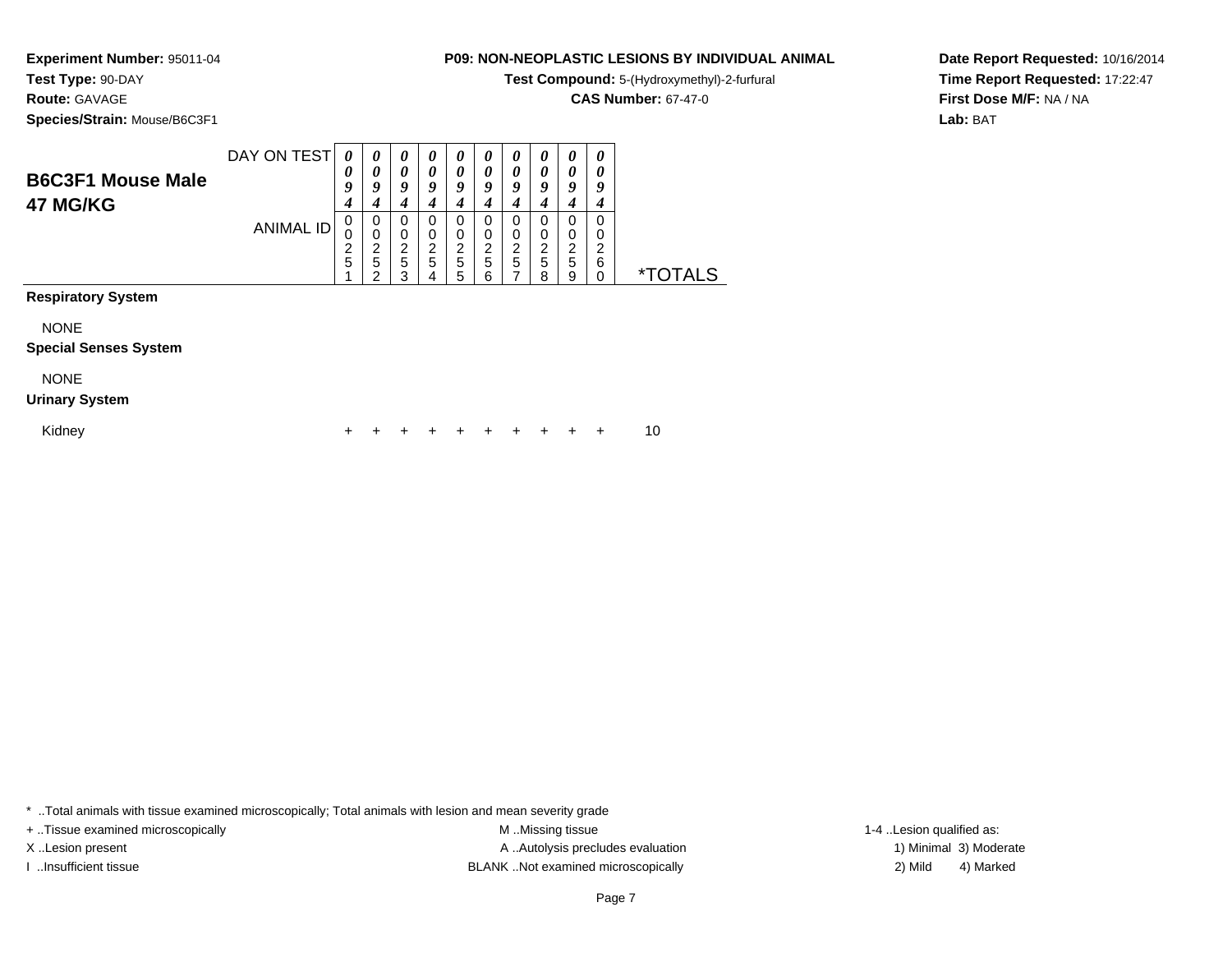**Test Compound:** 5-(Hydroxymethyl)-2-furfural

**CAS Number:** 67-47-0

**Date Report Requested:** 10/16/2014**Time Report Requested:** 17:22:47**First Dose M/F:** NA / NA**Lab:** BAT

**Experiment Number:** 95011-04**Test Type:** 90-DAY**Route:** GAVAGE**Species/Strain:** Mouse/B6C3F1

| <b>B6C3F1 Mouse Male</b><br><b>94 MG/KG</b> | DAY ON TEST | 0<br>O<br>g      | O                     | $\boldsymbol{\theta}$<br>0<br>9 | U<br>o      | $\theta$<br>0<br>9    | U      | $\boldsymbol{\theta}$<br>0<br>9<br>4 | U<br>0<br>ο | $\boldsymbol{\theta}$<br>0<br>9<br>4 | 0<br>o<br>4 |                   |
|---------------------------------------------|-------------|------------------|-----------------------|---------------------------------|-------------|-----------------------|--------|--------------------------------------|-------------|--------------------------------------|-------------|-------------------|
|                                             | ANIMAL ID   | 0<br>U<br>ົ<br>6 | O<br>0<br>◠<br>6<br>◠ | O<br>0<br>っ<br>6<br>ว           | 0<br>◠<br>6 | 0<br>0<br>2<br>6<br>5 | 6<br>6 | 0<br>2<br>6                          | ◠<br>6<br>я | 0<br>0<br>2<br>6<br>9                | 0<br>0<br>⌒ | TALS<br>$\star^-$ |

**Alimentary System**

NONE

**Cardiovascular System**

NONE

**Endocrine System**

NONE

**General Body System**

NONE

**Genital System**

NONE

**Hematopoietic System**

NONE

**Integumentary System**

NONE

**Musculoskeletal System**

NONE

**Nervous System**

NONE

\* ..Total animals with tissue examined microscopically; Total animals with lesion and mean severity grade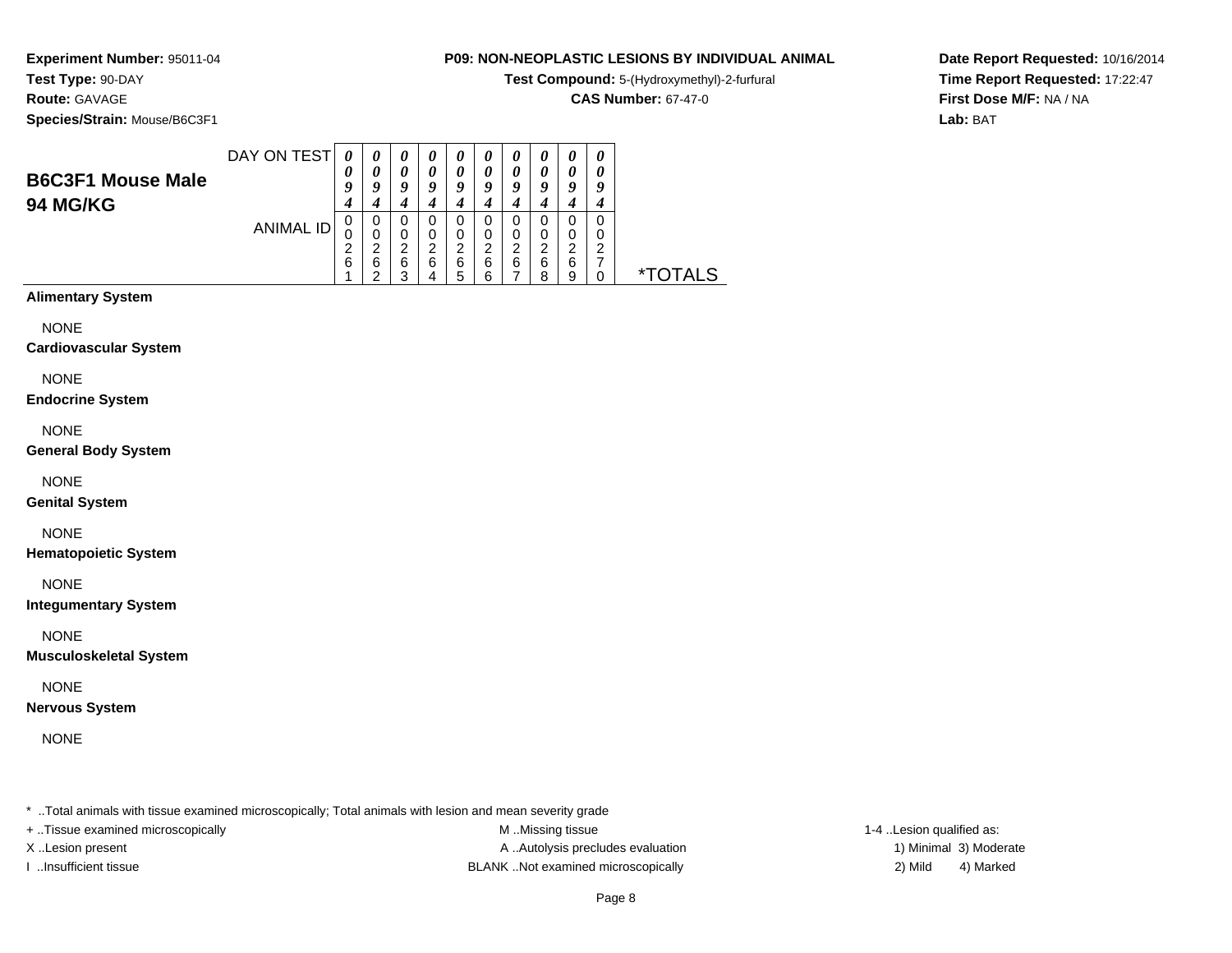**Test Compound:** 5-(Hydroxymethyl)-2-furfural

**CAS Number:** 67-47-0

**Species/Strain:** Mouse/B6C3F1

**Experiment Number:** 95011-04

**Test Type:** 90-DAY**Route:** GAVAGE

# **Respiratory System**

NONE

#### **Special Senses System**

NONE

#### **Urinary System**

| Kidney                 |  |  |  |  | + + + + + + + + + + |  |       |
|------------------------|--|--|--|--|---------------------|--|-------|
| Cytoplasmic Alteration |  |  |  |  |                     |  | 1 1.0 |

\* ..Total animals with tissue examined microscopically; Total animals with lesion and mean severity grade

+ ..Tissue examined microscopically examined microscopically examined as:  $M$  ..Missing tissue 1-4 ..Lesion qualified as: X..Lesion present **A ..Autolysis precludes evaluation** A ..Autolysis precludes evaluation 1) Minimal 3) Moderate I ..Insufficient tissue BLANK ..Not examined microscopically 2) Mild 4) Marked

Page 9

**Date Report Requested:** 10/16/2014**Time Report Requested:** 17:22:47**First Dose M/F:** NA / NA**Lab:** BAT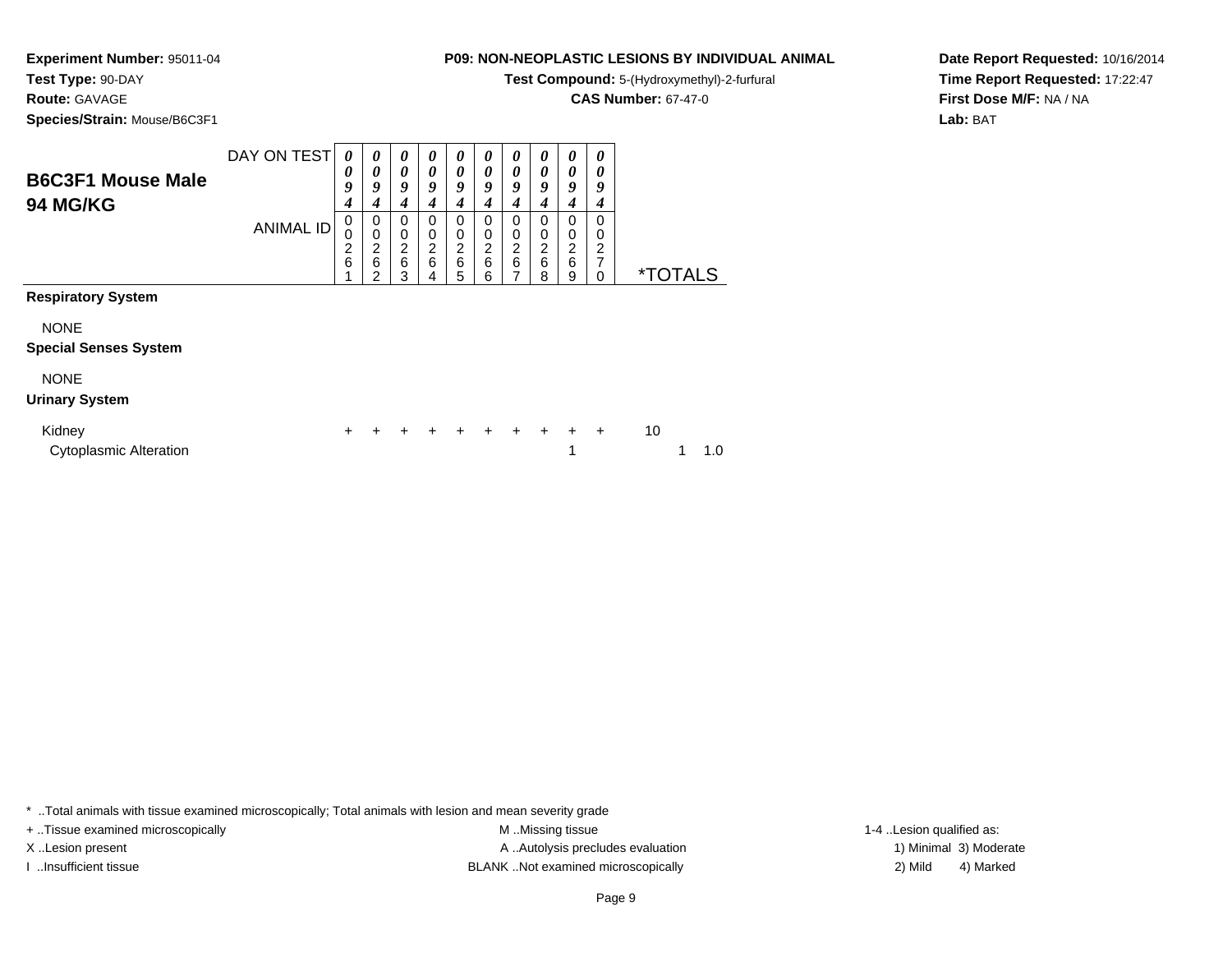**Test Compound:** 5-(Hydroxymethyl)-2-furfural

**CAS Number:** 67-47-0

**Date Report Requested:** 10/16/2014**Time Report Requested:** 17:22:47**First Dose M/F:** NA / NA**Lab:** BAT

**Experiment Number:** 95011-04**Test Type:** 90-DAY**Route:** GAVAGE**Species/Strain:** Mouse/B6C3F1

| <b>B6C3F1 Mouse Male</b><br><b>MG/KG</b><br>188 | DAY ON TEST | 0<br>9      | $\boldsymbol{\theta}$<br>o | U<br>0<br>o | U<br>υ | $\boldsymbol{\theta}$<br>0<br>9 | U<br>у      | U<br>$\theta$<br>9 | $\boldsymbol{\mathit{u}}$<br>q | 0<br>0<br>Q           | 0<br>0<br>q      |             |
|-------------------------------------------------|-------------|-------------|----------------------------|-------------|--------|---------------------------------|-------------|--------------------|--------------------------------|-----------------------|------------------|-------------|
|                                                 | ANIMAL ID   | υ<br>U<br>2 | 0<br>0<br>ົ<br>◠           | 0<br>ົ      |        | 0<br>0<br>2<br>5                | 0<br>റ<br>ี | 0<br>0<br>2        | O<br>◠<br>ິດ                   | 0<br>0<br>ົ<br>⇁<br>я | 0<br>0<br>◠<br>8 | TAI S<br>∗⊤ |

### **Alimentary System**

NONE

**Cardiovascular System**

NONE

**Endocrine System**

NONE

**General Body System**

NONE

**Genital System**

# NONE

**Hematopoietic System**

NONE

**Integumentary System**

NONE

**Musculoskeletal System**

NONE

**Nervous System**

NONE

\* ..Total animals with tissue examined microscopically; Total animals with lesion and mean severity grade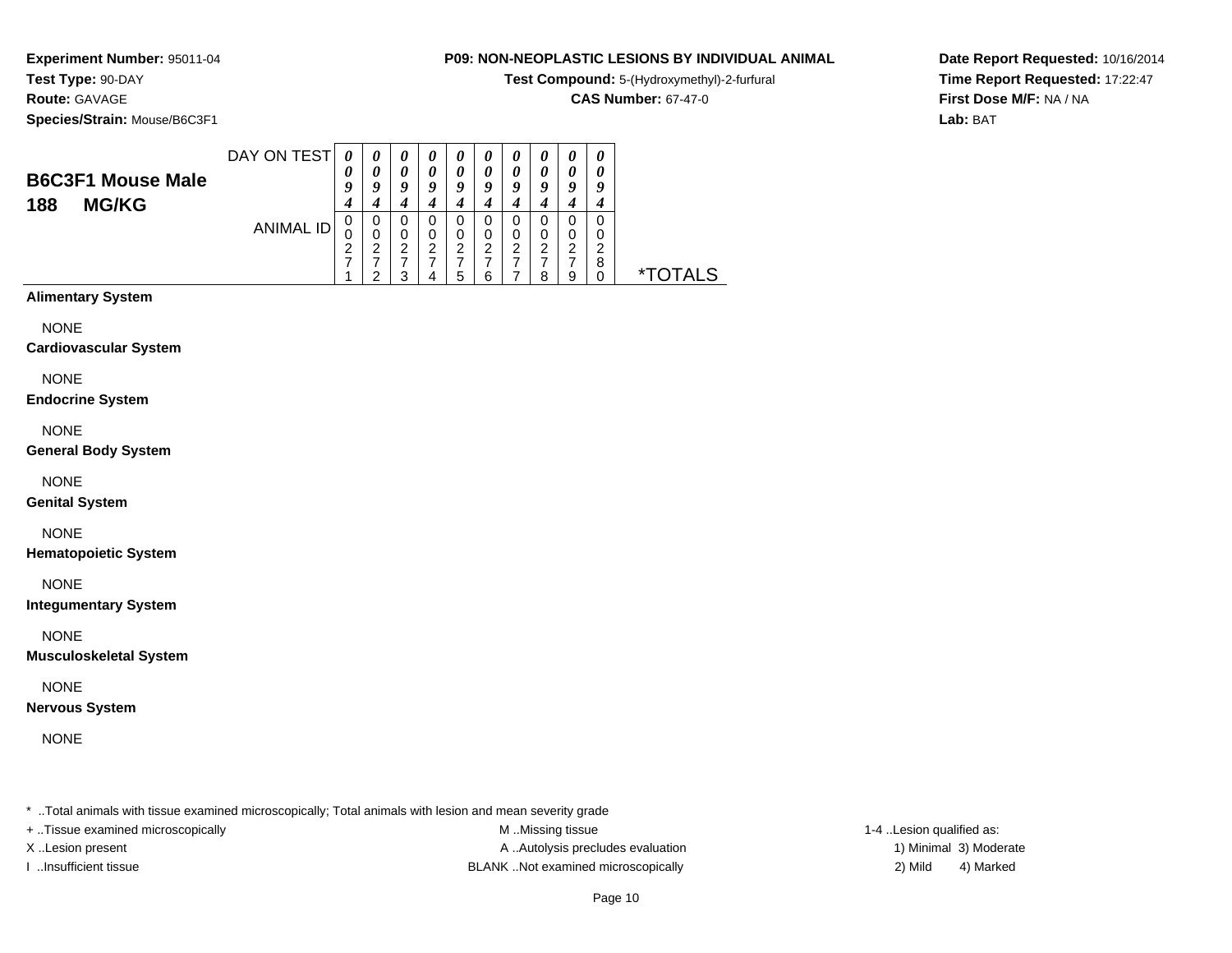**Test Compound:** 5-(Hydroxymethyl)-2-furfural

**CAS Number:** 67-47-0

**Date Report Requested:** 10/16/2014**Time Report Requested:** 17:22:47**First Dose M/F:** NA / NA**Lab:** BAT

**Experiment Number:** 95011-04**Test Type:** 90-DAY**Route:** GAVAGE**Species/Strain:** Mouse/B6C3F1

| <b>B6C3F1 Mouse Male</b><br><b>MG/KG</b><br>188 | DAY ON TEST<br><b>ANIMAL ID</b> | 0<br>0<br>9<br>4<br>0<br>$\mathbf 0$<br>$\frac{2}{7}$ | 0<br>0<br>9<br>4<br>0<br>$\pmb{0}$<br>$\overline{c}$<br>$\overline{7}$<br>2 | 0<br>0<br>9<br>4<br>0<br>$\boldsymbol{0}$<br>$\frac{2}{7}$<br>3 | 0<br>0<br>9<br>4<br>0<br>$\begin{array}{c} 0 \\ 2 \\ 7 \end{array}$<br>4 | 0<br>0<br>9<br>4<br>0<br>$\pmb{0}$<br>$\frac{2}{7}$<br>5 | $\boldsymbol{\theta}$<br>$\boldsymbol{\theta}$<br>9<br>4<br>0<br>$\boldsymbol{0}$<br>$\frac{2}{7}$<br>6 | $\boldsymbol{\theta}$<br>$\boldsymbol{\theta}$<br>9<br>4<br>0<br>$\mathbf 0$<br>$\frac{2}{7}$<br>7 | 0<br>0<br>9<br>4<br>0<br>$\mathbf 0$<br>$\frac{2}{7}$<br>8 | 0<br>0<br>9<br>4<br>0<br>0<br>$\frac{2}{7}$<br>9 | 0<br>0<br>9<br>4<br>0<br>0<br>$\frac{2}{8}$<br>$\mathbf 0$ | <i><b>*TOTALS</b></i> |
|-------------------------------------------------|---------------------------------|-------------------------------------------------------|-----------------------------------------------------------------------------|-----------------------------------------------------------------|--------------------------------------------------------------------------|----------------------------------------------------------|---------------------------------------------------------------------------------------------------------|----------------------------------------------------------------------------------------------------|------------------------------------------------------------|--------------------------------------------------|------------------------------------------------------------|-----------------------|
| <b>Respiratory System</b>                       |                                 |                                                       |                                                                             |                                                                 |                                                                          |                                                          |                                                                                                         |                                                                                                    |                                                            |                                                  |                                                            |                       |
| <b>NONE</b>                                     |                                 |                                                       |                                                                             |                                                                 |                                                                          |                                                          |                                                                                                         |                                                                                                    |                                                            |                                                  |                                                            |                       |
| <b>Special Senses System</b>                    |                                 |                                                       |                                                                             |                                                                 |                                                                          |                                                          |                                                                                                         |                                                                                                    |                                                            |                                                  |                                                            |                       |
| <b>NONE</b>                                     |                                 |                                                       |                                                                             |                                                                 |                                                                          |                                                          |                                                                                                         |                                                                                                    |                                                            |                                                  |                                                            |                       |
| <b>Urinary System</b>                           |                                 |                                                       |                                                                             |                                                                 |                                                                          |                                                          |                                                                                                         |                                                                                                    |                                                            |                                                  |                                                            |                       |
| Kidney                                          |                                 | $+$                                                   |                                                                             | $+$                                                             | $+$                                                                      | $+$                                                      |                                                                                                         | $+$ $+$                                                                                            | $+$                                                        | $+$                                              | $\ddot{}$                                                  | 10                    |
| <b>Cytoplasmic Alteration</b><br>Nephropathy    |                                 |                                                       |                                                                             | 1                                                               | 1                                                                        | $\mathbf 1$                                              |                                                                                                         | $\mathbf{1}$                                                                                       | $\overline{2}$                                             |                                                  | $\mathbf{1}$<br>1                                          | 6<br>1.2<br>1.0<br>1  |

\* ..Total animals with tissue examined microscopically; Total animals with lesion and mean severity grade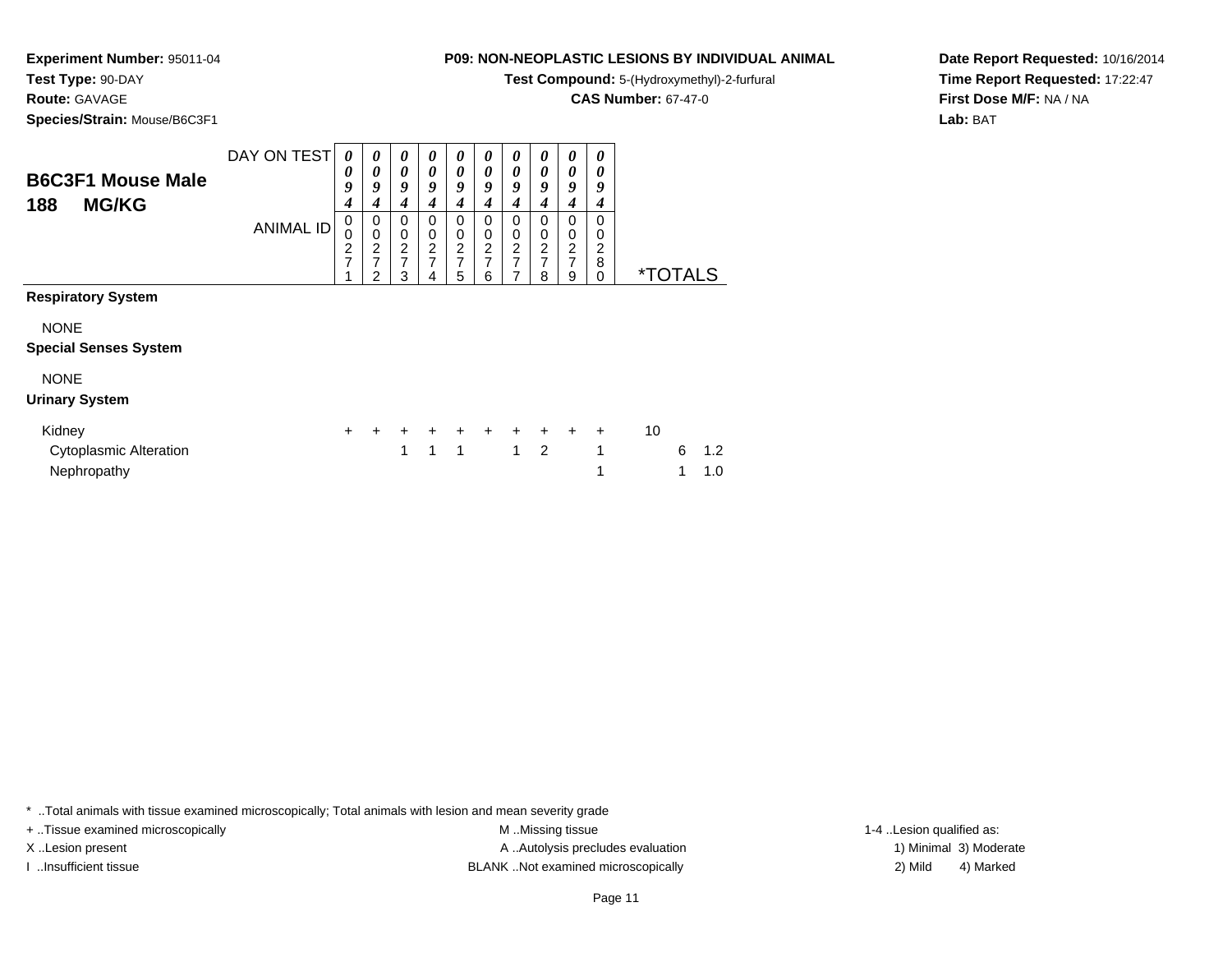**Test Compound:** 5-(Hydroxymethyl)-2-furfural

**CAS Number:** 67-47-0

**Date Report Requested:** 10/16/2014**Time Report Requested:** 17:22:47**First Dose M/F:** NA / NA**Lab:** BAT

**Experiment Number:** 95011-04**Test Type:** 90-DAY**Route:** GAVAGE**Species/Strain:** Mouse/B6C3F1

| <b>B6C3F1 Mouse Male</b><br><b>MG/KG</b><br>375 | DAY ON TEST | 0<br>0<br>9      | $\theta$<br>0<br>$\boldsymbol{0}$ | U<br>0<br>Q | U<br>о | $\boldsymbol{\theta}$<br>0<br>9 | U<br>$\boldsymbol{\theta}$<br>ч | $\boldsymbol{\theta}$<br>0<br>Q | U<br>O<br>q      | 0<br>0<br>Q           | 0<br>0<br>q      |               |
|-------------------------------------------------|-------------|------------------|-----------------------------------|-------------|--------|---------------------------------|---------------------------------|---------------------------------|------------------|-----------------------|------------------|---------------|
|                                                 | ANIMAL ID   | υ<br>U<br>2<br>8 | 0<br>0<br>◠<br>8<br>◠             | າ<br>8<br>◠ | 8      | 0<br>2<br>8<br>5                | 0<br>റ<br>8<br>ี                | 0<br>0<br>2<br>8                | O<br>◠<br>8<br>o | 0<br>0<br>っ<br>8<br>g | 0<br>0<br>◠<br>9 | FOTAL S<br>∗⊤ |

## **Alimentary System**

NONE

**Cardiovascular System**

NONE

**Endocrine System**

NONE

**General Body System**

NONE

**Genital System**

# NONE

**Hematopoietic System**

NONE

**Integumentary System**

NONE

**Musculoskeletal System**

NONE

**Nervous System**

NONE

\* ..Total animals with tissue examined microscopically; Total animals with lesion and mean severity grade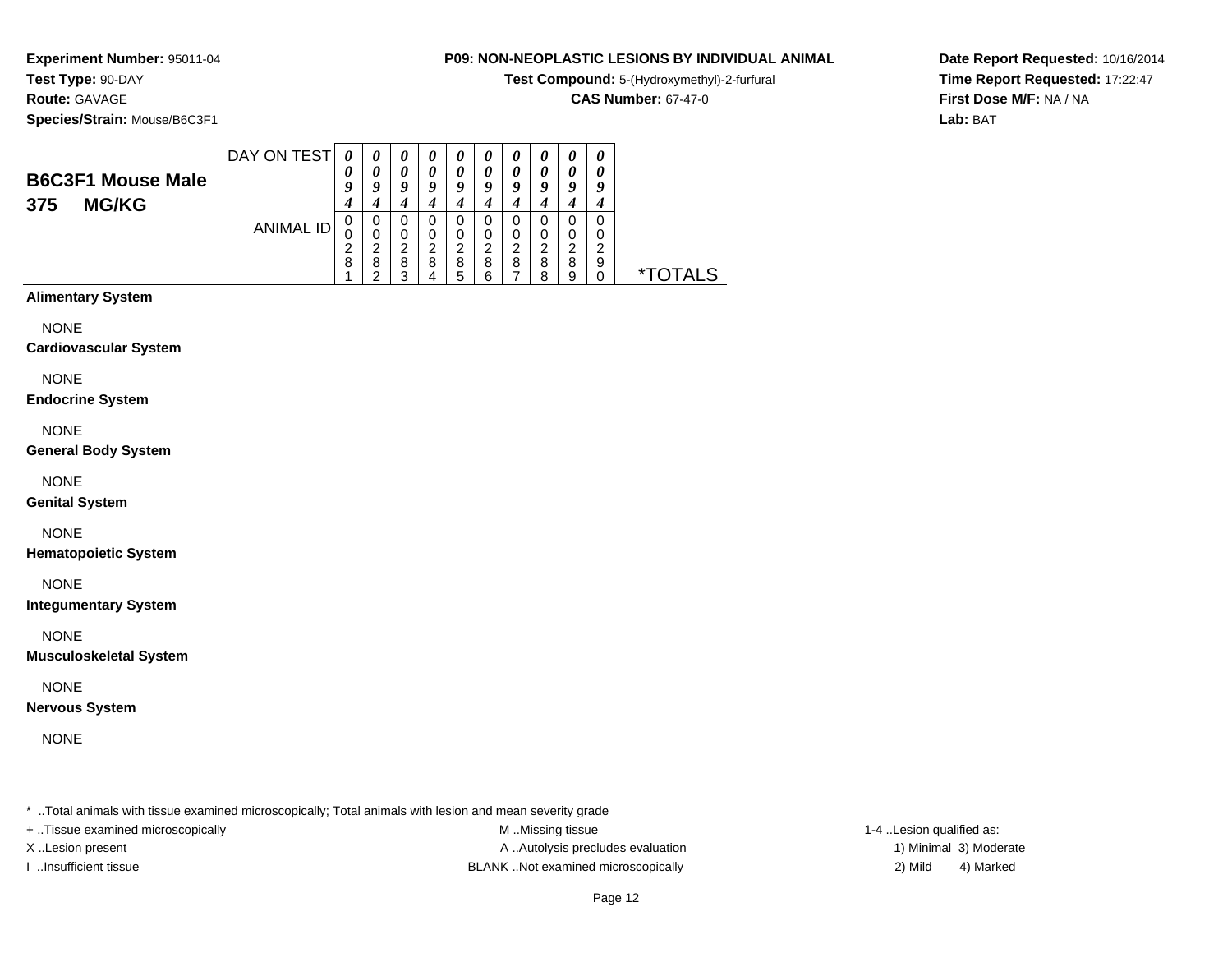**Test Compound:** 5-(Hydroxymethyl)-2-furfural

**CAS Number:** 67-47-0

**Date Report Requested:** 10/16/2014**Time Report Requested:** 17:22:47**First Dose M/F:** NA / NA**Lab:** BAT

**Experiment Number:** 95011-04**Test Type:** 90-DAY**Route:** GAVAGE**Species/Strain:** Mouse/B6C3F1

| <b>B6C3F1 Mouse Male</b><br><b>MG/KG</b><br>375 | DAY ON TEST      | 0<br>0<br>9<br>4        | $\boldsymbol{\theta}$<br>0<br>9<br>$\boldsymbol{4}$                           | 0<br>0<br>9<br>4                                     | $\boldsymbol{\theta}$<br>$\boldsymbol{\theta}$<br>9<br>4 | $\boldsymbol{\theta}$<br>$\boldsymbol{\theta}$<br>9<br>4 | $\boldsymbol{\theta}$<br>$\boldsymbol{\theta}$<br>9<br>4 | 0<br>0<br>9<br>4                   | 0<br>0<br>9<br>4             | 0<br>0<br>9<br>4             | 0<br>0<br>9<br>4                               |    |                       |     |  |
|-------------------------------------------------|------------------|-------------------------|-------------------------------------------------------------------------------|------------------------------------------------------|----------------------------------------------------------|----------------------------------------------------------|----------------------------------------------------------|------------------------------------|------------------------------|------------------------------|------------------------------------------------|----|-----------------------|-----|--|
|                                                 | <b>ANIMAL ID</b> | 0<br>0<br>$\frac{2}{8}$ | $\begin{smallmatrix}0\\0\end{smallmatrix}$<br>$\frac{2}{8}$<br>$\overline{2}$ | 0<br>$\begin{array}{c} 0 \\ 2 \\ 8 \end{array}$<br>3 | 0<br>$\pmb{0}$<br>$\frac{2}{8}$<br>4                     | 0<br>$\pmb{0}$<br>$\frac{2}{8}$<br>5                     | 0<br>$\pmb{0}$<br>$\frac{2}{8}$<br>6                     | 0<br>0<br>$\overline{c}$<br>8<br>7 | 0<br>0<br>$\frac{2}{8}$<br>8 | 0<br>0<br>$\frac{2}{8}$<br>9 | 0<br>0<br>$\boldsymbol{2}$<br>9<br>$\mathbf 0$ |    | <i><b>*TOTALS</b></i> |     |  |
| <b>Respiratory System</b>                       |                  |                         |                                                                               |                                                      |                                                          |                                                          |                                                          |                                    |                              |                              |                                                |    |                       |     |  |
| <b>NONE</b>                                     |                  |                         |                                                                               |                                                      |                                                          |                                                          |                                                          |                                    |                              |                              |                                                |    |                       |     |  |
| <b>Special Senses System</b>                    |                  |                         |                                                                               |                                                      |                                                          |                                                          |                                                          |                                    |                              |                              |                                                |    |                       |     |  |
| <b>NONE</b>                                     |                  |                         |                                                                               |                                                      |                                                          |                                                          |                                                          |                                    |                              |                              |                                                |    |                       |     |  |
| <b>Urinary System</b>                           |                  |                         |                                                                               |                                                      |                                                          |                                                          |                                                          |                                    |                              |                              |                                                |    |                       |     |  |
| Kidney                                          |                  | $+$                     |                                                                               | $+$                                                  | $+$                                                      | $+$                                                      | $+$                                                      | $+$                                | $\pm$                        | $+$                          | $+$                                            | 10 |                       |     |  |
| <b>Cytoplasmic Alteration</b>                   |                  | 1                       | 1                                                                             |                                                      | 1                                                        | 1                                                        | $\mathbf{1}$                                             |                                    | 1                            | 1                            | $\overline{1}$                                 |    | 8                     | 1.0 |  |
| Nephropathy                                     |                  |                         |                                                                               |                                                      |                                                          |                                                          |                                                          | 1                                  |                              |                              |                                                |    | 1                     | 1.0 |  |

\* ..Total animals with tissue examined microscopically; Total animals with lesion and mean severity grade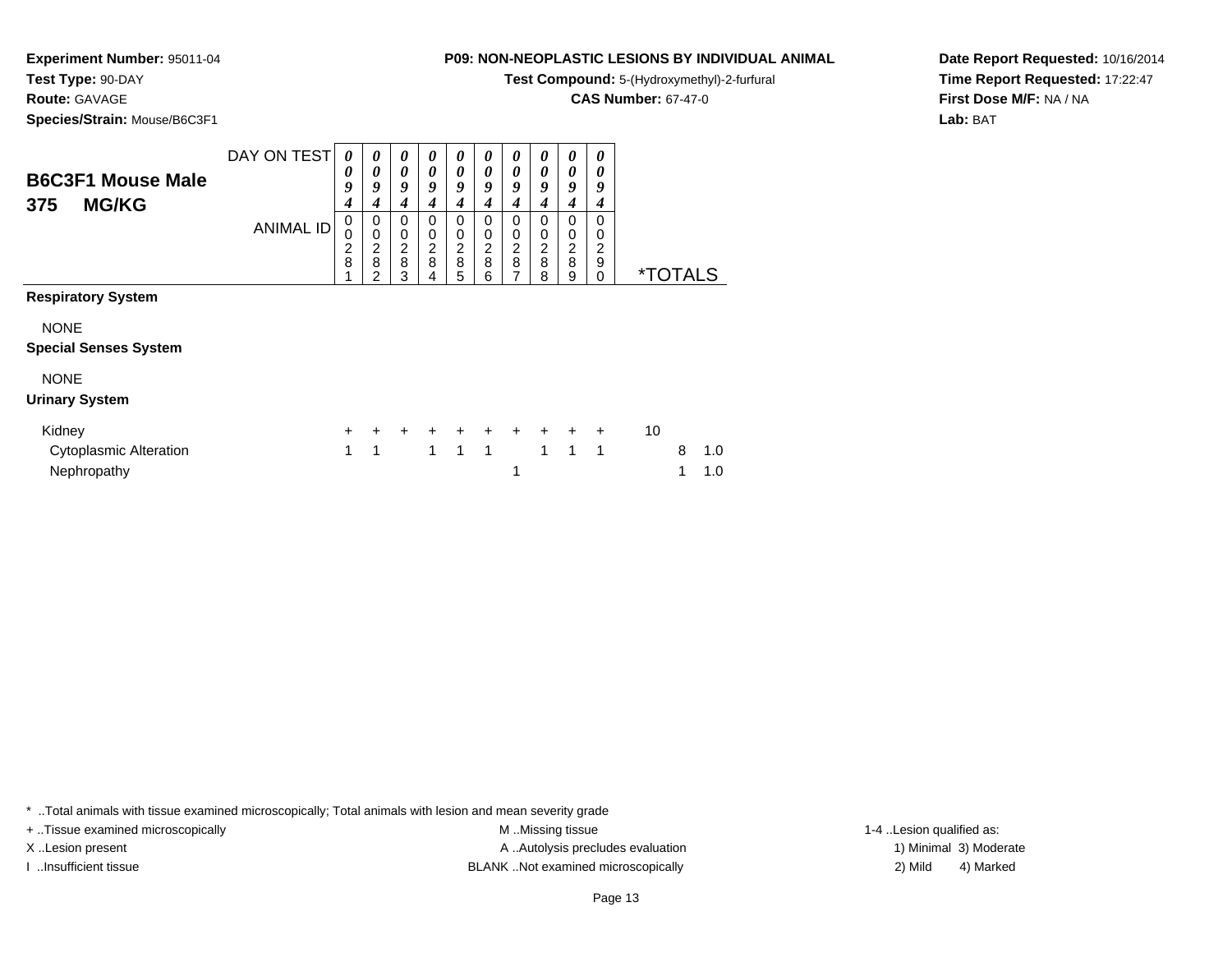**Test Compound:** 5-(Hydroxymethyl)-2-furfural

**CAS Number:** 67-47-0

**Date Report Requested:** 10/16/2014**Time Report Requested:** 17:22:47**First Dose M/F:** NA / NA**Lab:** BAT

**Species/Strain:** Mouse/B6C3F1

| <b><u>coroo, ou anne modoo, booor</u></b>                             |                  |                                                                                                   |                                                                                 |                                                                                   |                                                                            |                                                                                                        |                                                                  |                                                                                                        |                                                               |                                                                                           |                                                                    |                       |        |            |
|-----------------------------------------------------------------------|------------------|---------------------------------------------------------------------------------------------------|---------------------------------------------------------------------------------|-----------------------------------------------------------------------------------|----------------------------------------------------------------------------|--------------------------------------------------------------------------------------------------------|------------------------------------------------------------------|--------------------------------------------------------------------------------------------------------|---------------------------------------------------------------|-------------------------------------------------------------------------------------------|--------------------------------------------------------------------|-----------------------|--------|------------|
| <b>B6C3F1 Mouse Male</b>                                              | DAY ON TEST      | 0<br>$\boldsymbol{\theta}$<br>9                                                                   | 0<br>0<br>9                                                                     | 0<br>0<br>9                                                                       | 0<br>0<br>9                                                                | 0<br>0<br>9                                                                                            | 0<br>0<br>9                                                      | 0<br>$\boldsymbol{\theta}$<br>9                                                                        | 0<br>$\boldsymbol{\theta}$<br>9                               | $\boldsymbol{\theta}$<br>0<br>9                                                           | $\boldsymbol{\theta}$<br>0<br>9                                    |                       |        |            |
| <b>MG/KG</b><br>750                                                   | <b>ANIMAL ID</b> | $\boldsymbol{4}$<br>$\mbox{O}$<br>$\mathbf 0$<br>$\overline{\mathbf{c}}$<br>$\boldsymbol{9}$<br>1 | $\mathfrak{z}$<br>$\mathsf 0$<br>$\mathbf 0$<br>$\overline{2}$<br>$\frac{9}{2}$ | $\boldsymbol{4}$<br>$\mathsf 0$<br>$\mathbf 0$<br>$\overline{2}$<br>$\frac{9}{3}$ | $\boldsymbol{4}$<br>$\mathbf 0$<br>$\mathbf 0$<br>$\overline{c}$<br>9<br>4 | $\boldsymbol{4}$<br>$\mathbf 0$<br>$\mathbf 0$<br>$\overline{2}$<br>$\boldsymbol{9}$<br>$\overline{5}$ | $\boldsymbol{4}$<br>$\mathbf 0$<br>0<br>$\overline{c}$<br>9<br>6 | $\boldsymbol{4}$<br>$\mathbf 0$<br>$\mathbf 0$<br>$\overline{c}$<br>$\boldsymbol{9}$<br>$\overline{7}$ | $\boldsymbol{4}$<br>$\Omega$<br>0<br>$\overline{2}$<br>9<br>8 | $\boldsymbol{4}$<br>$\mathbf 0$<br>$\mathbf 0$<br>$\overline{2}$<br>$\boldsymbol{9}$<br>9 | $\boldsymbol{4}$<br>$\mathbf 0$<br>0<br>3<br>$\pmb{0}$<br>$\Omega$ | <i><b>*TOTALS</b></i> |        |            |
| <b>Alimentary System</b>                                              |                  |                                                                                                   |                                                                                 |                                                                                   |                                                                            |                                                                                                        |                                                                  |                                                                                                        |                                                               |                                                                                           |                                                                    |                       |        |            |
| Esophagus<br>Muscularis, Inflammation<br>Periesoph Tiss, Inflammation |                  | +                                                                                                 |                                                                                 |                                                                                   |                                                                            |                                                                                                        | 1                                                                | ┿                                                                                                      |                                                               | 1                                                                                         | $\div$                                                             | 10                    | 1<br>1 | 1.0<br>1.0 |
| Gallbladder                                                           |                  | +                                                                                                 | +                                                                               | +                                                                                 | +                                                                          | +                                                                                                      | +                                                                | M                                                                                                      | +                                                             |                                                                                           | +                                                                  | 9                     |        |            |
| Intestine Large, Cecum                                                |                  | $\ddot{}$                                                                                         | +                                                                               | +                                                                                 | +                                                                          | $\pm$                                                                                                  | +                                                                | +                                                                                                      | +                                                             | +                                                                                         | $\ddot{}$                                                          | 10                    |        |            |
| Intestine Large, Colon                                                |                  | $\ddot{}$                                                                                         | +                                                                               | $\ddot{}$                                                                         | +                                                                          | $\ddot{}$                                                                                              | $\ddot{}$                                                        | $\ddot{}$                                                                                              | $\ddot{}$                                                     | $\ddot{}$                                                                                 | $\ddot{}$                                                          | 10                    |        |            |
| Intestine Large, Rectum                                               |                  | $\pm$                                                                                             | $\pm$                                                                           | $\pm$                                                                             | $\pm$                                                                      | $\pm$                                                                                                  | +                                                                | $\ddot{}$                                                                                              | +                                                             | $\ddot{}$                                                                                 | +                                                                  | 10                    |        |            |
| Intestine Small, Duodenum                                             |                  | $\ddot{}$                                                                                         | $\ddot{}$                                                                       | $\ddot{}$                                                                         | $\ddot{}$                                                                  | +                                                                                                      | $\ddot{}$                                                        | $\ddot{}$                                                                                              | $\ddot{}$                                                     | $\ddot{}$                                                                                 | $\ddot{}$                                                          | 10                    |        |            |
| Intestine Small, Ileum                                                |                  | $\ddot{}$                                                                                         | $\pm$                                                                           | $\ddot{}$                                                                         | +                                                                          | +                                                                                                      | +                                                                | +                                                                                                      | +                                                             | $\ddot{}$                                                                                 | $\ddot{}$                                                          | 10                    |        |            |
| Intestine Small, Jejunum                                              |                  | $\ddot{}$                                                                                         | +                                                                               | $\pm$                                                                             | +                                                                          | $\ddot{}$                                                                                              | $\ddot{}$                                                        | $\ddot{}$                                                                                              | $\ddot{}$                                                     | $\ddot{}$                                                                                 | $\ddot{}$                                                          | 10                    |        |            |
| Liver                                                                 |                  | $\ddot{}$                                                                                         | $\ddot{}$                                                                       | $\ddot{}$                                                                         | $\ddot{}$                                                                  | +                                                                                                      | $\ddot{}$                                                        | $\ddot{}$                                                                                              | $\ddot{}$                                                     | $\ddot{}$                                                                                 | $\ddot{}$                                                          | 10                    |        |            |
| Pancreas                                                              |                  | $\ddot{}$                                                                                         | $\ddot{}$                                                                       | $\pm$                                                                             | $\ddot{}$                                                                  | $\ddot{}$                                                                                              | $\ddot{}$                                                        | $\ddot{}$                                                                                              | $\ddot{}$                                                     | $\ddot{}$                                                                                 | $\ddot{}$                                                          | 10                    |        |            |
| Salivary Glands                                                       |                  | $\ddot{}$                                                                                         | $\ddot{}$                                                                       | $\ddot{}$                                                                         | $\ddot{}$                                                                  | $\ddot{}$                                                                                              | $\ddot{}$                                                        | $\ddot{}$                                                                                              | $\ddot{}$                                                     | $+$                                                                                       | $\ddot{}$                                                          | 10                    |        |            |
| Inflammation                                                          |                  |                                                                                                   |                                                                                 | 1                                                                                 |                                                                            |                                                                                                        |                                                                  |                                                                                                        |                                                               |                                                                                           |                                                                    |                       | 1      | 1.0        |
| Stomach, Forestomach                                                  |                  | $\ddot{}$                                                                                         | +                                                                               | +                                                                                 | ٠                                                                          | +                                                                                                      | +                                                                | ٠                                                                                                      |                                                               |                                                                                           | +                                                                  | 10                    |        |            |
| Stomach, Glandular                                                    |                  | +                                                                                                 |                                                                                 | $\ddot{}$                                                                         | +                                                                          | +                                                                                                      |                                                                  |                                                                                                        |                                                               |                                                                                           | $\ddot{}$                                                          | 10                    |        |            |
| <b>Cardiovascular System</b>                                          |                  |                                                                                                   |                                                                                 |                                                                                   |                                                                            |                                                                                                        |                                                                  |                                                                                                        |                                                               |                                                                                           |                                                                    |                       |        |            |
| <b>Blood Vessel</b>                                                   |                  | +                                                                                                 | +                                                                               | +                                                                                 | +                                                                          | +                                                                                                      | +                                                                | +                                                                                                      | +                                                             | +                                                                                         | +                                                                  | 10                    |        |            |
| Heart                                                                 |                  | $\ddot{}$                                                                                         | +                                                                               | $\pm$                                                                             | +                                                                          | $\pm$                                                                                                  | +                                                                | +                                                                                                      | +                                                             | $\ddot{}$                                                                                 | $\ddot{}$                                                          | 10                    |        |            |
| <b>Ectopic Tissue</b>                                                 |                  |                                                                                                   |                                                                                 |                                                                                   |                                                                            |                                                                                                        |                                                                  |                                                                                                        | $\overline{c}$                                                |                                                                                           |                                                                    |                       | 1      | 2.0        |
| <b>Infiltration Cellular</b>                                          |                  |                                                                                                   |                                                                                 |                                                                                   |                                                                            |                                                                                                        |                                                                  |                                                                                                        | $\overline{2}$                                                |                                                                                           |                                                                    |                       | 1      | 2.0        |
|                                                                       |                  |                                                                                                   |                                                                                 |                                                                                   |                                                                            |                                                                                                        |                                                                  |                                                                                                        |                                                               |                                                                                           |                                                                    |                       |        |            |

\* ..Total animals with tissue examined microscopically; Total animals with lesion and mean severity grade

+ ..Tissue examined microscopically examined microscopically examined as:  $M$  ..Missing tissue 1-4 ..Lesion qualified as:

X..Lesion present **A ..Autolysis precludes evaluation** A ..Autolysis precludes evaluation 1) Minimal 3) Moderate I ..Insufficient tissue BLANK ..Not examined microscopically 2) Mild 4) Marked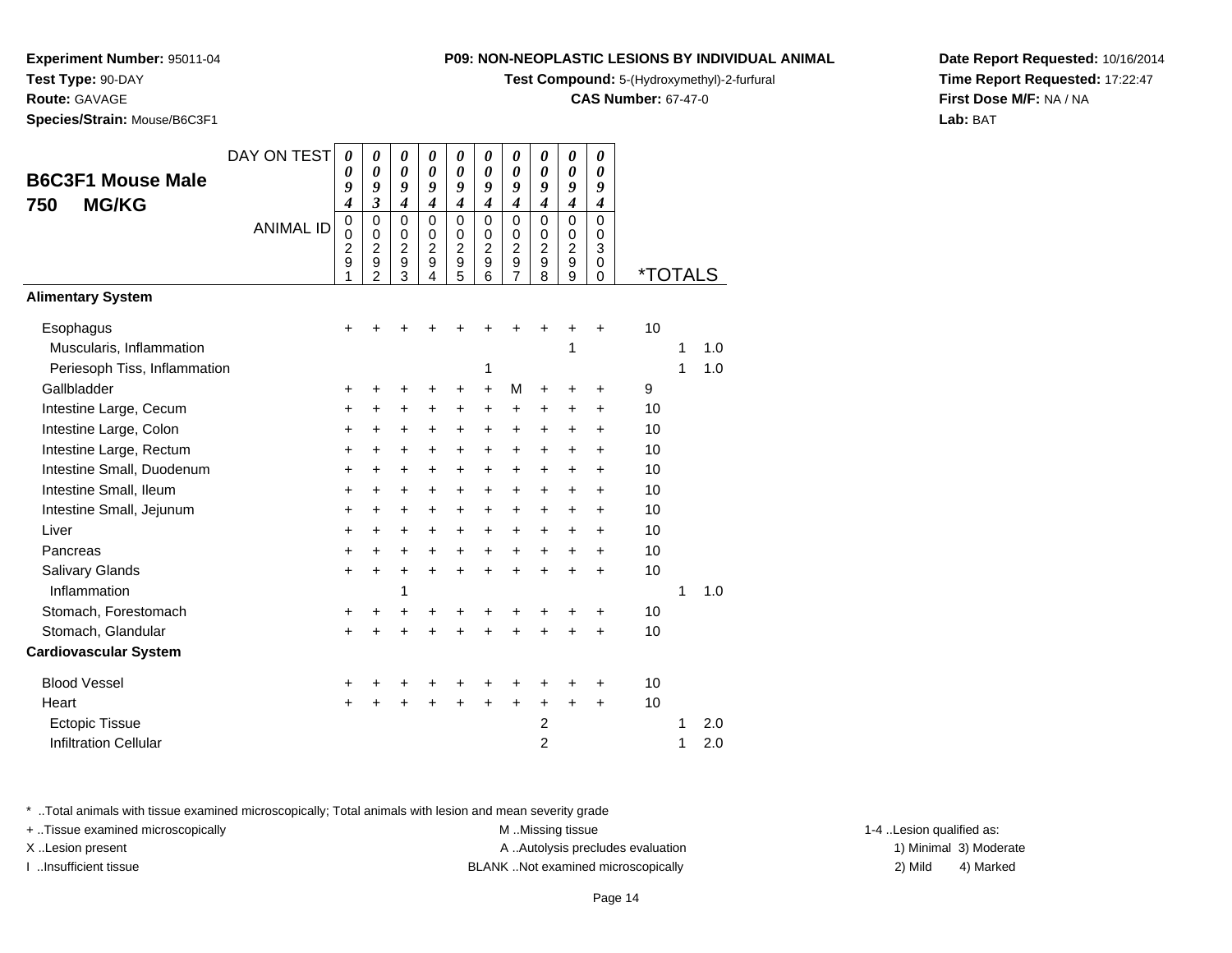**Test Compound:** 5-(Hydroxymethyl)-2-furfural

**CAS Number:** 67-47-0

**Date Report Requested:** 10/16/2014**Time Report Requested:** 17:22:47**First Dose M/F:** NA / NA**Lab:** BAT

**Experiment Number:** 95011-04**Test Type:** 90-DAY**Route:** GAVAGE**Species/Strain:** Mouse/B6C3F1

| <b>B6C3F1 Mouse Male</b><br><b>MG/KG</b><br>750 | DAY ON TEST<br><b>ANIMAL ID</b> | $\boldsymbol{\theta}$<br>$\boldsymbol{\theta}$<br>9<br>4<br>$\pmb{0}$<br>$\mathbf 0$<br>$\overline{c}$<br>9<br>1 | $\boldsymbol{\theta}$<br>$\boldsymbol{\theta}$<br>9<br>$\mathfrak{z}$<br>$\mathbf 0$<br>$\mathbf 0$<br>$\frac{2}{9}$<br>$\overline{2}$ | 0<br>$\boldsymbol{\theta}$<br>9<br>$\boldsymbol{4}$<br>$\mathbf 0$<br>$\pmb{0}$<br>$\frac{2}{9}$<br>3 | 0<br>$\boldsymbol{\theta}$<br>9<br>$\boldsymbol{4}$<br>$\mathbf 0$<br>$\mathbf 0$<br>$\overline{2}$<br>$\overline{9}$<br>4 | 0<br>$\pmb{\theta}$<br>9<br>$\boldsymbol{4}$<br>$\mathbf 0$<br>0<br>$\boldsymbol{2}$<br>$\overline{9}$<br>5 | 0<br>$\pmb{\theta}$<br>9<br>$\boldsymbol{4}$<br>$\mathbf 0$<br>$\pmb{0}$<br>$\overline{2}$<br>$\mathbf 9$<br>6 | 0<br>$\boldsymbol{\theta}$<br>9<br>$\boldsymbol{4}$<br>$\pmb{0}$<br>$\mathbf 0$<br>$\overline{2}$<br>$\boldsymbol{9}$<br>$\overline{7}$ | 0<br>$\boldsymbol{\theta}$<br>9<br>$\boldsymbol{4}$<br>$\mathbf 0$<br>$\mathbf 0$<br>$\overline{2}$<br>$\boldsymbol{9}$<br>8 | 0<br>$\pmb{\theta}$<br>9<br>$\boldsymbol{4}$<br>0<br>$\mathbf 0$<br>$\overline{2}$<br>$\boldsymbol{9}$<br>9 | 0<br>$\boldsymbol{\theta}$<br>9<br>$\boldsymbol{4}$<br>$\mathbf 0$<br>$\Omega$<br>3<br>0<br>0 | <i><b>*TOTALS</b></i> |
|-------------------------------------------------|---------------------------------|------------------------------------------------------------------------------------------------------------------|----------------------------------------------------------------------------------------------------------------------------------------|-------------------------------------------------------------------------------------------------------|----------------------------------------------------------------------------------------------------------------------------|-------------------------------------------------------------------------------------------------------------|----------------------------------------------------------------------------------------------------------------|-----------------------------------------------------------------------------------------------------------------------------------------|------------------------------------------------------------------------------------------------------------------------------|-------------------------------------------------------------------------------------------------------------|-----------------------------------------------------------------------------------------------|-----------------------|
| <b>Endocrine System</b>                         |                                 |                                                                                                                  |                                                                                                                                        |                                                                                                       |                                                                                                                            |                                                                                                             |                                                                                                                |                                                                                                                                         |                                                                                                                              |                                                                                                             |                                                                                               |                       |
| <b>Adrenal Cortex</b>                           |                                 | +                                                                                                                | +                                                                                                                                      | +                                                                                                     | +                                                                                                                          | +                                                                                                           | +                                                                                                              | +                                                                                                                                       | +                                                                                                                            | +                                                                                                           | +                                                                                             | 10                    |
| Adrenal Medulla                                 |                                 | +                                                                                                                | +                                                                                                                                      | +                                                                                                     | +                                                                                                                          | +                                                                                                           | +                                                                                                              | +                                                                                                                                       | +                                                                                                                            | +                                                                                                           | +                                                                                             | 10                    |
| Islets, Pancreatic                              |                                 | $\ddot{}$                                                                                                        | $\ddot{}$                                                                                                                              | $\ddot{}$                                                                                             | $\ddot{}$                                                                                                                  | $\ddot{}$                                                                                                   | $\ddot{}$                                                                                                      | $\ddot{}$                                                                                                                               | $\ddot{}$                                                                                                                    | $\ddot{}$                                                                                                   | $\ddot{}$                                                                                     | 10                    |
| Parathyroid Gland                               |                                 | $\ddot{}$                                                                                                        | $\ddot{}$                                                                                                                              | $\ddot{}$                                                                                             | $\ddot{}$                                                                                                                  | $\ddot{}$                                                                                                   | $+$                                                                                                            | M                                                                                                                                       | M                                                                                                                            | $+$                                                                                                         | $\ddot{}$                                                                                     | 8                     |
| <b>Pituitary Gland</b>                          |                                 | +                                                                                                                | $\ddot{}$                                                                                                                              | $\ddot{}$                                                                                             | $\ddot{}$                                                                                                                  | $\ddot{}$                                                                                                   | $\ddot{}$                                                                                                      | $\ddot{}$                                                                                                                               | $\ddot{}$                                                                                                                    | M                                                                                                           | $\ddot{}$                                                                                     | 9                     |
| <b>Thyroid Gland</b>                            |                                 | $\ddot{}$                                                                                                        | $\ddot{}$                                                                                                                              | $\ddot{}$                                                                                             | $\ddot{}$                                                                                                                  | $\ddot{}$                                                                                                   | $\ddot{}$                                                                                                      | $\ddot{}$                                                                                                                               | $\ddot{}$                                                                                                                    | $\ddot{}$                                                                                                   | $\ddot{}$                                                                                     | 10                    |
| <b>General Body System</b>                      |                                 |                                                                                                                  |                                                                                                                                        |                                                                                                       |                                                                                                                            |                                                                                                             |                                                                                                                |                                                                                                                                         |                                                                                                                              |                                                                                                             |                                                                                               |                       |
| <b>NONE</b>                                     |                                 |                                                                                                                  |                                                                                                                                        |                                                                                                       |                                                                                                                            |                                                                                                             |                                                                                                                |                                                                                                                                         |                                                                                                                              |                                                                                                             |                                                                                               |                       |
| <b>Genital System</b>                           |                                 |                                                                                                                  |                                                                                                                                        |                                                                                                       |                                                                                                                            |                                                                                                             |                                                                                                                |                                                                                                                                         |                                                                                                                              |                                                                                                             |                                                                                               |                       |
| Epididymis                                      |                                 | +                                                                                                                | +                                                                                                                                      | +                                                                                                     | +                                                                                                                          | +                                                                                                           | +                                                                                                              | +                                                                                                                                       | +                                                                                                                            | +                                                                                                           | +                                                                                             | 10                    |
| <b>Preputial Gland</b>                          |                                 | +                                                                                                                | +                                                                                                                                      | $\boldsymbol{+}$                                                                                      | $\ddot{}$                                                                                                                  | $\ddot{}$                                                                                                   | $\ddot{}$                                                                                                      | +                                                                                                                                       | +                                                                                                                            | +                                                                                                           | $\ddot{}$                                                                                     | 10                    |
| Prostate                                        |                                 | $\ddot{}$                                                                                                        | $\ddot{}$                                                                                                                              | $\ddot{}$                                                                                             | $\ddot{}$                                                                                                                  | $\ddot{}$                                                                                                   | $\ddot{}$                                                                                                      | $\ddot{}$                                                                                                                               | $\ddot{}$                                                                                                                    | $\ddot{}$                                                                                                   | +                                                                                             | 10                    |
| <b>Seminal Vesicle</b>                          |                                 | $\ddot{}$                                                                                                        | $\ddot{}$                                                                                                                              | $\ddot{}$                                                                                             | $\ddot{}$                                                                                                                  | $+$                                                                                                         | $\ddot{}$                                                                                                      | $\ddot{}$                                                                                                                               | $\ddot{}$                                                                                                                    | $\ddot{}$                                                                                                   | $\ddot{}$                                                                                     | 10                    |
| <b>Testes</b>                                   |                                 | $\ddot{}$                                                                                                        | $\ddot{}$                                                                                                                              | $\ddot{}$                                                                                             | $\ddot{}$                                                                                                                  | $\ddot{}$                                                                                                   | $\ddot{}$                                                                                                      | $\ddot{}$                                                                                                                               | $\ddot{}$                                                                                                                    | $\ddot{}$                                                                                                   | +                                                                                             | 10                    |
| <b>Hematopoietic System</b>                     |                                 |                                                                                                                  |                                                                                                                                        |                                                                                                       |                                                                                                                            |                                                                                                             |                                                                                                                |                                                                                                                                         |                                                                                                                              |                                                                                                             |                                                                                               |                       |
| <b>Bone Marrow</b>                              |                                 | +                                                                                                                | +                                                                                                                                      | +                                                                                                     | +                                                                                                                          | +                                                                                                           | +                                                                                                              | +                                                                                                                                       | +                                                                                                                            | +                                                                                                           | +                                                                                             | 10                    |
| Lymph Node, Mandibular                          |                                 | $\ddot{}$                                                                                                        | $\ddot{}$                                                                                                                              | $\ddot{}$                                                                                             | +                                                                                                                          | $\ddot{}$                                                                                                   | +                                                                                                              | +                                                                                                                                       | +                                                                                                                            | +                                                                                                           | $\ddot{}$                                                                                     | 10                    |
| Lymph Node, Mesenteric                          |                                 | +                                                                                                                | +                                                                                                                                      | +                                                                                                     | +                                                                                                                          | +                                                                                                           | +                                                                                                              | +                                                                                                                                       | +                                                                                                                            | +                                                                                                           | +                                                                                             | 10                    |
| Spleen                                          |                                 | $\ddot{}$                                                                                                        | $\ddot{}$                                                                                                                              | +                                                                                                     | $\ddot{}$                                                                                                                  | $\ddot{}$                                                                                                   | $\ddot{}$                                                                                                      | +                                                                                                                                       | $\ddot{}$                                                                                                                    | +                                                                                                           | $\ddot{}$                                                                                     | 10                    |
| Thymus                                          |                                 | $\ddot{}$                                                                                                        | $\ddot{}$                                                                                                                              | $\ddot{}$                                                                                             | $\ddot{}$                                                                                                                  | $\ddot{}$                                                                                                   | $\ddot{}$                                                                                                      | $\ddot{}$                                                                                                                               | $\ddot{}$                                                                                                                    | $\ddot{}$                                                                                                   | $\ddot{}$                                                                                     | 10                    |

\* ..Total animals with tissue examined microscopically; Total animals with lesion and mean severity grade

+ ..Tissue examined microscopically M ...Missing tissue 1-4 ... M ...Missing tissue

X..Lesion present **A ..Autolysis precludes evaluation** A ..Autolysis precludes evaluation 1) Minimal 3) Moderate I ..Insufficient tissue BLANK ..Not examined microscopically 2) Mild 4) Marked

1-4 ..Lesion qualified as: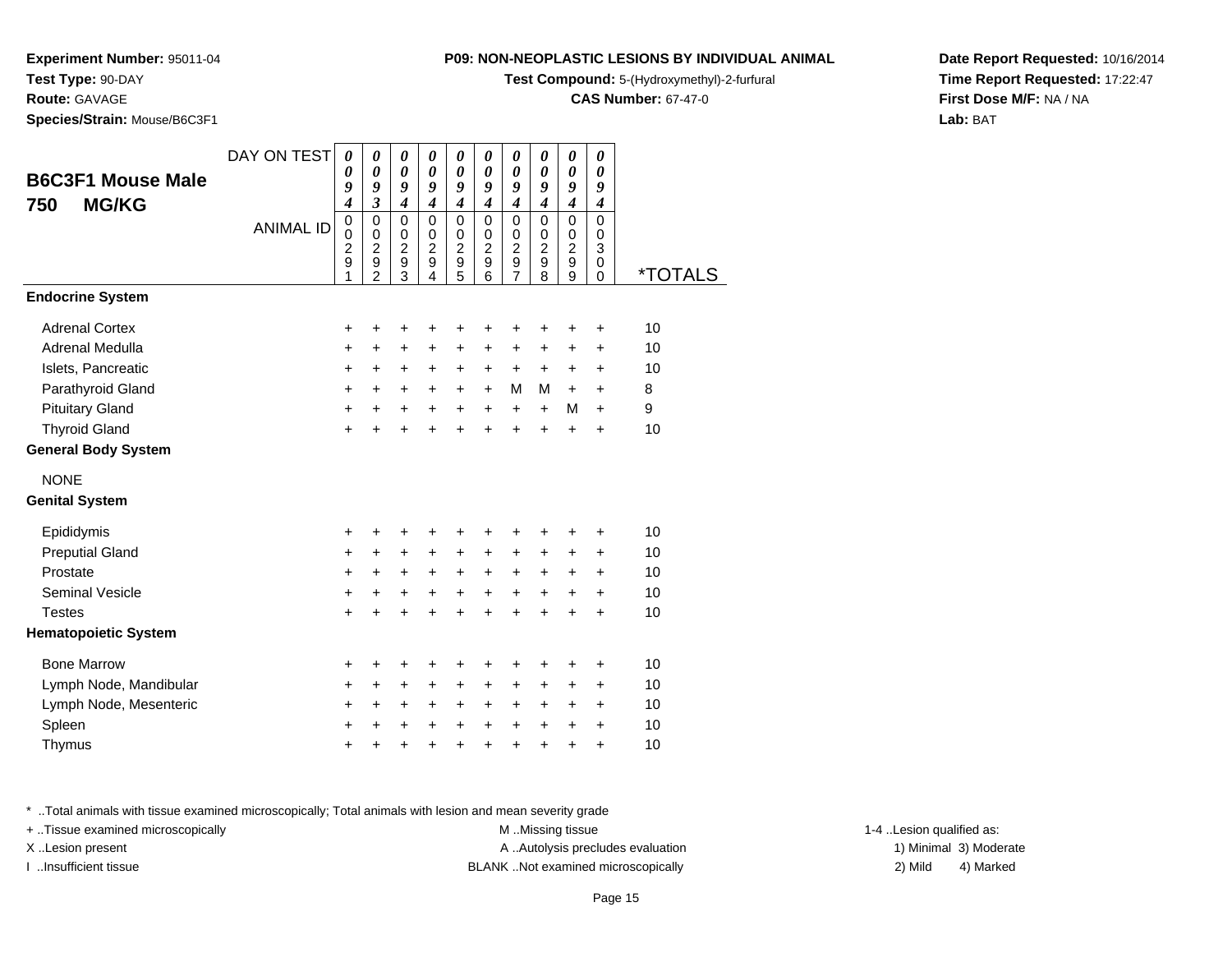**Test Compound:** 5-(Hydroxymethyl)-2-furfural

**CAS Number:** 67-47-0

**Date Report Requested:** 10/16/2014**Time Report Requested:** 17:22:48**First Dose M/F:** NA / NA**Lab:** BAT

**Route:** GAVAGE**Species/Strain:** Mouse/B6C3F1

**Test Type:** 90-DAY

**Experiment Number:** 95011-04

| <b>B6C3F1 Mouse Male</b><br><b>MG/KG</b><br>750                                        | DAY ON TEST<br><b>ANIMAL ID</b> | 0<br>0<br>9<br>$\overline{\boldsymbol{4}}$<br>0 | 0<br>$\boldsymbol{\theta}$<br>9<br>$\overline{3}$<br>$\pmb{0}$ | 0<br>$\pmb{\theta}$<br>9<br>$\overline{\boldsymbol{4}}$<br>$\pmb{0}$ | 0<br>$\boldsymbol{\theta}$<br>9<br>$\overline{\boldsymbol{4}}$<br>0 | 0<br>$\boldsymbol{\theta}$<br>9<br>$\overline{\boldsymbol{4}}$<br>$\mathsf 0$ | 0<br>$\boldsymbol{\theta}$<br>9<br>$\overline{\boldsymbol{4}}$<br>0 | 0<br>$\boldsymbol{\theta}$<br>9<br>$\overline{\boldsymbol{4}}$<br>0 | 0<br>$\boldsymbol{\theta}$<br>9<br>$\overline{\boldsymbol{4}}$<br>$\mathbf 0$ | 0<br>$\boldsymbol{\theta}$<br>9<br>$\boldsymbol{4}$<br>$\pmb{0}$ | 0<br>$\boldsymbol{\theta}$<br>9<br>$\boldsymbol{4}$<br>$\pmb{0}$ |                       |         |            |
|----------------------------------------------------------------------------------------|---------------------------------|-------------------------------------------------|----------------------------------------------------------------|----------------------------------------------------------------------|---------------------------------------------------------------------|-------------------------------------------------------------------------------|---------------------------------------------------------------------|---------------------------------------------------------------------|-------------------------------------------------------------------------------|------------------------------------------------------------------|------------------------------------------------------------------|-----------------------|---------|------------|
|                                                                                        |                                 | $\overline{0}$<br>$\frac{2}{9}$<br>1            | $\pmb{0}$<br>$\boldsymbol{2}$<br>9<br>$\overline{2}$           | $\mathbf 0$<br>$\frac{2}{9}$<br>$\overline{3}$                       | $\mathbf 0$<br>$\boldsymbol{2}$<br>$\overline{9}$<br>4              | 0<br>$\frac{2}{9}$<br>5                                                       | $\mathbf 0$<br>$\overline{c}$<br>9<br>6                             | 0<br>$\overline{c}$<br>9<br>7                                       | $\mathbf 0$<br>$\overline{c}$<br>9<br>8                                       | 0<br>$\overline{2}$<br>$\overline{9}$<br>9                       | 0<br>3<br>$\mathbf 0$<br>$\mathbf 0$                             | <i><b>*TOTALS</b></i> |         |            |
| Thymus<br><b>Integumentary System</b>                                                  |                                 | $\ddot{}$                                       | $\ddot{}$                                                      | $\ddot{}$                                                            | $\ddot{}$                                                           | $\ddot{}$                                                                     | $\ddot{}$                                                           | $\ddot{}$                                                           | $\ddot{}$                                                                     | $\ddot{}$                                                        | $\ddot{}$                                                        | 10                    |         |            |
| Mammary Gland<br>Skin<br><b>Musculoskeletal System</b>                                 |                                 | M<br>+                                          | M<br>+                                                         | М<br>+                                                               | M<br>+                                                              | M<br>+                                                                        | М<br>+                                                              | М<br>+                                                              | M<br>+                                                                        | М<br>+                                                           | М<br>$\ddot{}$                                                   | 0<br>10               |         |            |
| <b>Bone</b><br>Nervous System                                                          |                                 | +                                               |                                                                |                                                                      |                                                                     |                                                                               |                                                                     |                                                                     |                                                                               |                                                                  | +                                                                | 10                    |         |            |
| <b>Brain</b><br><b>Respiratory System</b>                                              |                                 | $\ddot{}$                                       |                                                                |                                                                      |                                                                     |                                                                               |                                                                     |                                                                     |                                                                               |                                                                  | +                                                                | 10                    |         |            |
| Lung<br>Nose<br>Olfactory Epi, Degeneration<br>Trachea<br><b>Special Senses System</b> |                                 | +<br>$\ddot{}$<br>$\pm$                         | ٠<br>+                                                         | +<br>+                                                               | $\ddot{}$                                                           | +                                                                             | $\ddot{}$                                                           | $\ddot{}$                                                           | $\ddot{}$                                                                     | $\ddot{}$                                                        | $\ddot{}$<br>1<br>+                                              | 10<br>10<br>10        | 1       | 1.0        |
| <b>NONE</b><br><b>Urinary System</b>                                                   |                                 |                                                 |                                                                |                                                                      |                                                                     |                                                                               |                                                                     |                                                                     |                                                                               |                                                                  |                                                                  |                       |         |            |
| Kidney<br><b>Cytoplasmic Alteration</b><br>Mineralization                              |                                 | +<br>$\overline{2}$                             | ٠<br>$\overline{2}$                                            | +<br>$\overline{2}$                                                  | ٠<br>$\overline{2}$                                                 | +<br>$\overline{2}$<br>1                                                      | +<br>$\overline{2}$                                                 | +<br>$\overline{a}$                                                 | +<br>$\overline{2}$                                                           | +<br>$\overline{2}$                                              | +<br>$\overline{2}$                                              | 10                    | 10<br>1 | 2.0<br>1.0 |

\* ..Total animals with tissue examined microscopically; Total animals with lesion and mean severity grade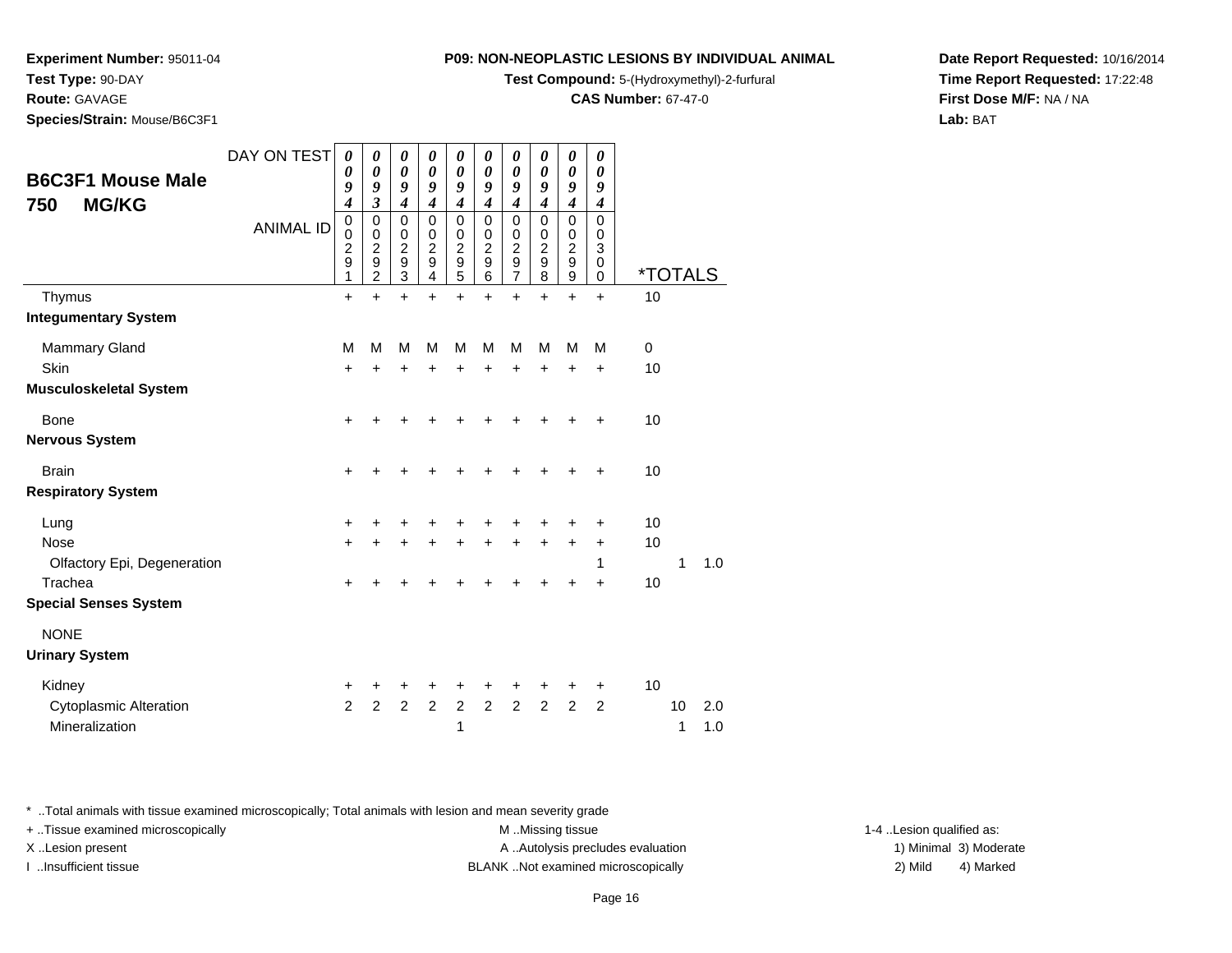**Test Compound:** 5-(Hydroxymethyl)-2-furfural

**CAS Number:** 67-47-0

**Date Report Requested:** 10/16/2014**Time Report Requested:** 17:22:48**First Dose M/F:** NA / NA**Lab:** BAT

**Experiment Number:** 95011-04

**Test Type:** 90-DAY

| <b>B6C3F1 Mouse Male</b><br><b>MG/KG</b><br>750 | DAY ON TEST<br>ANIMAL ID | 0<br>0<br>9<br>4<br>0<br>2 | $\theta$<br>0<br>9<br>3<br>0<br>2 | $\boldsymbol{\theta}$<br>0<br>9<br>4<br>0<br>$\Omega$<br>2 | $\theta$<br>0<br>9<br>4<br>0<br>$\Omega$<br>2 | 0<br>0<br>9<br>4<br>0<br>0<br>2 | $\theta$<br>0<br>9<br>4<br>0<br>0<br>2 | 0<br>0<br>9<br>4<br>0<br>0<br>2 | 0<br>$\boldsymbol{\theta}$<br>9<br>4<br>0<br>0<br>2 | $\boldsymbol{\theta}$<br>0<br>9<br>4<br>0<br>0<br>2 | 0<br>0<br>9<br>4<br>0<br>0<br>3 |                        |
|-------------------------------------------------|--------------------------|----------------------------|-----------------------------------|------------------------------------------------------------|-----------------------------------------------|---------------------------------|----------------------------------------|---------------------------------|-----------------------------------------------------|-----------------------------------------------------|---------------------------------|------------------------|
|                                                 |                          | 9                          | 9<br>ົ                            | 9<br>3                                                     | 9<br>4                                        | 9<br>5                          | 9<br>6                                 | 9                               | 9<br>8                                              | 9<br>9                                              | $\mathbf 0$<br>$\Omega$         | <i><b>*TOTALS</b></i>  |
| Nephropathy                                     |                          |                            | и                                 |                                                            |                                               |                                 |                                        |                                 |                                                     |                                                     |                                 | 1.0                    |
| <b>Urinary Bladder</b>                          |                          |                            |                                   |                                                            |                                               |                                 |                                        |                                 |                                                     |                                                     |                                 | 10                     |
|                                                 |                          |                            |                                   |                                                            |                                               |                                 |                                        |                                 |                                                     |                                                     |                                 | ***END OF MALE DATA*** |

\* ..Total animals with tissue examined microscopically; Total animals with lesion and mean severity grade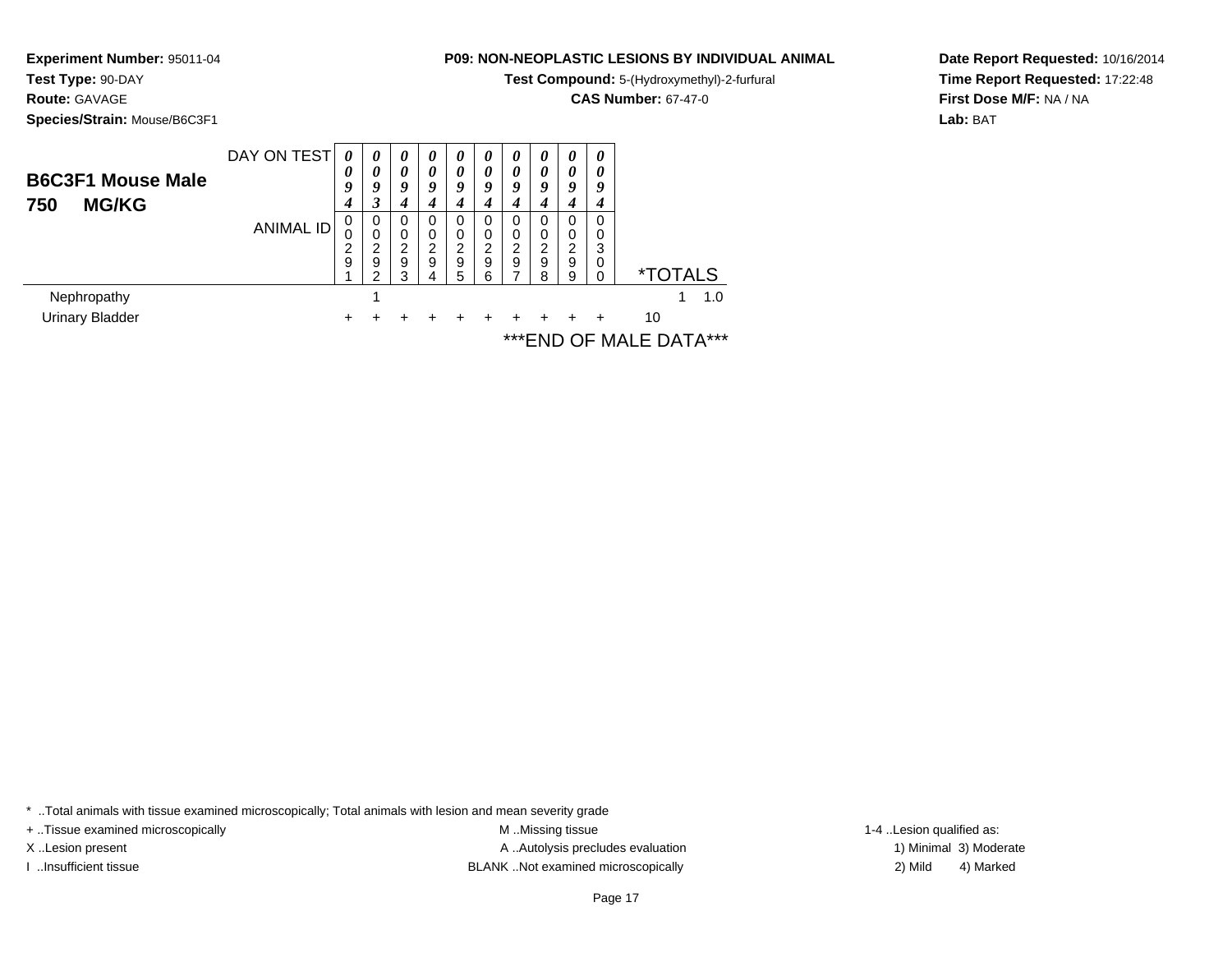**Test Compound:** 5-(Hydroxymethyl)-2-furfural

**CAS Number:** 67-47-0

**Date Report Requested:** 10/16/2014**Time Report Requested:** 17:22:48**First Dose M/F:** NA / NA**Lab:** BAT

**Route:** GAVAGE

**Test Type:** 90-DAY

**Species/Strain:** Mouse/B6C3F1

**Experiment Number:** 95011-04

|                              | DAY ON TEST      | $\boldsymbol{\theta}$                             | 0                                                             | 0                                       | $\boldsymbol{\theta}$                     | 0                                         | 0                     | 0                          | 0                                                | $\boldsymbol{\theta}$                             | 0                                                 |                       |                |     |
|------------------------------|------------------|---------------------------------------------------|---------------------------------------------------------------|-----------------------------------------|-------------------------------------------|-------------------------------------------|-----------------------|----------------------------|--------------------------------------------------|---------------------------------------------------|---------------------------------------------------|-----------------------|----------------|-----|
| <b>B6C3F1 Mouse Female</b>   |                  | 0<br>9                                            | 0<br>$\boldsymbol{g}$                                         | $\theta$<br>9                           | $\boldsymbol{\theta}$<br>$\boldsymbol{g}$ | $\theta$<br>9                             | 0<br>9                | $\boldsymbol{\theta}$<br>9 | 0<br>9                                           | 0<br>9                                            | 0<br>9                                            |                       |                |     |
| 0 MG/KG                      |                  | $\boldsymbol{4}$                                  | $\boldsymbol{4}$                                              | $\boldsymbol{4}$                        | $\boldsymbol{4}$                          | $\boldsymbol{4}$                          | 4                     | $\boldsymbol{4}$           | $\boldsymbol{4}$                                 | $\boldsymbol{4}$                                  | $\boldsymbol{4}$                                  |                       |                |     |
|                              | <b>ANIMAL ID</b> | $\mathbf 0$<br>$\mathbf 0$<br>3<br>$\pmb{0}$<br>1 | $\mathbf 0$<br>$\Omega$<br>3<br>$\mathbf 0$<br>$\mathfrak{p}$ | $\mathbf 0$<br>0<br>3<br>$\pmb{0}$<br>3 | $\mathbf 0$<br>0<br>3<br>0<br>4           | $\mathbf 0$<br>0<br>3<br>$\mathsf 0$<br>5 | 0<br>0<br>3<br>0<br>6 | 0<br>0<br>3<br>0<br>7      | $\Omega$<br>$\mathbf 0$<br>3<br>$\mathbf 0$<br>8 | $\mathbf 0$<br>$\mathbf 0$<br>3<br>$\pmb{0}$<br>9 | $\mathbf 0$<br>0<br>3<br>$\mathbf{1}$<br>$\Omega$ | <i><b>*TOTALS</b></i> |                |     |
| <b>Alimentary System</b>     |                  |                                                   |                                                               |                                         |                                           |                                           |                       |                            |                                                  |                                                   |                                                   |                       |                |     |
| Esophagus                    |                  | +                                                 |                                                               | +                                       |                                           |                                           |                       | +                          | +                                                |                                                   | +                                                 | 10                    |                |     |
| Muscularis, Inflammation     |                  |                                                   |                                                               |                                         |                                           |                                           |                       |                            |                                                  | 1                                                 | 1                                                 |                       | $\overline{2}$ | 1.0 |
| Gallbladder                  |                  | $\pm$                                             | +                                                             | +                                       | +                                         | +                                         | +                     | +                          | ٠                                                | $\ddot{}$                                         | $\ddot{}$                                         | 10                    |                |     |
| Intestine Large, Cecum       |                  | +                                                 | +                                                             | +                                       | +                                         | $\pm$                                     | $\ddot{}$             | +                          | $\ddot{}$                                        | $\ddot{}$                                         | $\ddot{}$                                         | 10                    |                |     |
| Intestine Large, Colon       |                  | +                                                 | +                                                             | +                                       | +                                         | +                                         | +                     | +                          | +                                                | $\ddot{}$                                         | $\ddot{}$                                         | 10                    |                |     |
| Intestine Large, Rectum      |                  | $\ddot{}$                                         | $\ddot{}$                                                     | $\ddot{}$                               | $\ddot{}$                                 | $\ddot{}$                                 | $\ddot{}$             | +                          | $\ddot{}$                                        | $\ddot{}$                                         | $\ddot{}$                                         | 10                    |                |     |
| Intestine Small, Duodenum    |                  | $\ddot{}$                                         | $\ddot{}$                                                     | +                                       | $\ddot{}$                                 | +                                         | +                     | +                          | $\ddot{}$                                        | $\ddot{}$                                         | $\ddot{}$                                         | 10                    |                |     |
| Intestine Small, Ileum       |                  | $\ddot{}$                                         | $\ddot{}$                                                     | +                                       | $\ddot{}$                                 | +                                         | $\ddot{}$             | +                          | +                                                | $\ddot{}$                                         | +                                                 | 10                    |                |     |
| Intestine Small, Jejunum     |                  | $\ddot{}$                                         | $\ddot{}$                                                     | $\ddot{}$                               | $\ddot{}$                                 | $\ddot{}$                                 | $\ddot{}$             | $\ddot{}$                  | $\ddot{}$                                        | $\ddot{}$                                         | $\ddot{}$                                         | 10                    |                |     |
| Liver                        |                  | $+$                                               | $\ddot{}$                                                     | $\ddot{}$                               | $\ddot{}$                                 | $\ddot{}$                                 | $\ddot{}$             | +                          | $\ddot{}$                                        | $\ddot{}$                                         | $+$                                               | 10                    |                |     |
| Inflammation                 |                  | 1                                                 |                                                               | 1                                       | 1                                         | 1                                         |                       | 1                          |                                                  | 1                                                 |                                                   |                       | 6              | 1.0 |
| Pancreas                     |                  | +                                                 | +                                                             | $\ddot{}$                               | $\ddot{}$                                 | $\ddot{}$                                 | $\ddot{}$             | $\ddot{}$                  | +                                                | +                                                 | $\ddot{}$                                         | 10                    |                |     |
| <b>Salivary Glands</b>       |                  | $+$                                               | $\ddot{}$                                                     | $\ddot{}$                               | $\ddot{}$                                 | $\ddot{}$                                 | +                     | $\ddot{}$                  | $\ddot{}$                                        | $\ddot{}$                                         | $\ddot{}$                                         | 10                    |                |     |
| Inflammation                 |                  |                                                   |                                                               |                                         |                                           |                                           |                       | 1                          |                                                  |                                                   |                                                   |                       | 1              | 1.0 |
| Stomach, Forestomach         |                  | +                                                 | +                                                             | +                                       | +                                         | +                                         | +                     | +                          | +                                                | +                                                 | +                                                 | 10                    |                |     |
| Stomach, Glandular           |                  | $\ddot{}$                                         | $\ddot{}$                                                     | $\ddot{}$                               | $\ddot{}$                                 | $\ddot{}$                                 | $\ddot{}$             | $\ddot{}$                  | $\ddot{}$                                        | $\ddot{}$                                         | $\ddot{}$                                         | 10                    |                |     |
| <b>Cardiovascular System</b> |                  |                                                   |                                                               |                                         |                                           |                                           |                       |                            |                                                  |                                                   |                                                   |                       |                |     |
| <b>Blood Vessel</b>          |                  | +                                                 |                                                               | +                                       |                                           | +                                         | +                     | +                          |                                                  |                                                   | +                                                 | 10                    |                |     |
| Heart                        |                  | +                                                 |                                                               | +                                       | +                                         | +                                         | +                     | +                          |                                                  |                                                   | +                                                 | 10                    |                |     |
| <b>Endocrine System</b>      |                  |                                                   |                                                               |                                         |                                           |                                           |                       |                            |                                                  |                                                   |                                                   |                       |                |     |

\* ..Total animals with tissue examined microscopically; Total animals with lesion and mean severity grade

+ ..Tissue examined microscopically examined microscopically examined as:  $M$  ..Missing tissue 1-4 ..Lesion qualified as: X..Lesion present **A ..Autolysis precludes evaluation** A ..Autolysis precludes evaluation 1) Minimal 3) Moderate

I ..Insufficient tissue BLANK ..Not examined microscopically 2) Mild 4) Marked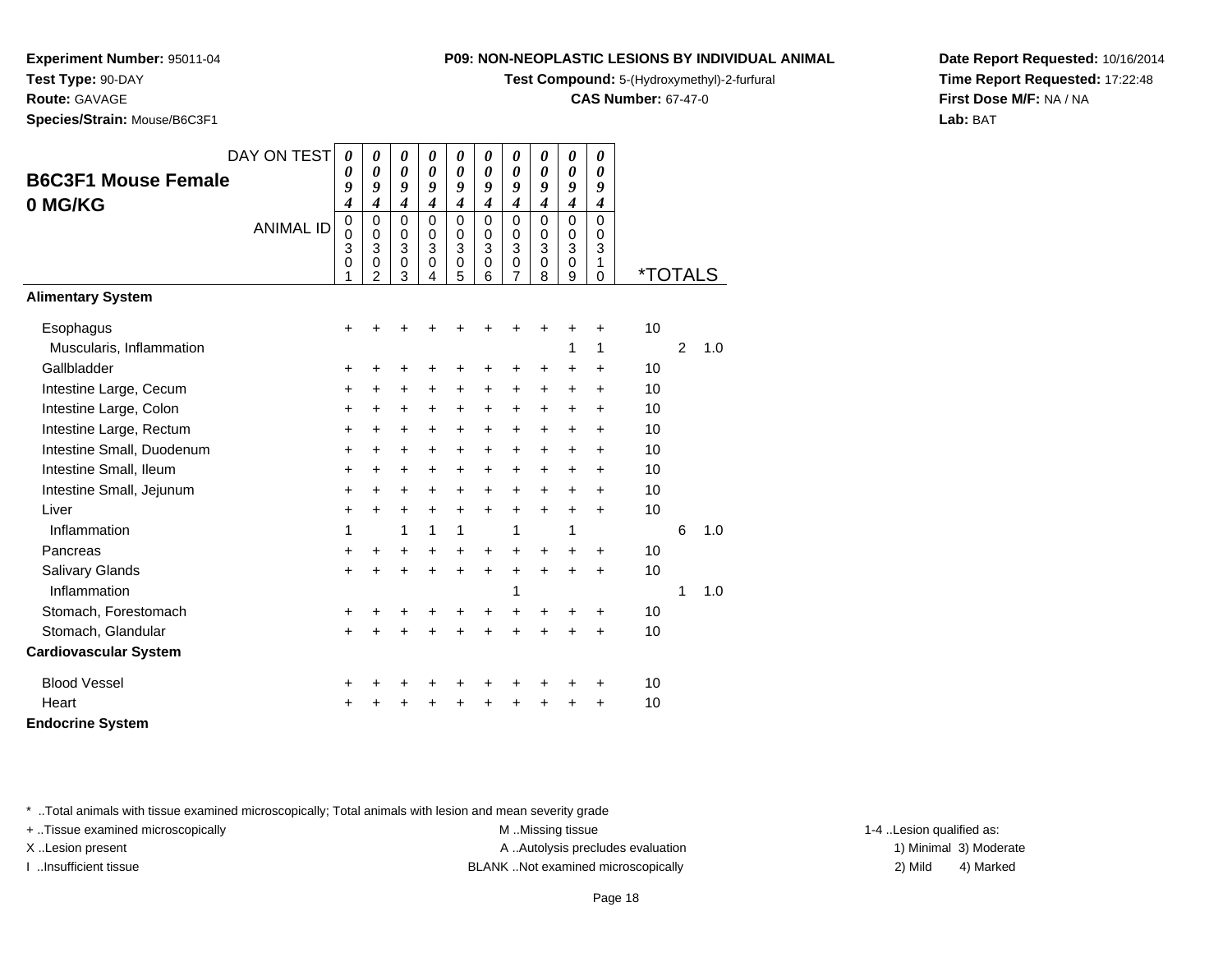**Test Compound:** 5-(Hydroxymethyl)-2-furfural

**CAS Number:** 67-47-0

**Date Report Requested:** 10/16/2014**Time Report Requested:** 17:22:48**First Dose M/F:** NA / NA**Lab:** BAT

**Experiment Number:** 95011-04**Test Type:** 90-DAY**Route:** GAVAGE**Species/Strain:** Mouse/B6C3F1

| <b>B6C3F1 Mouse Female</b>  | DAY ON TEST      | 0<br>0                       | 0<br>0                   | 0<br>0                           | 0<br>0                                    | 0<br>0                                         | 0<br>0                          | 0<br>0                           | 0<br>$\theta$                        | 0<br>0                  | 0<br>$\boldsymbol{\theta}$ |                       |
|-----------------------------|------------------|------------------------------|--------------------------|----------------------------------|-------------------------------------------|------------------------------------------------|---------------------------------|----------------------------------|--------------------------------------|-------------------------|----------------------------|-----------------------|
|                             |                  | 9<br>$\overline{\mathbf{4}}$ | 9<br>$\boldsymbol{4}$    | 9<br>$\overline{\boldsymbol{4}}$ | 9<br>$\boldsymbol{4}$                     | 9                                              | 9                               | 9<br>$\boldsymbol{4}$            | 9                                    | 9<br>$\boldsymbol{4}$   | 9                          |                       |
| 0 MG/KG                     | <b>ANIMAL ID</b> | 0<br>$\mathbf 0$             | 0<br>$\mathbf 0$         | 0<br>0                           | $\mathbf 0$<br>0                          | $\boldsymbol{4}$<br>$\mathbf 0$<br>$\mathbf 0$ | 4<br>$\mathbf 0$<br>$\mathbf 0$ | $\mathbf 0$<br>$\mathbf 0$       | $\boldsymbol{4}$<br>0<br>$\mathbf 0$ | $\mathbf 0$<br>$\Omega$ | 4<br>0<br>0                |                       |
|                             |                  | 3<br>0<br>1                  | 3<br>0<br>$\overline{c}$ | 3<br>0<br>3                      | 3<br>$\pmb{0}$<br>$\overline{\mathbf{4}}$ | 3<br>0<br>5                                    | 3<br>$\boldsymbol{0}$<br>6      | 3<br>$\pmb{0}$<br>$\overline{7}$ | 3<br>0<br>8                          | 3<br>$\mathbf 0$<br>9   | 3<br>1<br>0                | <i><b>*TOTALS</b></i> |
| <b>Adrenal Cortex</b>       |                  | $\ddot{}$                    | $+$                      | $\ddot{}$                        | $+$                                       | $\ddot{}$                                      | $\ddot{}$                       | $\ddot{}$                        | $\ddot{}$                            | $\ddot{}$               | $\ddot{}$                  | 10                    |
| Adrenal Medulla             |                  | +                            | $\ddot{}$                | $\ddot{}$                        | $\ddot{}$                                 | $\ddot{}$                                      | $\ddot{}$                       | $\ddot{}$                        | $\ddot{}$                            | $\ddot{}$               | +                          | 10                    |
| Islets, Pancreatic          |                  | +                            | +                        | $\pm$                            | $\ddot{}$                                 | $\ddot{}$                                      | $\ddot{}$                       | $\ddot{}$                        | $\ddot{}$                            | $\ddot{}$               | +                          | 10                    |
| Parathyroid Gland           |                  | $\ddot{}$                    | M                        | $\ddot{}$                        | $+$                                       | $+$                                            | М                               | м                                | $\ddot{}$                            | м                       | М                          | 5                     |
| <b>Pituitary Gland</b>      |                  | $\ddot{}$                    | +                        | $\ddot{}$                        | $\ddot{}$                                 | $\ddot{}$                                      | $\ddot{}$                       | $\ddot{}$                        | $\ddot{}$                            | $\ddot{}$               | $\ddot{}$                  | 10                    |
| <b>Thyroid Gland</b>        |                  | ÷                            | $\ddot{}$                | $\ddot{}$                        | $\ddot{}$                                 | $\ddot{}$                                      | $\ddot{}$                       | $\ddot{}$                        | $\ddot{}$                            | $\ddot{}$               | ÷                          | 10                    |
| <b>General Body System</b>  |                  |                              |                          |                                  |                                           |                                                |                                 |                                  |                                      |                         |                            |                       |
| <b>NONE</b>                 |                  |                              |                          |                                  |                                           |                                                |                                 |                                  |                                      |                         |                            |                       |
| <b>Genital System</b>       |                  |                              |                          |                                  |                                           |                                                |                                 |                                  |                                      |                         |                            |                       |
| <b>Clitoral Gland</b>       |                  | +                            | +                        | +                                | +                                         |                                                | +                               | +                                | +                                    | +                       | ٠                          | 10                    |
| Ovary                       |                  | +                            | +                        | $\pm$                            | $\ddot{}$                                 | $\pm$                                          | +                               | $\ddot{}$                        | +                                    | $\ddot{}$               | +                          | 10                    |
| <b>Uterus</b>               |                  | $\ddot{}$                    | $\ddot{}$                | ÷                                | $\ddot{}$                                 | $\ddot{}$                                      | $\ddot{}$                       | $\ddot{}$                        | $\ddot{}$                            | $\ddot{}$               | $\ddot{}$                  | 10                    |
| <b>Hematopoietic System</b> |                  |                              |                          |                                  |                                           |                                                |                                 |                                  |                                      |                         |                            |                       |
| <b>Bone Marrow</b>          |                  | +                            | +                        | +                                | +                                         | +                                              | +                               | +                                | +                                    | +                       | +                          | 10                    |
| Lymph Node, Mandibular      |                  | $\ddot{}$                    | $\ddot{}$                | $\ddot{}$                        | $\ddot{}$                                 | $\ddot{}$                                      | $\ddot{}$                       | $\ddot{}$                        | +                                    | $\ddot{}$               | $\ddot{}$                  | 10                    |
| Lymph Node, Mesenteric      |                  | $\ddot{}$                    | $\ddot{}$                | +                                | $\ddot{}$                                 | $\ddot{}$                                      | $\ddot{}$                       | $\ddot{}$                        | +                                    | $\ddot{}$               | $\ddot{}$                  | 10                    |
| Spleen                      |                  | +                            | $\pm$                    | $\pm$                            | $\ddot{}$                                 | $\ddot{}$                                      | +                               | $\ddot{}$                        | $\ddot{}$                            | $\ddot{}$               | +                          | 10                    |
| Thymus                      |                  | $\ddot{}$                    | $\ddot{}$                | $\ddot{}$                        | $\ddot{}$                                 | $\ddot{}$                                      | $\ddot{}$                       | $\ddot{}$                        | $\ddot{}$                            | $\ddot{}$               | $\ddot{}$                  | 10                    |
| <b>Integumentary System</b> |                  |                              |                          |                                  |                                           |                                                |                                 |                                  |                                      |                         |                            |                       |
| <b>Mammary Gland</b>        |                  | +                            |                          |                                  |                                           |                                                |                                 |                                  | +                                    | ┿                       | +                          | 10                    |
| Skin                        |                  | ٠                            | +                        | +                                | +                                         | +                                              | +                               | +                                | +                                    | +                       | +                          | 10                    |

\* ..Total animals with tissue examined microscopically; Total animals with lesion and mean severity grade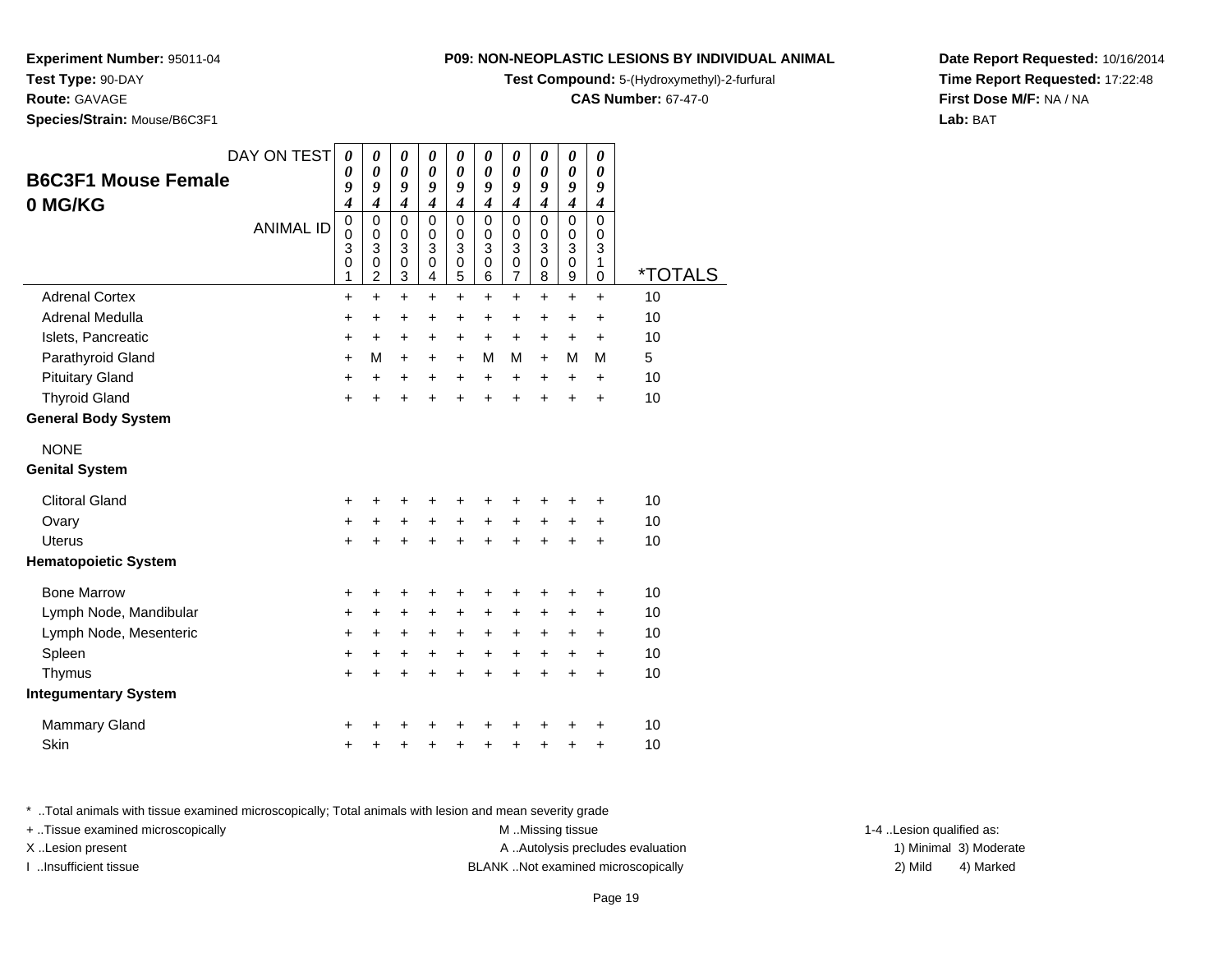**Test Compound:** 5-(Hydroxymethyl)-2-furfural

**CAS Number:** 67-47-0

**Date Report Requested:** 10/16/2014**Time Report Requested:** 17:22:48**First Dose M/F:** NA / NA**Lab:** BAT

**Route:** GAVAGE

**Test Type:** 90-DAY

**Species/Strain:** Mouse/B6C3F1

**Experiment Number:** 95011-04

| <b>B6C3F1 Mouse Female</b><br>0 MG/KG | DAY ON TEST<br><b>ANIMAL ID</b> | 0<br>0<br>9<br>$\boldsymbol{4}$<br>0<br>0<br>3<br>0<br>1 | 0<br>0<br>9<br>4<br>0<br>$\mathbf 0$<br>3<br>0<br>2 | 0<br>$\boldsymbol{\theta}$<br>9<br>4<br>$\,0\,$<br>$\pmb{0}$<br>$\ensuremath{\mathsf{3}}$<br>$\pmb{0}$<br>3 | 0<br>0<br>9<br>4<br>0<br>0<br>3<br>0<br>4 | 0<br>0<br>9<br>$\boldsymbol{4}$<br>0<br>$\pmb{0}$<br>$\ensuremath{\mathsf{3}}$<br>$\pmb{0}$<br>5 | $\boldsymbol{\theta}$<br>0<br>9<br>$\boldsymbol{4}$<br>$\mathbf 0$<br>$\mathbf 0$<br>3<br>$\mathbf 0$<br>6 | $\boldsymbol{\theta}$<br>0<br>9<br>4<br>$\,0\,$<br>$\mathbf 0$<br>$\ensuremath{\mathsf{3}}$<br>$\mathbf 0$<br>7 | 0<br>$\boldsymbol{\theta}$<br>9<br>$\boldsymbol{4}$<br>0<br>0<br>$\mathbf{3}$<br>$\mathbf 0$<br>8 | $\boldsymbol{\theta}$<br>0<br>9<br>4<br>0<br>$\pmb{0}$<br>$\mathbf{3}$<br>$\mathbf 0$<br>9 | 0<br>0<br>9<br>4<br>0<br>0<br>$\mathbf{3}$<br>1<br>0 | <i><b>*TOTALS</b></i> |   |     |
|---------------------------------------|---------------------------------|----------------------------------------------------------|-----------------------------------------------------|-------------------------------------------------------------------------------------------------------------|-------------------------------------------|--------------------------------------------------------------------------------------------------|------------------------------------------------------------------------------------------------------------|-----------------------------------------------------------------------------------------------------------------|---------------------------------------------------------------------------------------------------|--------------------------------------------------------------------------------------------|------------------------------------------------------|-----------------------|---|-----|
| Skin                                  |                                 | $\ddot{}$                                                | $\ddot{}$                                           | $\ddot{}$                                                                                                   | $\ddot{}$                                 | $\ddot{}$                                                                                        | $\ddot{}$                                                                                                  | $\ddot{}$                                                                                                       | $\ddot{}$                                                                                         | $\ddot{}$                                                                                  | $\ddot{}$                                            | 10                    |   |     |
| <b>Musculoskeletal System</b>         |                                 |                                                          |                                                     |                                                                                                             |                                           |                                                                                                  |                                                                                                            |                                                                                                                 |                                                                                                   |                                                                                            |                                                      |                       |   |     |
| Bone                                  |                                 | ÷                                                        |                                                     |                                                                                                             |                                           |                                                                                                  |                                                                                                            |                                                                                                                 |                                                                                                   | ٠                                                                                          | ٠                                                    | 10                    |   |     |
| <b>Nervous System</b>                 |                                 |                                                          |                                                     |                                                                                                             |                                           |                                                                                                  |                                                                                                            |                                                                                                                 |                                                                                                   |                                                                                            |                                                      |                       |   |     |
| <b>Brain</b>                          |                                 | +                                                        |                                                     |                                                                                                             |                                           |                                                                                                  |                                                                                                            |                                                                                                                 |                                                                                                   |                                                                                            | +                                                    | 10                    |   |     |
| <b>Respiratory System</b>             |                                 |                                                          |                                                     |                                                                                                             |                                           |                                                                                                  |                                                                                                            |                                                                                                                 |                                                                                                   |                                                                                            |                                                      |                       |   |     |
| Lung                                  |                                 | +                                                        |                                                     |                                                                                                             |                                           |                                                                                                  |                                                                                                            |                                                                                                                 |                                                                                                   | +                                                                                          | +                                                    | 10                    |   |     |
| Inflammation                          |                                 |                                                          |                                                     | 1                                                                                                           |                                           |                                                                                                  |                                                                                                            |                                                                                                                 |                                                                                                   |                                                                                            |                                                      |                       | 1 | 1.0 |
| Nose                                  |                                 | $\ddot{}$                                                |                                                     |                                                                                                             |                                           |                                                                                                  |                                                                                                            |                                                                                                                 |                                                                                                   |                                                                                            | ÷                                                    | 10                    |   |     |
| Trachea                               |                                 | $\ddot{}$                                                |                                                     |                                                                                                             |                                           |                                                                                                  |                                                                                                            |                                                                                                                 |                                                                                                   |                                                                                            | $\ddot{}$                                            | 10                    |   |     |
| <b>Special Senses System</b>          |                                 |                                                          |                                                     |                                                                                                             |                                           |                                                                                                  |                                                                                                            |                                                                                                                 |                                                                                                   |                                                                                            |                                                      |                       |   |     |
| <b>NONE</b>                           |                                 |                                                          |                                                     |                                                                                                             |                                           |                                                                                                  |                                                                                                            |                                                                                                                 |                                                                                                   |                                                                                            |                                                      |                       |   |     |
| <b>Urinary System</b>                 |                                 |                                                          |                                                     |                                                                                                             |                                           |                                                                                                  |                                                                                                            |                                                                                                                 |                                                                                                   |                                                                                            |                                                      |                       |   |     |
| Kidney                                |                                 | +                                                        |                                                     |                                                                                                             |                                           |                                                                                                  |                                                                                                            |                                                                                                                 |                                                                                                   |                                                                                            | +                                                    | 10                    |   |     |
| <b>Urinary Bladder</b>                |                                 | +                                                        |                                                     |                                                                                                             |                                           |                                                                                                  |                                                                                                            |                                                                                                                 |                                                                                                   | +                                                                                          | +                                                    | 10                    |   |     |

\* ..Total animals with tissue examined microscopically; Total animals with lesion and mean severity grade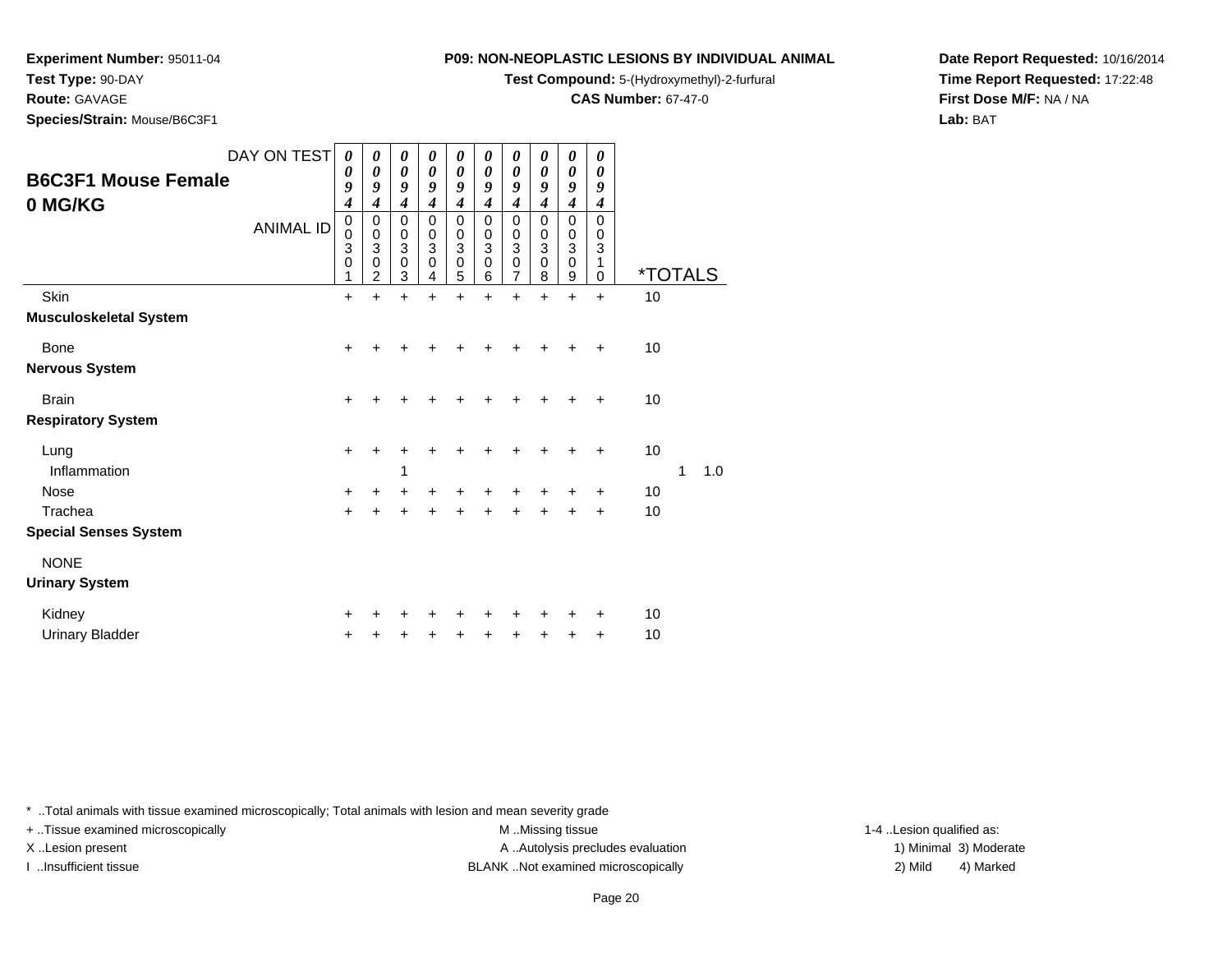**Test Compound:** 5-(Hydroxymethyl)-2-furfural

**CAS Number:** 67-47-0

**Date Report Requested:** 10/16/2014**Time Report Requested:** 17:22:48**First Dose M/F:** NA / NA**Lab:** BAT

**Experiment Number:** 95011-04**Test Type:** 90-DAY**Route:** GAVAGE**Species/Strain:** Mouse/B6C3F1

| DAY ON TEST                | 0 |   | $\boldsymbol{\theta}$ | U | U | U  | U        | $\boldsymbol{\theta}$ | 0 | 0 |                       |
|----------------------------|---|---|-----------------------|---|---|----|----------|-----------------------|---|---|-----------------------|
| <b>B6C3F1 Mouse Female</b> |   |   | 0                     |   | 0 |    | $\theta$ |                       | 0 |   |                       |
|                            | Q |   | o                     |   | o | υ  | a        | а                     | a |   |                       |
| 47 MG/KG                   |   |   |                       |   |   |    |          |                       |   |   |                       |
| ANIMAL ID                  | U | U | 0                     |   |   |    |          |                       | 0 |   |                       |
|                            |   |   | 0                     |   |   |    | 0        | 0                     | 0 |   |                       |
|                            | 3 | 3 | 3                     | 3 | 3 | 3  | 3        | 3                     | 3 | 3 |                       |
|                            |   | ົ |                       |   |   |    |          |                       |   | ◠ |                       |
|                            |   |   | ◠                     |   |   | ิล |          | Ω                     | a |   | <i><b>*TOTALS</b></i> |

## **Alimentary System**

NONE

**Cardiovascular System**

NONE

**Endocrine System**

NONE

**General Body System**

NONE

**Genital System**

NONE

**Hematopoietic System**

NONE

**Integumentary System**

NONE

**Musculoskeletal System**

NONE

**Nervous System**

NONE

\* ..Total animals with tissue examined microscopically; Total animals with lesion and mean severity grade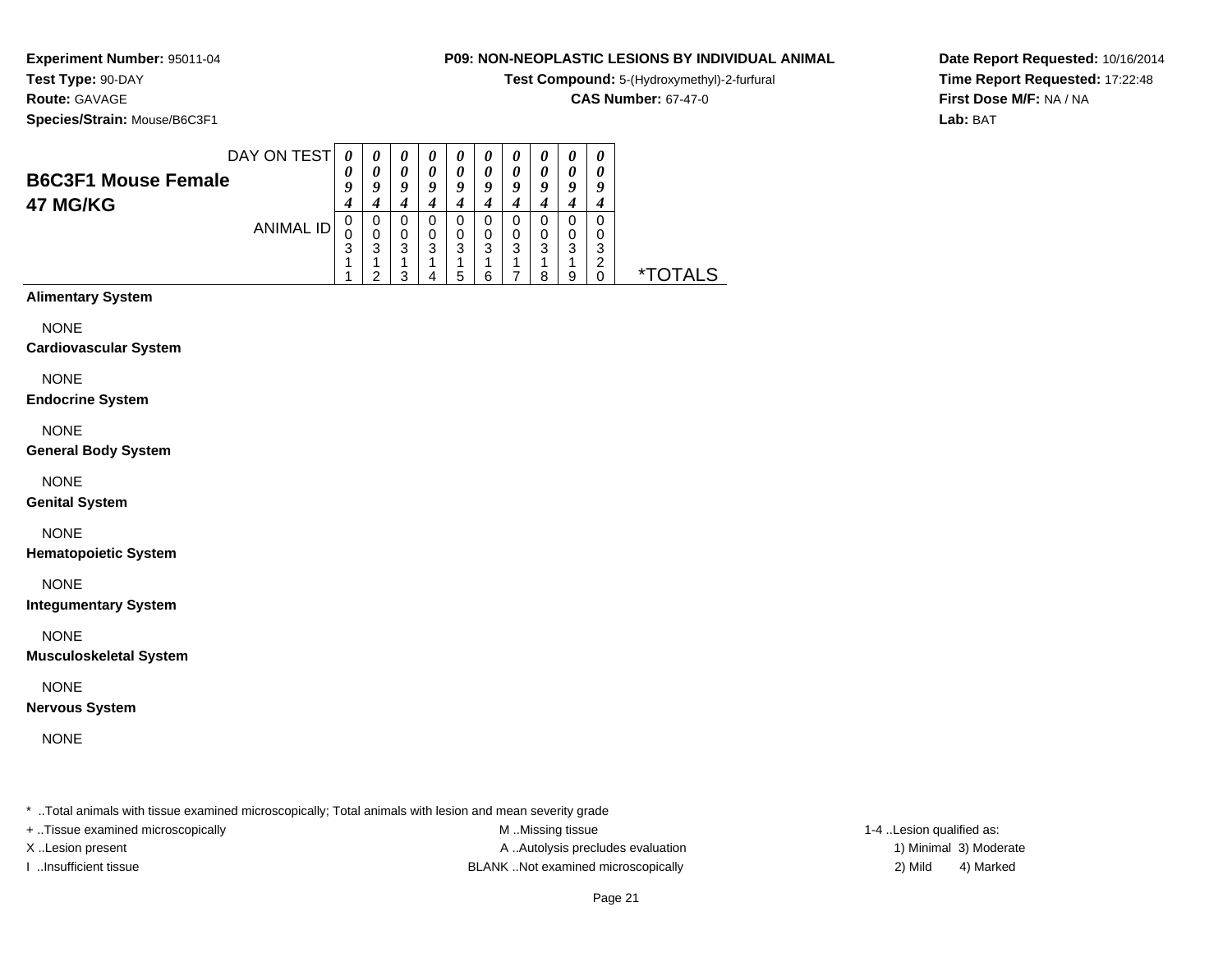**Test Compound:** 5-(Hydroxymethyl)-2-furfural

**CAS Number:** 67-47-0

**Date Report Requested:** 10/16/2014**Time Report Requested:** 17:22:48**First Dose M/F:** NA / NA**Lab:** BAT

**Experiment Number:** 95011-04**Test Type:** 90-DAY**Route:** GAVAGE**Species/Strain:** Mouse/B6C3F1

| DAY ON TEST<br><b>B6C3F1 Mouse Female</b> | $\boldsymbol{\theta}$<br>U<br>Q | o      | U<br>о      | о |   | o | 0 | 0       |   | U<br>$\boldsymbol{\theta}$<br>9 |
|-------------------------------------------|---------------------------------|--------|-------------|---|---|---|---|---------|---|---------------------------------|
| 47 MG/KG<br>ANIMAL ID                     | 0<br>0<br>3                     | 0<br>◠ | O<br>0<br>◠ | ີ | 3 | ◠ | 3 | ົ       | ◠ | 4<br>ົ<br>J                     |
|                                           |                                 | ົ      | ົ           | Λ | ς | ⌒ |   | $\circ$ | Q | ◠                               |

**Respiratory System**

NONE

**Special Senses System**

NONE

#### **Urinary System**

Kidney

 <sup>+</sup><sup>+</sup> <sup>+</sup> <sup>+</sup> <sup>+</sup> <sup>+</sup> <sup>+</sup> <sup>+</sup> <sup>+</sup> + 10

\* ..Total animals with tissue examined microscopically; Total animals with lesion and mean severity grade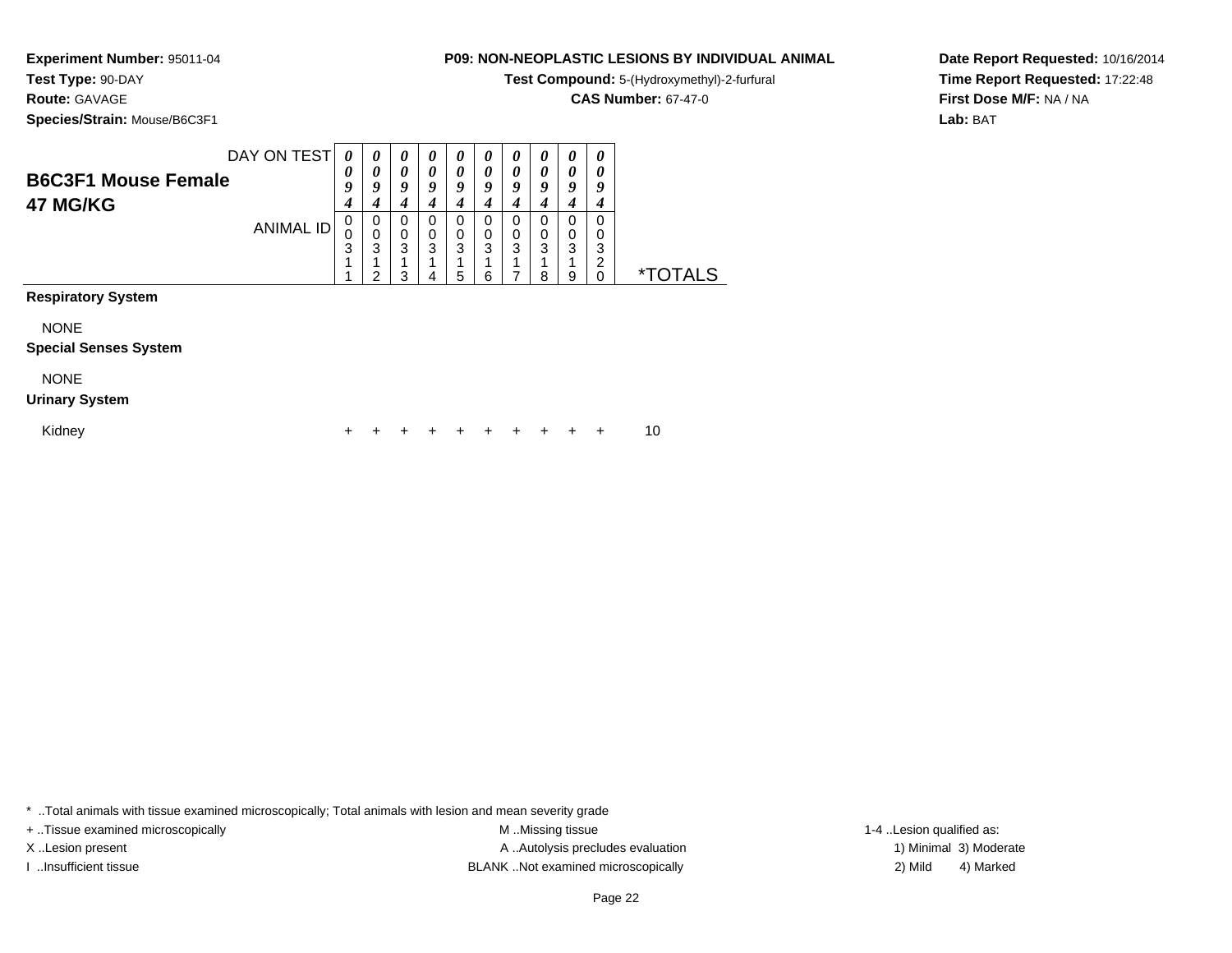**Test Compound:** 5-(Hydroxymethyl)-2-furfural

**CAS Number:** 67-47-0

**Date Report Requested:** 10/16/2014**Time Report Requested:** 17:22:48**First Dose M/F:** NA / NA**Lab:** BAT

**Experiment Number:** 95011-04**Test Type:** 90-DAY**Route:** GAVAGE**Species/Strain:** Mouse/B6C3F1

| DAY ON TEST                | 0      | 0                | U        | U | $\boldsymbol{\theta}$ | $\boldsymbol{\theta}$ | $\boldsymbol{\theta}$ | $\prime$ | 0 | 0 |       |
|----------------------------|--------|------------------|----------|---|-----------------------|-----------------------|-----------------------|----------|---|---|-------|
| <b>B6C3F1 Mouse Female</b> | 0      |                  | $\theta$ |   | 0                     | 0                     | 0                     |          | 0 |   |       |
|                            | 9      | $\boldsymbol{0}$ | o        | υ | 9                     | ч                     | o                     | o        | Q | a |       |
| <b>94 MG/KG</b>            |        |                  |          |   |                       |                       |                       |          |   |   |       |
| ANIMAL ID                  |        | 0                |          |   |                       |                       | 0                     |          | 0 | 0 |       |
|                            | U      |                  |          |   | 0                     | 0                     | 0                     |          | 0 | 0 |       |
|                            | 3      | 3                | 3        | 3 | 3                     | 3                     | 3                     | ≏<br>J   | 3 | 3 |       |
|                            | ົ<br>∠ | ⌒                | ົ        |   | っ<br>∠                | ົ                     | 2                     | ◠        | 2 | 3 | ∗⊤    |
|                            |        |                  | っ        |   | 5                     | 6                     |                       | я        | 9 |   | TAI S |

# **Alimentary System**

NONE

**Cardiovascular System**

NONE

**Endocrine System**

NONE

**General Body System**

NONE

**Genital System**

# NONE

**Hematopoietic System**

NONE

**Integumentary System**

NONE

**Musculoskeletal System**

NONE

**Nervous System**

NONE

\* ..Total animals with tissue examined microscopically; Total animals with lesion and mean severity grade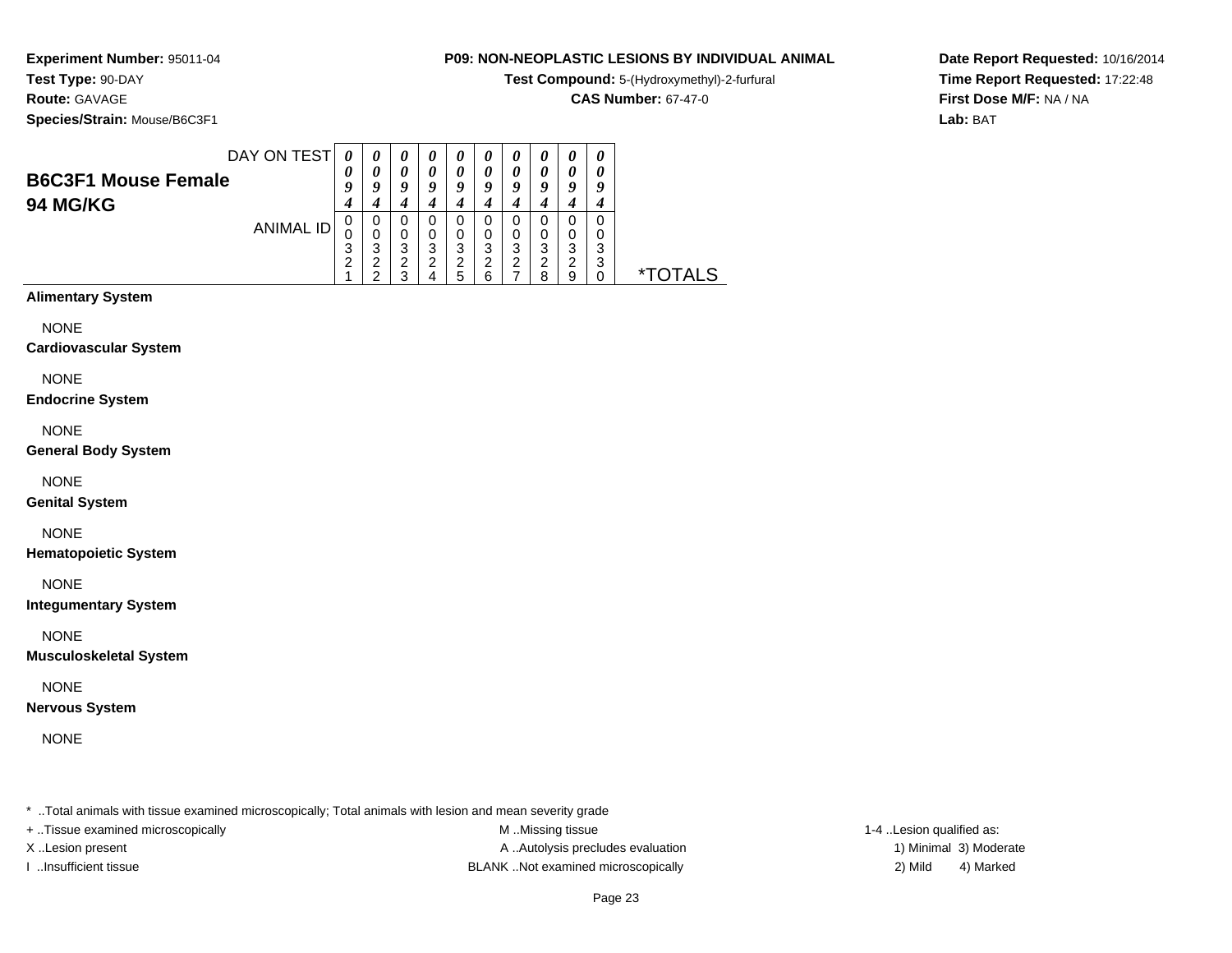**Test Compound:** 5-(Hydroxymethyl)-2-furfural

**CAS Number:** 67-47-0

**Date Report Requested:** 10/16/2014**Time Report Requested:** 17:22:48**First Dose M/F:** NA / NA**Lab:** BAT

**Test Type:** 90-DAY**Route:** GAVAGE**Species/Strain:** Mouse/B6C3F1

**Experiment Number:** 95011-04

**Respiratory System**

NONE

**Special Senses System**

NONE

#### **Urinary System**

Kidney

 <sup>+</sup><sup>+</sup> <sup>+</sup> <sup>+</sup> <sup>+</sup> <sup>+</sup> <sup>+</sup> <sup>+</sup> <sup>+</sup> + 10

\* ..Total animals with tissue examined microscopically; Total animals with lesion and mean severity grade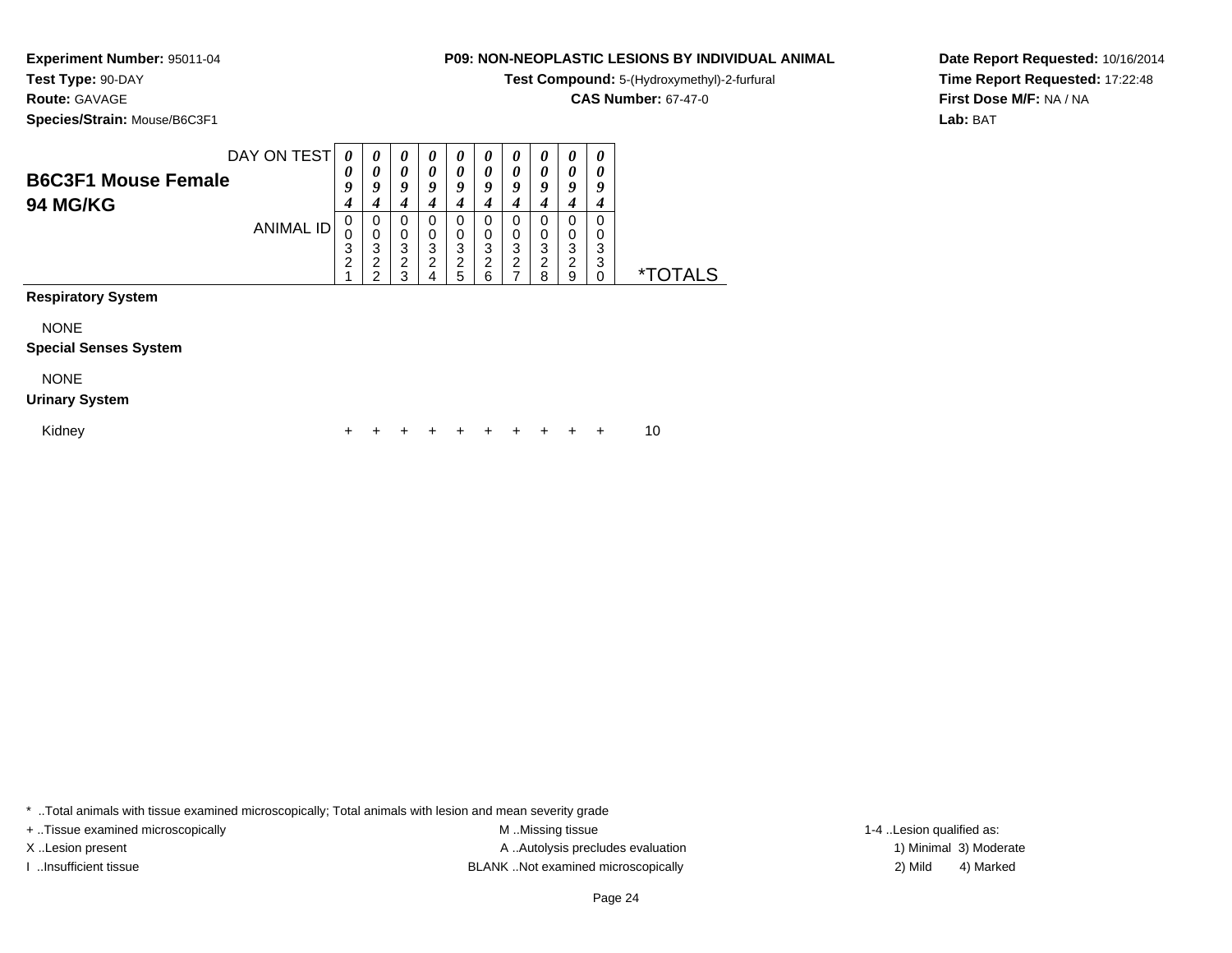**Test Compound:** 5-(Hydroxymethyl)-2-furfural

**CAS Number:** 67-47-0

**Date Report Requested:** 10/16/2014**Time Report Requested:** 17:22:48**First Dose M/F:** NA / NA**Lab:** BAT

**Experiment Number:** 95011-04**Test Type:** 90-DAY**Route:** GAVAGE**Species/Strain:** Mouse/B6C3F1

| DAY ON TEST<br><b>B6C3F1 Mouse Female</b><br><b>MG/KG</b><br>188 | 0<br>U<br>Q      | G                     | Q                     |             | U<br>Q      |             | U<br>0<br>9 |        | U<br>o      | $\boldsymbol{\theta}$<br>U<br>у |                    |
|------------------------------------------------------------------|------------------|-----------------------|-----------------------|-------------|-------------|-------------|-------------|--------|-------------|---------------------------------|--------------------|
| ANIMAL ID                                                        | 0<br>0<br>3<br>3 | O<br>U<br>3<br>3<br>◠ | U<br>0<br>3<br>3<br>ົ | U<br>3<br>3 | 0<br>3<br>3 | 3<br>3<br>⌒ | 0<br>3<br>3 | ົ<br>3 | O<br>3<br>3 | c<br>w<br>$\Delta$              | $\star^-$<br>TAI S |

# **Alimentary System**

NONE

**Cardiovascular System**

NONE

**Endocrine System**

NONE

**General Body System**

NONE

**Genital System**

NONE

**Hematopoietic System**

NONE

**Integumentary System**

NONE

**Musculoskeletal System**

NONE

**Nervous System**

NONE

\* ..Total animals with tissue examined microscopically; Total animals with lesion and mean severity grade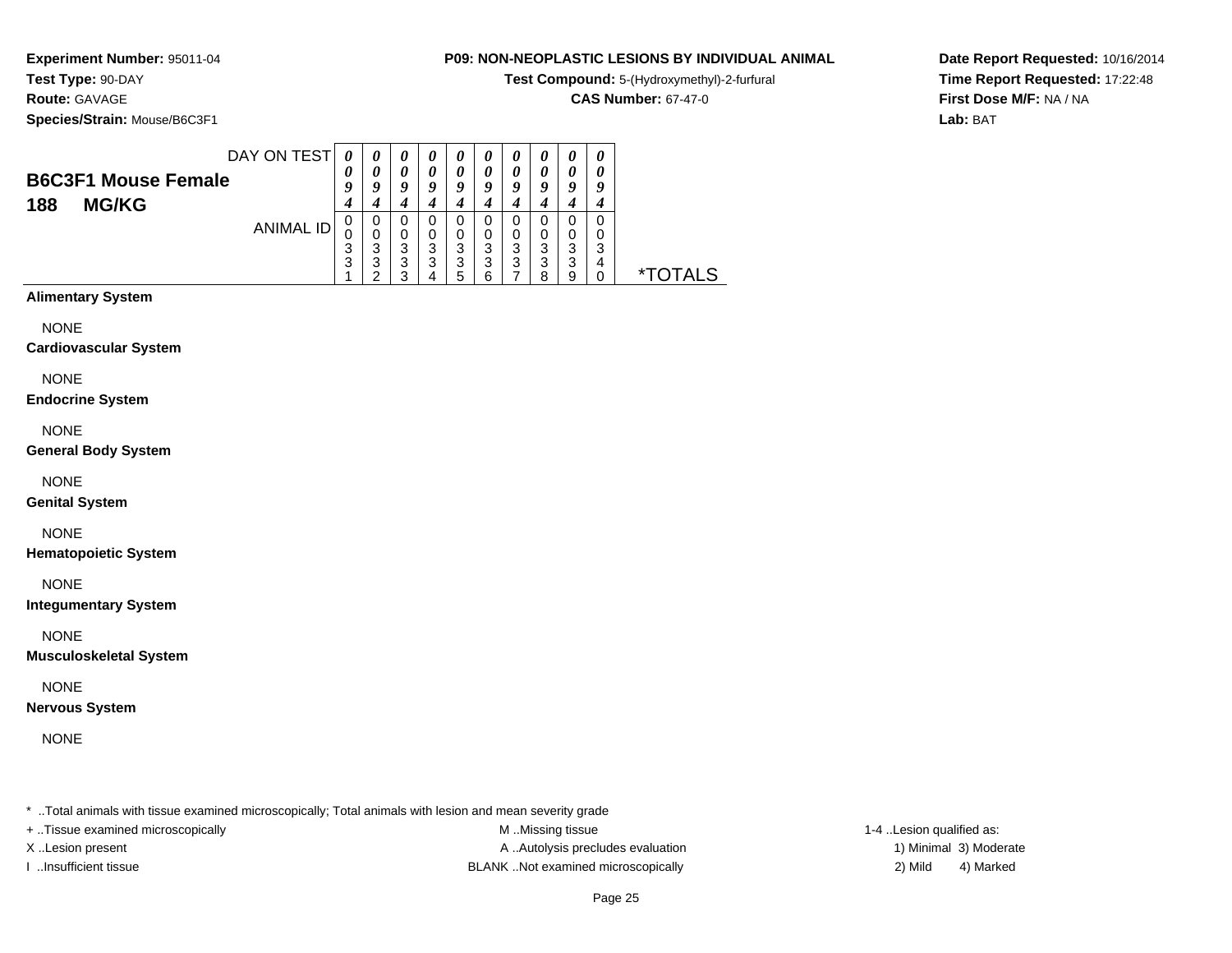**Test Compound:** 5-(Hydroxymethyl)-2-furfural

**CAS Number:** 67-47-0

**Date Report Requested:** 10/16/2014**Time Report Requested:** 17:22:48**First Dose M/F:** NA / NA**Lab:** BAT

**Route:** GAVAGE**Species/Strain:** Mouse/B6C3F1

**Test Type:** 90-DAY

**Experiment Number:** 95011-04

| <b>B6C3F1 Mouse Female</b><br><b>MG/KG</b><br>188            | DAY ON TEST<br><b>ANIMAL ID</b> | 0<br>0<br>9<br>$\boldsymbol{4}$<br>0<br>0<br>$\frac{3}{3}$ | 0<br>0<br>9<br>4<br>0<br>$\mathbf 0$<br>3<br>3<br>$\mathfrak{p}$ | 0<br>0<br>9<br>4<br>0<br>0<br>3<br>3<br>3 | 0<br>0<br>9<br>4<br>$\Omega$<br>$\mathbf 0$<br>3<br>3<br>4 | $\theta$<br>0<br>9<br>4<br>$\Omega$<br>$\mathbf 0$<br>3<br>3<br>5 | $\boldsymbol{\theta}$<br>0<br>9<br>4<br>$\Omega$<br>$\mathbf 0$<br>$\mathbf{3}$<br>3<br>6 | $\theta$<br>0<br>9<br>4<br>0<br>$\mathbf 0$<br>$\ensuremath{\mathsf{3}}$<br>3<br>7 | 0<br>0<br>9<br>4<br>$\Omega$<br>0<br>$\mathbf{3}$<br>3<br>8 | 0<br>0<br>9<br>4<br>0<br>0<br>3<br>3<br>9 | 0<br>0<br>9<br>4<br>0<br>0<br>3<br>4<br>0 | <i><b>*TOTALS</b></i> |
|--------------------------------------------------------------|---------------------------------|------------------------------------------------------------|------------------------------------------------------------------|-------------------------------------------|------------------------------------------------------------|-------------------------------------------------------------------|-------------------------------------------------------------------------------------------|------------------------------------------------------------------------------------|-------------------------------------------------------------|-------------------------------------------|-------------------------------------------|-----------------------|
| <b>Respiratory System</b><br><b>NONE</b>                     |                                 |                                                            |                                                                  |                                           |                                                            |                                                                   |                                                                                           |                                                                                    |                                                             |                                           |                                           |                       |
| <b>Special Senses System</b><br>Eye<br><b>Urinary System</b> |                                 |                                                            |                                                                  |                                           |                                                            |                                                                   |                                                                                           |                                                                                    |                                                             |                                           | M                                         | $\mathbf 0$           |
| Kidney                                                       |                                 |                                                            |                                                                  |                                           |                                                            |                                                                   |                                                                                           | +                                                                                  | $\div$                                                      |                                           | $\ddot{}$                                 | 10                    |

\* ..Total animals with tissue examined microscopically; Total animals with lesion and mean severity grade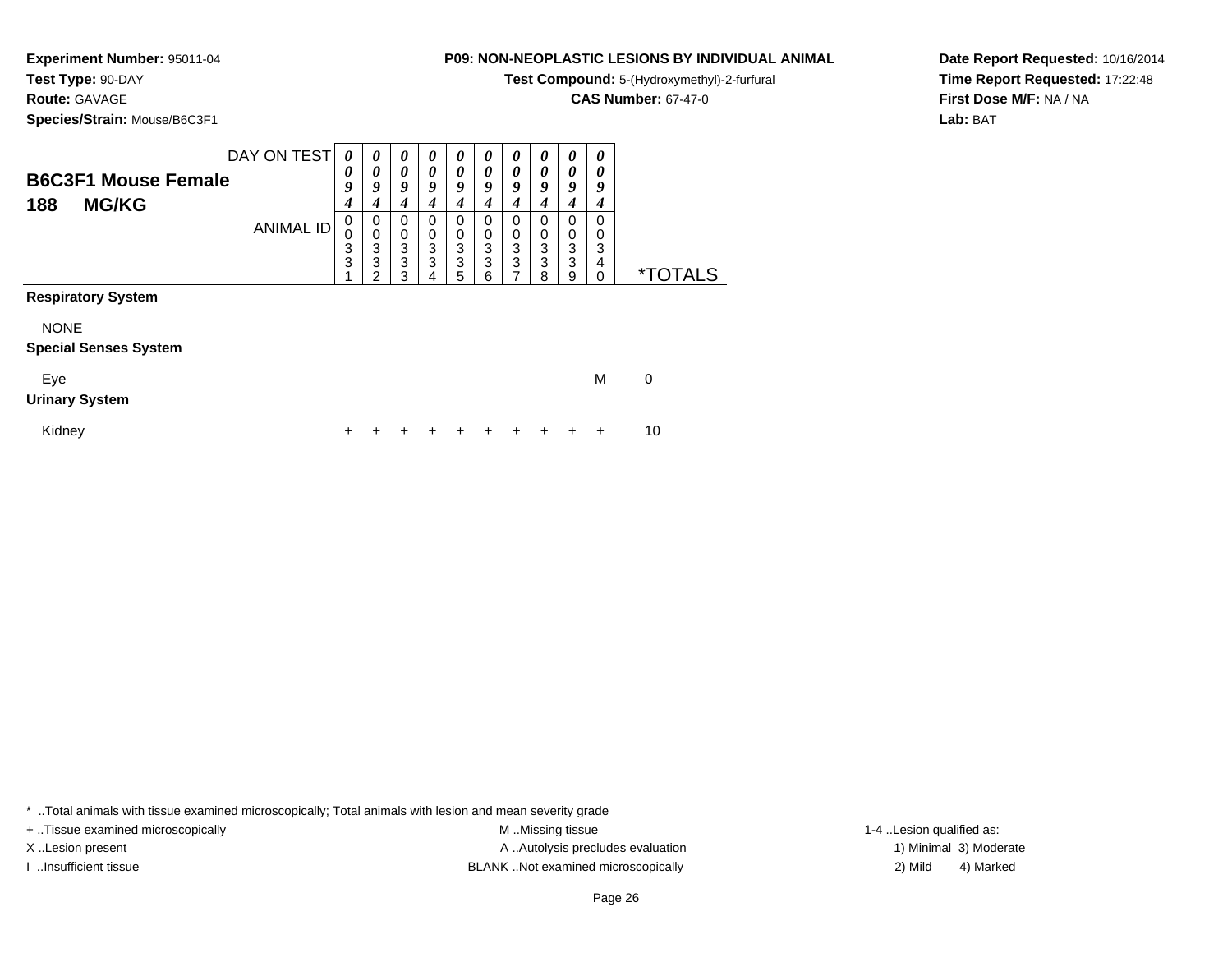**Test Compound:** 5-(Hydroxymethyl)-2-furfural

*00*

*0 09*

**CAS Number:** 67-47-0

**Date Report Requested:** 10/16/2014**Time Report Requested:** 17:22:48**First Dose M/F:** NA / NA**Lab:** BAT

\* ..Total animals with tissue examined microscopically; Total animals with lesion and mean severity grade

+ ..Tissue examined microscopically examined microscopically examined as:  $M$  ..Missing tissue 1-4 ..Lesion qualified as: X..Lesion present **A ..Autolysis precludes evaluation** A ..Autolysis precludes evaluation 1) Minimal 3) Moderate

I ..Insufficient tissue BLANK ..Not examined microscopically 2) Mild 4) Marked

| r<br>r |  |
|--------|--|
|        |  |

|                                                   | DAY ON TEST      | 0                             | 0                                            | 0                                            | 0                          | 0                                              | 0                          | 0                                  | 0                          | 0                                                      | 0                     |                       |     |
|---------------------------------------------------|------------------|-------------------------------|----------------------------------------------|----------------------------------------------|----------------------------|------------------------------------------------|----------------------------|------------------------------------|----------------------------|--------------------------------------------------------|-----------------------|-----------------------|-----|
| <b>B6C3F1 Mouse Female</b><br><b>MG/KG</b><br>375 |                  | 0<br>9<br>4                   | 0<br>9<br>$\boldsymbol{4}$                   | $\boldsymbol{\theta}$<br>$\overline{7}$<br>7 | 0<br>9<br>$\boldsymbol{4}$ | $\boldsymbol{\theta}$<br>9<br>$\boldsymbol{4}$ | 0<br>9<br>$\boldsymbol{4}$ | 0<br>9<br>$\boldsymbol{4}$         | 0<br>9<br>$\boldsymbol{4}$ | 0<br>9<br>$\boldsymbol{4}$                             | 0<br>9<br>4           |                       |     |
|                                                   | <b>ANIMAL ID</b> | $\pmb{0}$<br>0<br>3<br>4<br>1 | 0<br>$\mathbf 0$<br>3<br>4<br>$\overline{2}$ | 0<br>0<br>3<br>4<br>3                        | 0<br>0<br>3<br>4<br>4      | 0<br>0<br>3<br>$\overline{\mathbf{4}}$<br>5    | 0<br>0<br>3<br>4<br>6      | 0<br>0<br>3<br>4<br>$\overline{7}$ | 0<br>0<br>3<br>4<br>8      | 0<br>0<br>$\mathbf{3}$<br>$\overline{\mathbf{4}}$<br>9 | 0<br>0<br>3<br>5<br>0 | <i><b>*TOTALS</b></i> |     |
| <b>Alimentary System</b>                          |                  |                               |                                              |                                              |                            |                                                |                            |                                    |                            |                                                        |                       |                       |     |
| Esophagus                                         |                  |                               |                                              | $\ddot{}$                                    |                            |                                                |                            |                                    |                            |                                                        |                       | 1                     |     |
| Muscularis, Inflammation                          |                  |                               |                                              | 1                                            |                            |                                                |                            |                                    |                            |                                                        |                       | 1                     | 1.0 |
| Gallbladder                                       |                  |                               |                                              | M                                            |                            |                                                |                            |                                    |                            |                                                        |                       | 0                     |     |
| Intestine Large, Cecum                            |                  |                               |                                              | $+$                                          |                            |                                                |                            |                                    |                            |                                                        |                       | 1                     |     |
| Intestine Large, Colon                            |                  |                               |                                              | $\ddot{}$                                    |                            |                                                |                            |                                    |                            |                                                        |                       | 1                     |     |
| Intestine Large, Rectum                           |                  |                               |                                              | $\pm$                                        |                            |                                                |                            |                                    |                            |                                                        |                       | 1                     |     |
| Intestine Small, Duodenum                         |                  |                               |                                              | $\ddot{}$                                    |                            |                                                |                            |                                    |                            |                                                        |                       | 1                     |     |
| Intestine Small, Ileum                            |                  |                               |                                              | $\pm$                                        |                            |                                                |                            |                                    |                            |                                                        |                       | 1                     |     |
| Intestine Small, Jejunum                          |                  |                               |                                              | +                                            |                            |                                                |                            |                                    |                            |                                                        |                       | 1                     |     |
| Liver                                             |                  |                               |                                              | $\ddot{}$                                    |                            |                                                |                            |                                    |                            |                                                        |                       | 1                     |     |
| Pancreas                                          |                  |                               |                                              | $\ddot{}$                                    |                            |                                                |                            |                                    |                            |                                                        |                       | 1                     |     |
| Salivary Glands                                   |                  |                               |                                              | +                                            |                            |                                                |                            |                                    |                            |                                                        |                       | 1                     |     |
| Stomach, Forestomach                              |                  |                               |                                              | $\ddot{}$                                    |                            |                                                |                            |                                    |                            |                                                        |                       | 1                     |     |
| Stomach, Glandular                                |                  |                               |                                              | $\ddot{}$                                    |                            |                                                |                            |                                    |                            |                                                        |                       | 1                     |     |
| <b>Cardiovascular System</b>                      |                  |                               |                                              |                                              |                            |                                                |                            |                                    |                            |                                                        |                       |                       |     |
| <b>Blood Vessel</b>                               |                  |                               |                                              | +                                            |                            |                                                |                            |                                    |                            |                                                        |                       | 1                     |     |
| Heart                                             |                  |                               |                                              | $\ddot{}$                                    |                            |                                                |                            |                                    |                            |                                                        |                       | 1                     |     |
| <b>Endocrine System</b>                           |                  |                               |                                              |                                              |                            |                                                |                            |                                    |                            |                                                        |                       |                       |     |
| <b>Adrenal Cortex</b>                             |                  |                               |                                              | +                                            |                            |                                                |                            |                                    |                            |                                                        |                       | 1                     |     |
| Adrenal Medulla                                   |                  |                               |                                              | +                                            |                            |                                                |                            |                                    |                            |                                                        |                       | 1                     |     |
|                                                   |                  |                               |                                              |                                              |                            |                                                |                            |                                    |                            |                                                        |                       |                       |     |

# **Experiment Number:** 95011-04**Test Type:** 90-DAY

**Route:** GAVAGE

**Species/Strain:** Mouse/B6C3F1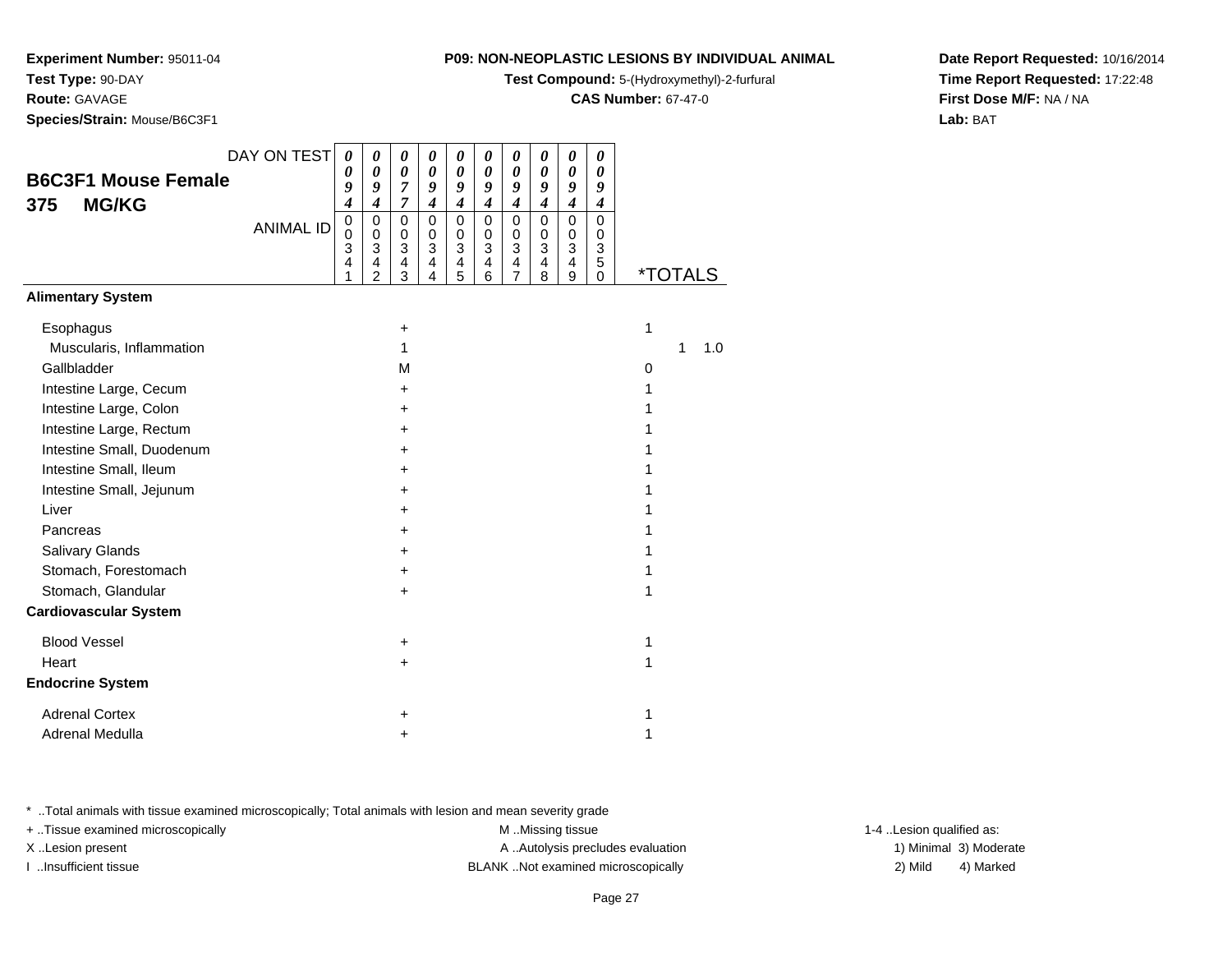**Test Compound:** 5-(Hydroxymethyl)-2-furfural

**CAS Number:** 67-47-0

**Date Report Requested:** 10/16/2014**Time Report Requested:** 17:22:48**First Dose M/F:** NA / NA**Lab:** BAT

**Route:** GAVAGE

**Test Type:** 90-DAY

**Species/Strain:** Mouse/B6C3F1

**Experiment Number:** 95011-04

| <b>B6C3F1 Mouse Female</b><br>375<br><b>MG/KG</b> | DAY ON TEST<br><b>ANIMAL ID</b> | $\boldsymbol{\theta}$<br>$\boldsymbol{\theta}$<br>9<br>$\boldsymbol{4}$<br>$\pmb{0}$<br>$\mathbf 0$<br>3<br>$\overline{\mathbf{4}}$<br>1 | 0<br>$\pmb{\theta}$<br>9<br>$\boldsymbol{4}$<br>$\pmb{0}$<br>0<br>3<br>4<br>$\overline{2}$ | 0<br>$\pmb{\theta}$<br>7<br>$\overline{7}$<br>$\mathsf 0$<br>0<br>3<br>$\overline{\mathbf{4}}$<br>3 | $\boldsymbol{\theta}$<br>$\pmb{\theta}$<br>9<br>$\boldsymbol{4}$<br>$\mathbf 0$<br>0<br>3<br>$\overline{4}$<br>4 | 0<br>$\boldsymbol{\theta}$<br>9<br>$\boldsymbol{4}$<br>$\mathbf 0$<br>0<br>3<br>$\overline{\mathbf{4}}$<br>5 | 0<br>$\pmb{\theta}$<br>9<br>$\boldsymbol{4}$<br>$\mathsf 0$<br>$\pmb{0}$<br>$\mathbf{3}$<br>4<br>6 | 0<br>$\boldsymbol{\theta}$<br>9<br>$\boldsymbol{4}$<br>$\mathbf 0$<br>0<br>3<br>$\overline{4}$<br>$\overline{7}$ | 0<br>$\pmb{\theta}$<br>9<br>$\boldsymbol{4}$<br>$\mathsf 0$<br>$\pmb{0}$<br>$\ensuremath{\mathsf{3}}$<br>$\overline{\mathbf{4}}$<br>8 | 0<br>$\boldsymbol{\theta}$<br>9<br>$\boldsymbol{4}$<br>$\mathbf 0$<br>$\,0\,$<br>$\ensuremath{\mathsf{3}}$<br>$\overline{\mathbf{4}}$<br>9 | 0<br>$\pmb{\theta}$<br>9<br>$\boldsymbol{4}$<br>0<br>0<br>3<br>5<br>$\mathbf 0$ | <i><b>*TOTALS</b></i> |   |     |
|---------------------------------------------------|---------------------------------|------------------------------------------------------------------------------------------------------------------------------------------|--------------------------------------------------------------------------------------------|-----------------------------------------------------------------------------------------------------|------------------------------------------------------------------------------------------------------------------|--------------------------------------------------------------------------------------------------------------|----------------------------------------------------------------------------------------------------|------------------------------------------------------------------------------------------------------------------|---------------------------------------------------------------------------------------------------------------------------------------|--------------------------------------------------------------------------------------------------------------------------------------------|---------------------------------------------------------------------------------|-----------------------|---|-----|
| Islets, Pancreatic                                |                                 |                                                                                                                                          |                                                                                            | $+$                                                                                                 |                                                                                                                  |                                                                                                              |                                                                                                    |                                                                                                                  |                                                                                                                                       |                                                                                                                                            |                                                                                 | 1                     |   |     |
| Parathyroid Gland                                 |                                 |                                                                                                                                          |                                                                                            | M                                                                                                   |                                                                                                                  |                                                                                                              |                                                                                                    |                                                                                                                  |                                                                                                                                       |                                                                                                                                            |                                                                                 | 0                     |   |     |
| <b>Pituitary Gland</b>                            |                                 |                                                                                                                                          |                                                                                            | +                                                                                                   |                                                                                                                  |                                                                                                              |                                                                                                    |                                                                                                                  |                                                                                                                                       |                                                                                                                                            |                                                                                 |                       |   |     |
| <b>Thyroid Gland</b>                              |                                 |                                                                                                                                          |                                                                                            | $\ddot{}$                                                                                           |                                                                                                                  |                                                                                                              |                                                                                                    |                                                                                                                  |                                                                                                                                       |                                                                                                                                            |                                                                                 | 1                     |   |     |
| <b>General Body System</b>                        |                                 |                                                                                                                                          |                                                                                            |                                                                                                     |                                                                                                                  |                                                                                                              |                                                                                                    |                                                                                                                  |                                                                                                                                       |                                                                                                                                            |                                                                                 |                       |   |     |
| <b>NONE</b>                                       |                                 |                                                                                                                                          |                                                                                            |                                                                                                     |                                                                                                                  |                                                                                                              |                                                                                                    |                                                                                                                  |                                                                                                                                       |                                                                                                                                            |                                                                                 |                       |   |     |
| <b>Genital System</b>                             |                                 |                                                                                                                                          |                                                                                            |                                                                                                     |                                                                                                                  |                                                                                                              |                                                                                                    |                                                                                                                  |                                                                                                                                       |                                                                                                                                            |                                                                                 |                       |   |     |
| <b>Clitoral Gland</b>                             |                                 |                                                                                                                                          |                                                                                            | +                                                                                                   |                                                                                                                  |                                                                                                              |                                                                                                    |                                                                                                                  |                                                                                                                                       |                                                                                                                                            |                                                                                 | 1                     |   |     |
| Ovary                                             |                                 |                                                                                                                                          |                                                                                            | +                                                                                                   |                                                                                                                  |                                                                                                              |                                                                                                    |                                                                                                                  |                                                                                                                                       |                                                                                                                                            |                                                                                 |                       |   |     |
| <b>Uterus</b>                                     |                                 |                                                                                                                                          |                                                                                            | +                                                                                                   |                                                                                                                  |                                                                                                              |                                                                                                    |                                                                                                                  |                                                                                                                                       |                                                                                                                                            |                                                                                 | 1                     |   |     |
| <b>Hematopoietic System</b>                       |                                 |                                                                                                                                          |                                                                                            |                                                                                                     |                                                                                                                  |                                                                                                              |                                                                                                    |                                                                                                                  |                                                                                                                                       |                                                                                                                                            |                                                                                 |                       |   |     |
| <b>Bone Marrow</b>                                |                                 |                                                                                                                                          |                                                                                            | +                                                                                                   |                                                                                                                  |                                                                                                              |                                                                                                    |                                                                                                                  |                                                                                                                                       |                                                                                                                                            |                                                                                 | 1                     |   |     |
| Lymph Node, Mandibular                            |                                 |                                                                                                                                          |                                                                                            | +                                                                                                   |                                                                                                                  |                                                                                                              |                                                                                                    |                                                                                                                  |                                                                                                                                       |                                                                                                                                            |                                                                                 | 1                     |   |     |
| Atrophy                                           |                                 |                                                                                                                                          |                                                                                            | 2                                                                                                   |                                                                                                                  |                                                                                                              |                                                                                                    |                                                                                                                  |                                                                                                                                       |                                                                                                                                            |                                                                                 |                       | 1 | 2.0 |
| Lymph Node, Mesenteric                            |                                 |                                                                                                                                          |                                                                                            | +                                                                                                   |                                                                                                                  |                                                                                                              |                                                                                                    |                                                                                                                  |                                                                                                                                       |                                                                                                                                            |                                                                                 | 1                     |   |     |
| Atrophy                                           |                                 |                                                                                                                                          |                                                                                            | $\overline{c}$                                                                                      |                                                                                                                  |                                                                                                              |                                                                                                    |                                                                                                                  |                                                                                                                                       |                                                                                                                                            |                                                                                 |                       | 1 | 2.0 |
| Spleen                                            |                                 |                                                                                                                                          |                                                                                            | +                                                                                                   |                                                                                                                  |                                                                                                              |                                                                                                    |                                                                                                                  |                                                                                                                                       |                                                                                                                                            |                                                                                 | 1                     |   |     |
| Hematopoietic Cell Proliferation                  |                                 |                                                                                                                                          |                                                                                            | 3                                                                                                   |                                                                                                                  |                                                                                                              |                                                                                                    |                                                                                                                  |                                                                                                                                       |                                                                                                                                            |                                                                                 |                       | 1 | 3.0 |
| Thymus                                            |                                 |                                                                                                                                          |                                                                                            | +                                                                                                   |                                                                                                                  |                                                                                                              |                                                                                                    |                                                                                                                  |                                                                                                                                       |                                                                                                                                            |                                                                                 | 1                     |   |     |
| Atrophy                                           |                                 |                                                                                                                                          |                                                                                            | 4                                                                                                   |                                                                                                                  |                                                                                                              |                                                                                                    |                                                                                                                  |                                                                                                                                       |                                                                                                                                            |                                                                                 |                       | 1 | 4.0 |
| <b>Integumentary System</b>                       |                                 |                                                                                                                                          |                                                                                            |                                                                                                     |                                                                                                                  |                                                                                                              |                                                                                                    |                                                                                                                  |                                                                                                                                       |                                                                                                                                            |                                                                                 |                       |   |     |

\* ..Total animals with tissue examined microscopically; Total animals with lesion and mean severity grade

+ ..Tissue examined microscopically examined microscopically examined as:  $M$  ..Missing tissue 1-4 ..Lesion qualified as:

X..Lesion present **A ..Autolysis precludes evaluation** A ..Autolysis precludes evaluation 1) Minimal 3) Moderate

I ..Insufficient tissue BLANK ..Not examined microscopically 2) Mild 4) Marked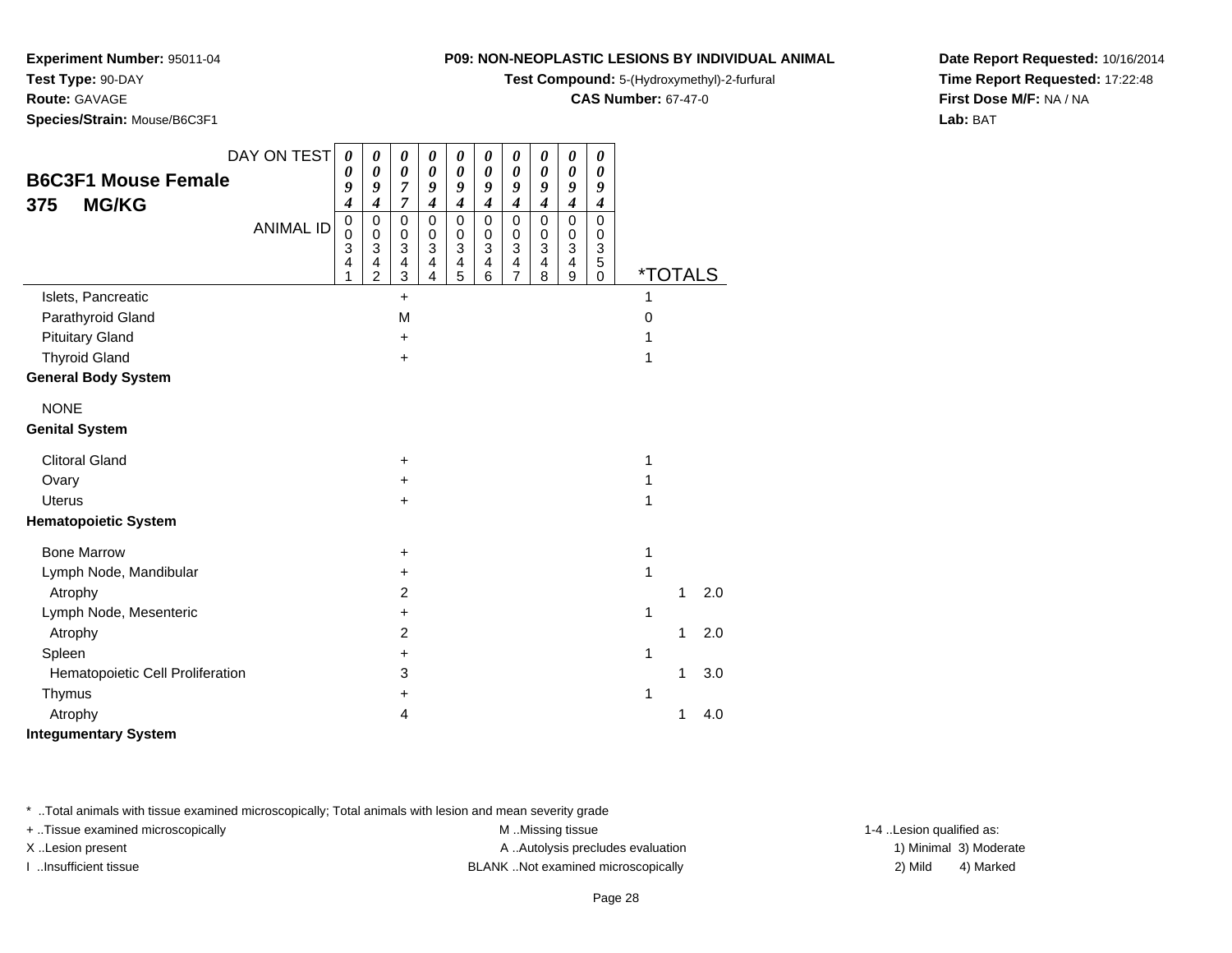**Test Compound:** 5-(Hydroxymethyl)-2-furfural

*00*

*00*

**CAS Number:** 67-47-0

**Date Report Requested:** 10/16/2014**Time Report Requested:** 17:22:48**First Dose M/F:** NA / NA**Lab:** BAT

Page 29

\* ..Total animals with tissue examined microscopically; Total animals with lesion and mean severity grade

**375 MG/KG**ANIMAL ID *0 9 4* 0 0341*0 0 9 4* 0 0342*0 0 7 7* 0 0343*0 0 9 4* 0 0344*0 0 9 4* 0 0345 *9 4* 0 0346*0 0 9 4* 0 0347*0 0 9 4* 0 0348 *9 4* 0 0349 *9 4* 0 035**Integ** Ma + 1 Ski n  $+$  1 **Musc** Bon + 1 **Nerv Bra** n  $+$  1 **Resp** Lung $9$  + 1  $In$ Nos + 1 Tra a and  $+$  1 **Speci** N<sub>O</sub> **Urinary System**Kidney $\mathsf y$ <sup>+</sup> <sup>+</sup> <sup>+</sup> <sup>+</sup> <sup>+</sup> <sup>+</sup> <sup>+</sup> <sup>+</sup> + 10

*0*

*00*

+ ..Tissue examined microscopically examined microscopically examined as:  $M$  ..Missing tissue 1-4 ..Lesion qualified as:

|  | Urinary System |  |
|--|----------------|--|
|  |                |  |

| __              |                     |  |  |  |  |  |
|-----------------|---------------------|--|--|--|--|--|
| Kidney          | + + + + + + + + + + |  |  |  |  |  |
| Urinary Bladder |                     |  |  |  |  |  |

DAY ON TEST

**Experiment Number:** 95011-04

**Test Type:** 90-DAY

**Route:** GAVAGE

**Species/Strain:** Mouse/B6C3F1

**B6C3F1 Mouse Female**

|                     | $\overline{3}$<br>$\overline{\mathbf{4}}$ | $\sqrt{3}$          | $\sqrt{3}$<br>$\overline{4}$ | $\ensuremath{\mathsf{3}}$<br>$\overline{\mathbf{4}}$ | $\overline{3}$<br>$\overline{4}$ | $\overline{3}$ | $\overline{3}$                   | $\overline{3}$               | $\overline{3}$<br>$\overline{4}$ | $\ensuremath{\mathsf{3}}$<br>5 |                       |   |     |  |
|---------------------|-------------------------------------------|---------------------|------------------------------|------------------------------------------------------|----------------------------------|----------------|----------------------------------|------------------------------|----------------------------------|--------------------------------|-----------------------|---|-----|--|
|                     | 1                                         | 4<br>$\overline{2}$ | 3                            | 4                                                    | 5                                | 4<br>6         | $\overline{4}$<br>$\overline{7}$ | $\overline{\mathbf{4}}$<br>8 | 9                                | 0                              | <i><b>*TOTALS</b></i> |   |     |  |
| umentary System     |                                           |                     |                              |                                                      |                                  |                |                                  |                              |                                  |                                |                       |   |     |  |
| mmary Gland         |                                           |                     | $\ddot{}$                    |                                                      |                                  |                |                                  |                              |                                  |                                | 1                     |   |     |  |
| in                  |                                           |                     | $\ddot{}$                    |                                                      |                                  |                |                                  |                              |                                  |                                |                       |   |     |  |
| culoskeletal System |                                           |                     |                              |                                                      |                                  |                |                                  |                              |                                  |                                |                       |   |     |  |
| ne                  |                                           |                     | $\ddot{}$                    |                                                      |                                  |                |                                  |                              |                                  |                                | 1                     |   |     |  |
| ous System          |                                           |                     |                              |                                                      |                                  |                |                                  |                              |                                  |                                |                       |   |     |  |
| ain                 |                                           |                     | $\ddot{}$                    |                                                      |                                  |                |                                  |                              |                                  |                                | 1                     |   |     |  |
| iratory System      |                                           |                     |                              |                                                      |                                  |                |                                  |                              |                                  |                                |                       |   |     |  |
| ng                  |                                           |                     | $\ddot{}$                    |                                                      |                                  |                |                                  |                              |                                  |                                | 1                     |   |     |  |
| <b>iflammation</b>  |                                           |                     | 1                            |                                                      |                                  |                |                                  |                              |                                  |                                |                       | 1 | 1.0 |  |
| se                  |                                           |                     | $\ddot{}$                    |                                                      |                                  |                |                                  |                              |                                  |                                | 1                     |   |     |  |
| achea               |                                           |                     | $\ddot{}$                    |                                                      |                                  |                |                                  |                              |                                  |                                | 1                     |   |     |  |
| ial Senses System   |                                           |                     |                              |                                                      |                                  |                |                                  |                              |                                  |                                |                       |   |     |  |
| )NE                 |                                           |                     |                              |                                                      |                                  |                |                                  |                              |                                  |                                |                       |   |     |  |
| <b>iry System</b>   |                                           |                     |                              |                                                      |                                  |                |                                  |                              |                                  |                                |                       |   |     |  |
| Jnav                |                                           |                     |                              |                                                      |                                  |                |                                  |                              |                                  | + + + + + + + + + +            | 10                    |   |     |  |

X..Lesion present **A ..Autolysis precludes evaluation** A ..Autolysis precludes evaluation 1) Minimal 3) Moderate I ..Insufficient tissue BLANK ..Not examined microscopically 2) Mild 4) Marked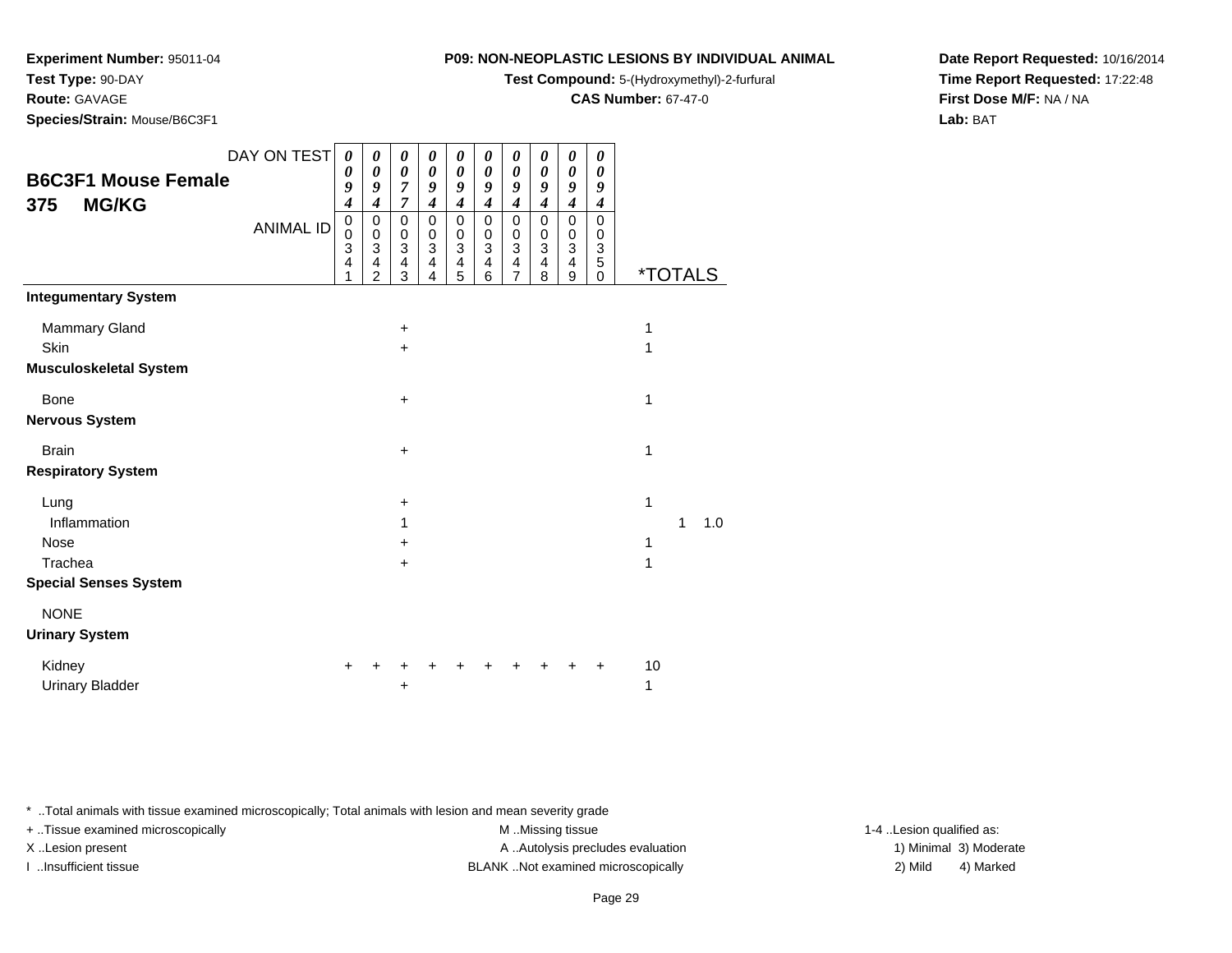**Test Compound:** 5-(Hydroxymethyl)-2-furfural

**CAS Number:** 67-47-0

**Date Report Requested:** 10/16/2014**Time Report Requested:** 17:22:48**First Dose M/F:** NA / NA**Lab:** BAT

**Route:** GAVAGE

**Test Type:** 90-DAY

**Experiment Number:** 95011-04

| Species/Strain: Mouse/B6C3F1                      |                  |                                           |                                                                |                                                                |                                                     |                                                     |                                                                         |                                                     |                                                     |                                                     |                                                     |                       |   |     |
|---------------------------------------------------|------------------|-------------------------------------------|----------------------------------------------------------------|----------------------------------------------------------------|-----------------------------------------------------|-----------------------------------------------------|-------------------------------------------------------------------------|-----------------------------------------------------|-----------------------------------------------------|-----------------------------------------------------|-----------------------------------------------------|-----------------------|---|-----|
| <b>B6C3F1 Mouse Female</b><br><b>MG/KG</b><br>750 | DAY ON TEST      | 0<br>0<br>9<br>$\boldsymbol{4}$           | 0<br>$\boldsymbol{\theta}$<br>9<br>$\overline{\boldsymbol{4}}$ | 0<br>0<br>9<br>$\boldsymbol{4}$                                | $\boldsymbol{\theta}$<br>0<br>9<br>$\boldsymbol{4}$ | 0<br>$\boldsymbol{\theta}$<br>9<br>$\boldsymbol{4}$ | $\boldsymbol{\theta}$<br>$\boldsymbol{\theta}$<br>9<br>$\boldsymbol{4}$ | 0<br>$\boldsymbol{\theta}$<br>9<br>$\boldsymbol{4}$ | 0<br>$\boldsymbol{\theta}$<br>9<br>$\boldsymbol{4}$ | 0<br>$\boldsymbol{\theta}$<br>9<br>$\boldsymbol{4}$ | 0<br>$\boldsymbol{\theta}$<br>9<br>$\boldsymbol{4}$ |                       |   |     |
|                                                   | <b>ANIMAL ID</b> | $\mathbf 0$<br>$\mathbf 0$<br>3<br>5<br>1 | $\mathbf 0$<br>0<br>3<br>$\mathbf 5$<br>$\mathfrak{p}$         | $\mathbf 0$<br>0<br>$\ensuremath{\mathsf{3}}$<br>$\frac{5}{3}$ | $\Omega$<br>$\Omega$<br>3<br>5<br>4                 | $\mathbf 0$<br>0<br>3<br>5<br>5                     | $\mathbf 0$<br>0<br>3<br>5<br>6                                         | $\Omega$<br>0<br>3<br>5<br>$\overline{7}$           | $\Omega$<br>0<br>3<br>5<br>8                        | $\Omega$<br>0<br>3<br>5<br>9                        | $\mathbf 0$<br>0<br>3<br>6<br>$\Omega$              | <i><b>*TOTALS</b></i> |   |     |
| <b>Alimentary System</b>                          |                  |                                           |                                                                |                                                                |                                                     |                                                     |                                                                         |                                                     |                                                     |                                                     |                                                     |                       |   |     |
| Esophagus<br>Muscularis, Inflammation             |                  | +                                         |                                                                |                                                                |                                                     |                                                     |                                                                         |                                                     | ٠                                                   | +<br>1                                              | $\ddot{}$                                           | 10                    | 1 | 1.0 |
| Gallbladder                                       |                  | ٠                                         | +                                                              | +                                                              | +                                                   | +                                                   |                                                                         |                                                     | ٠                                                   | +                                                   | $\ddot{}$                                           | 10                    |   |     |
| Intestine Large, Cecum                            |                  | +                                         | +                                                              | $\ddot{}$                                                      | $\ddot{}$                                           | $\ddot{}$                                           | $\ddot{}$                                                               | $\ddot{}$                                           | $\ddot{}$                                           | +                                                   | +                                                   | 10                    |   |     |
| Intestine Large, Colon                            |                  | $\ddot{}$                                 | $\ddot{}$                                                      | $\ddot{}$                                                      | $\ddot{}$                                           | $\ddot{}$                                           | $\ddot{}$                                                               | $\ddot{}$                                           | $\ddot{}$                                           | $\ddot{}$                                           | $\ddot{}$                                           | 10                    |   |     |
| Intestine Large, Rectum                           |                  | +                                         | $\ddot{}$                                                      | +                                                              | +                                                   | +                                                   | +                                                                       | $\ddot{}$                                           | $\ddot{}$                                           | $\ddot{}$                                           | $\ddot{}$                                           | 10                    |   |     |
| Intestine Small, Duodenum                         |                  | +                                         | +                                                              | +                                                              | +                                                   | +                                                   | +                                                                       | +                                                   | +                                                   | +                                                   | +                                                   | 10                    |   |     |
| Intestine Small, Ileum                            |                  | +                                         | $\ddot{}$                                                      | $\ddot{}$                                                      | +                                                   | +                                                   | $\ddot{}$                                                               | $\ddot{}$                                           | +                                                   | +                                                   | $\ddot{}$                                           | 10                    |   |     |
| Intestine Small, Jejunum                          |                  | +                                         | $\ddot{}$                                                      | $\ddot{}$                                                      | +                                                   | +                                                   | $\ddot{}$                                                               | $\ddot{}$                                           | $\ddot{}$                                           | +                                                   | +                                                   | 10                    |   |     |
| Liver                                             |                  | $\ddot{}$                                 | $\ddot{}$                                                      | $+$                                                            | $\ddot{}$                                           | $\ddot{}$                                           | $\ddot{}$                                                               | $\ddot{}$                                           | $\ddot{}$                                           | $\ddot{}$                                           | $\ddot{}$                                           | 10                    |   |     |
| Inflammation                                      |                  | 1                                         |                                                                | 1                                                              | 1                                                   | 1                                                   |                                                                         |                                                     | 1                                                   |                                                     |                                                     |                       | 5 | 1.0 |
| Pancreas                                          |                  | $\ddot{}$                                 | ÷                                                              | $\ddot{}$                                                      | $\ddot{}$                                           | +                                                   | +                                                                       | ÷                                                   | $\ddot{}$                                           | ٠                                                   | $\ddot{}$                                           | 10                    |   |     |
| Salivary Glands                                   |                  | $\ddot{}$                                 | $\ddot{}$                                                      | $\ddot{}$                                                      | $\ddot{}$                                           | $\ddot{}$                                           | $\ddot{}$                                                               | $\ddot{}$                                           | $\ddot{}$                                           | $\ddot{}$                                           | $\ddot{}$                                           | 10                    |   |     |
| Stomach, Forestomach                              |                  | +                                         | +                                                              | $\ddot{}$                                                      | $\ddot{}$                                           | $\ddot{}$                                           | $\ddot{}$                                                               | $\ddot{}$                                           | +                                                   | +                                                   | +                                                   | 10                    |   |     |
| Stomach, Glandular                                |                  | $\ddot{}$                                 | $\ddot{}$                                                      | $\ddot{}$                                                      | $\ddot{}$                                           | $\pm$                                               | $\ddot{}$                                                               | $\ddot{}$                                           | $\ddot{}$                                           | +                                                   | $\ddot{}$                                           | 10                    |   |     |
| <b>Cardiovascular System</b>                      |                  |                                           |                                                                |                                                                |                                                     |                                                     |                                                                         |                                                     |                                                     |                                                     |                                                     |                       |   |     |
| <b>Blood Vessel</b>                               |                  | +                                         |                                                                | +                                                              |                                                     |                                                     |                                                                         |                                                     |                                                     | +                                                   | ÷                                                   | 10                    |   |     |
| Heart                                             |                  | $\ddot{}$                                 |                                                                |                                                                |                                                     |                                                     |                                                                         |                                                     | ÷                                                   | $\ddot{}$                                           | $\ddot{}$                                           | 10                    |   |     |
| <b>Endocrine System</b>                           |                  |                                           |                                                                |                                                                |                                                     |                                                     |                                                                         |                                                     |                                                     |                                                     |                                                     |                       |   |     |
| <b>Adrenal Cortex</b>                             |                  | +                                         |                                                                |                                                                |                                                     |                                                     |                                                                         |                                                     |                                                     |                                                     | ٠                                                   | 10                    |   |     |

\* ..Total animals with tissue examined microscopically; Total animals with lesion and mean severity grade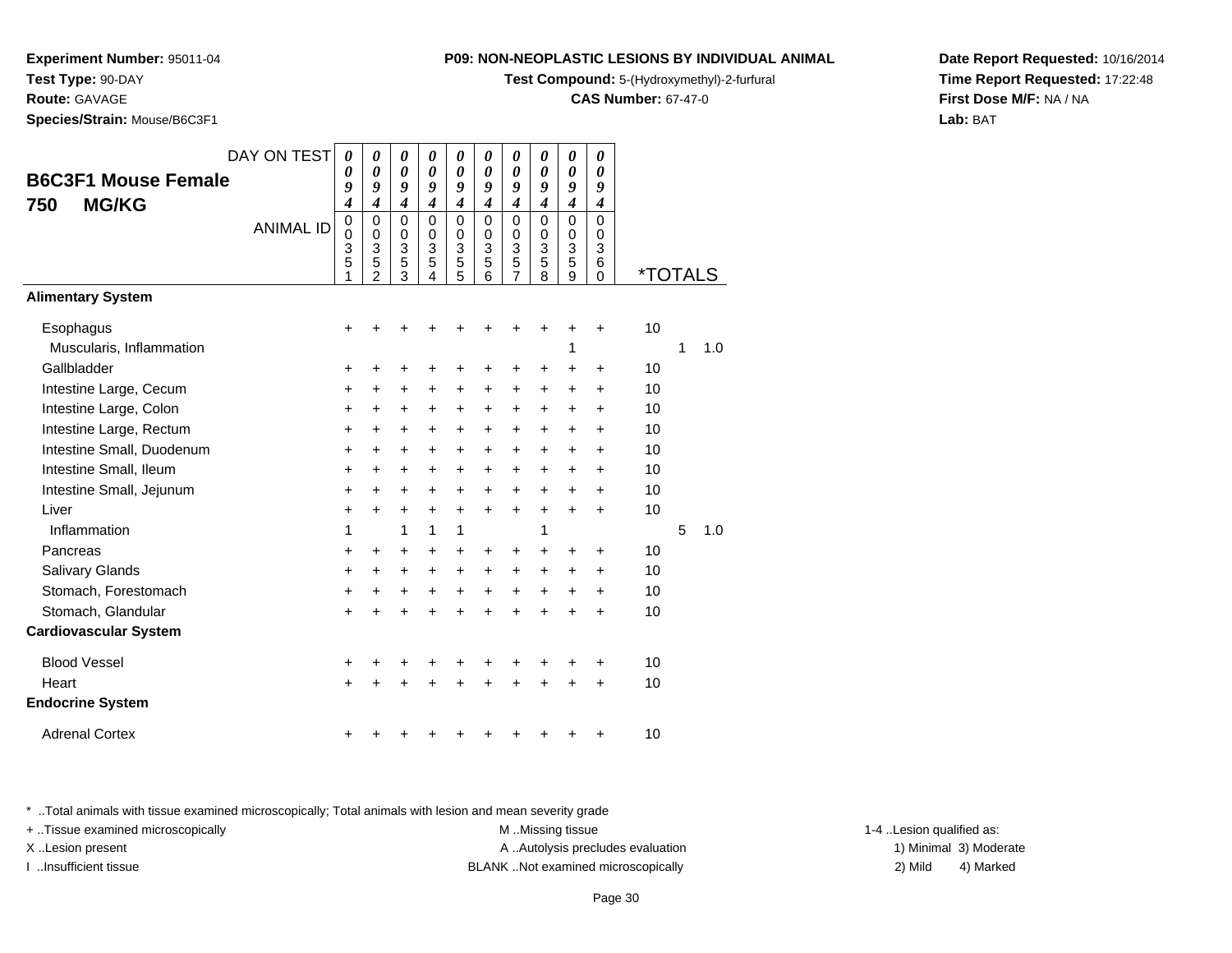**Test Compound:** 5-(Hydroxymethyl)-2-furfural

**CAS Number:** 67-47-0

**Date Report Requested:** 10/16/2014**Time Report Requested:** 17:22:48**First Dose M/F:** NA / NA**Lab:** BAT

**Experiment Number:** 95011-04**Test Type:** 90-DAY**Route:** GAVAGE**Species/Strain:** Mouse/B6C3F1

| DAY ON TEST<br><b>B6C3F1 Mouse Female</b><br><b>MG/KG</b><br>750 | 0<br>0<br>9<br>$\overline{\boldsymbol{4}}$     | 0<br>$\boldsymbol{\theta}$<br>9<br>$\overline{\boldsymbol{4}}$                        | 0<br>$\boldsymbol{\theta}$<br>9<br>$\overline{\boldsymbol{4}}$ | 0<br>$\boldsymbol{\theta}$<br>9<br>$\boldsymbol{4}$    | 0<br>$\boldsymbol{\theta}$<br>9<br>$\boldsymbol{4}$              | 0<br>0<br>9<br>$\overline{\boldsymbol{4}}$ | 0<br>$\boldsymbol{\theta}$<br>9<br>$\overline{\boldsymbol{4}}$ | 0<br>$\boldsymbol{\theta}$<br>9<br>$\boldsymbol{4}$ | 0<br>$\boldsymbol{\theta}$<br>9<br>$\boldsymbol{4}$      | 0<br>0<br>9<br>$\boldsymbol{4}$           |                |   |     |
|------------------------------------------------------------------|------------------------------------------------|---------------------------------------------------------------------------------------|----------------------------------------------------------------|--------------------------------------------------------|------------------------------------------------------------------|--------------------------------------------|----------------------------------------------------------------|-----------------------------------------------------|----------------------------------------------------------|-------------------------------------------|----------------|---|-----|
| <b>ANIMAL ID</b>                                                 | $\boldsymbol{0}$<br>$\mathbf 0$<br>3<br>5<br>1 | $\pmb{0}$<br>$\mathbf 0$<br>$\ensuremath{\mathsf{3}}$<br>$\sqrt{5}$<br>$\overline{2}$ | 0<br>$\mathbf 0$<br>3<br>5<br>$\overline{3}$                   | $\mathbf 0$<br>$\mathbf 0$<br>3<br>$\overline{5}$<br>4 | 0<br>$\mathbf 0$<br>$\begin{array}{c}\n3 \\ 5 \\ 5\n\end{array}$ | $\mathbf 0$<br>$\mathsf 0$<br>3<br>5<br>6  | 0<br>$\mathbf 0$<br>$\frac{3}{5}$<br>$\overline{7}$            | 0<br>$\mathbf 0$<br>3<br>5<br>8                     | $\mathsf 0$<br>$\mathbf 0$<br>3<br>5<br>$\boldsymbol{9}$ | $\mathbf 0$<br>$\mathbf 0$<br>3<br>6<br>0 | *TOTALS        |   |     |
| Adrenal Medulla                                                  | $\ddot{}$                                      | $\ddot{}$                                                                             | $\ddot{}$                                                      | $\ddot{}$                                              | $\ddot{}$                                                        | $\ddot{}$                                  | $+$                                                            | $\ddot{}$                                           | $\ddot{}$                                                | $\ddot{}$                                 | 10             |   |     |
| Islets, Pancreatic                                               | $\ddot{}$                                      | $\ddot{}$                                                                             | +                                                              | $\ddot{}$                                              | +                                                                | $\pm$                                      | +                                                              | $\pm$                                               | +                                                        | $\ddot{}$                                 | 10             |   |     |
| Parathyroid Gland                                                | M                                              | $\ddot{}$                                                                             | $\ddot{}$                                                      | М                                                      | $\ddot{}$                                                        | +                                          | $\ddot{}$                                                      | М                                                   | +                                                        | $\ddot{}$                                 | $\overline{7}$ |   |     |
| <b>Pituitary Gland</b>                                           | $\ddot{}$                                      | $\ddot{}$                                                                             | +                                                              | $\ddot{}$                                              | $\ddot{}$                                                        | $\ddot{}$                                  | $\ddot{}$                                                      | $\ddot{}$                                           | $\ddot{}$                                                | $\ddot{}$                                 | 10             |   |     |
| <b>Thyroid Gland</b>                                             | $\ddot{}$                                      |                                                                                       | $\ddot{}$                                                      | $\ddot{}$                                              | $\ddot{}$                                                        | ÷                                          | $\ddot{}$                                                      | $\ddot{}$                                           | Ŧ.                                                       | $\ddot{}$                                 | 10             |   |     |
| <b>General Body System</b>                                       |                                                |                                                                                       |                                                                |                                                        |                                                                  |                                            |                                                                |                                                     |                                                          |                                           |                |   |     |
| <b>NONE</b>                                                      |                                                |                                                                                       |                                                                |                                                        |                                                                  |                                            |                                                                |                                                     |                                                          |                                           |                |   |     |
| <b>Genital System</b>                                            |                                                |                                                                                       |                                                                |                                                        |                                                                  |                                            |                                                                |                                                     |                                                          |                                           |                |   |     |
| Clitoral Gland                                                   | +                                              | +                                                                                     | +                                                              | +                                                      | +                                                                | +                                          | +                                                              |                                                     |                                                          | +                                         | 10             |   |     |
| Ovary                                                            | +                                              | +                                                                                     | +                                                              | +                                                      | +                                                                | +                                          | +                                                              | +                                                   | +                                                        | +                                         | 10             |   |     |
| <b>Uterus</b>                                                    | $\ddot{}$                                      | $\ddot{}$                                                                             | $\ddot{}$                                                      | $\ddot{}$                                              | $\ddot{}$                                                        | $\ddot{}$                                  | $\ddot{}$                                                      | $\ddot{}$                                           | $\ddot{}$                                                | $\ddot{}$                                 | 10             |   |     |
| <b>Hematopoietic System</b>                                      |                                                |                                                                                       |                                                                |                                                        |                                                                  |                                            |                                                                |                                                     |                                                          |                                           |                |   |     |
| <b>Bone Marrow</b>                                               | +                                              | +                                                                                     | +                                                              | +                                                      | ٠                                                                | +                                          | ٠                                                              | +                                                   | ٠                                                        | +                                         | 10             |   |     |
| Lymph Node, Mandibular                                           | $\ddot{}$                                      | $\ddot{}$                                                                             | $\ddot{}$                                                      | $\ddot{}$                                              | $\ddot{}$                                                        | $\ddot{}$                                  | $\ddot{}$                                                      | +                                                   | $\ddot{}$                                                | $\ddot{}$                                 | 10             |   |     |
| Lymph Node, Mesenteric                                           | $\ddot{}$                                      | $\ddot{}$                                                                             | M                                                              | $\ddot{}$                                              | +                                                                | +                                          | +                                                              | +                                                   | +                                                        | +                                         | 9              |   |     |
| Spleen                                                           | +                                              | $\ddot{}$                                                                             | $\ddot{}$                                                      | $\ddot{}$                                              | $\ddot{}$                                                        | $\ddot{}$                                  | $\ddot{}$                                                      | $\ddot{}$                                           | $\ddot{}$                                                | $\ddot{}$                                 | 10             |   |     |
| Hematopoietic Cell Proliferation                                 | 1                                              |                                                                                       |                                                                |                                                        |                                                                  |                                            |                                                                |                                                     |                                                          |                                           |                | 1 | 1.0 |
| Thymus                                                           | $\ddot{}$                                      |                                                                                       | +                                                              |                                                        | +                                                                |                                            |                                                                |                                                     | +                                                        | +                                         | 10             |   |     |
| <b>Integumentary System</b>                                      |                                                |                                                                                       |                                                                |                                                        |                                                                  |                                            |                                                                |                                                     |                                                          |                                           |                |   |     |
| Mammary Gland                                                    | +                                              |                                                                                       |                                                                |                                                        |                                                                  |                                            |                                                                |                                                     |                                                          | +                                         | 10             |   |     |
| Skin                                                             | +                                              | +                                                                                     | +                                                              | +                                                      | +                                                                | +                                          | +                                                              | ٠                                                   | ٠                                                        | +                                         | 10             |   |     |

\* ..Total animals with tissue examined microscopically; Total animals with lesion and mean severity grade